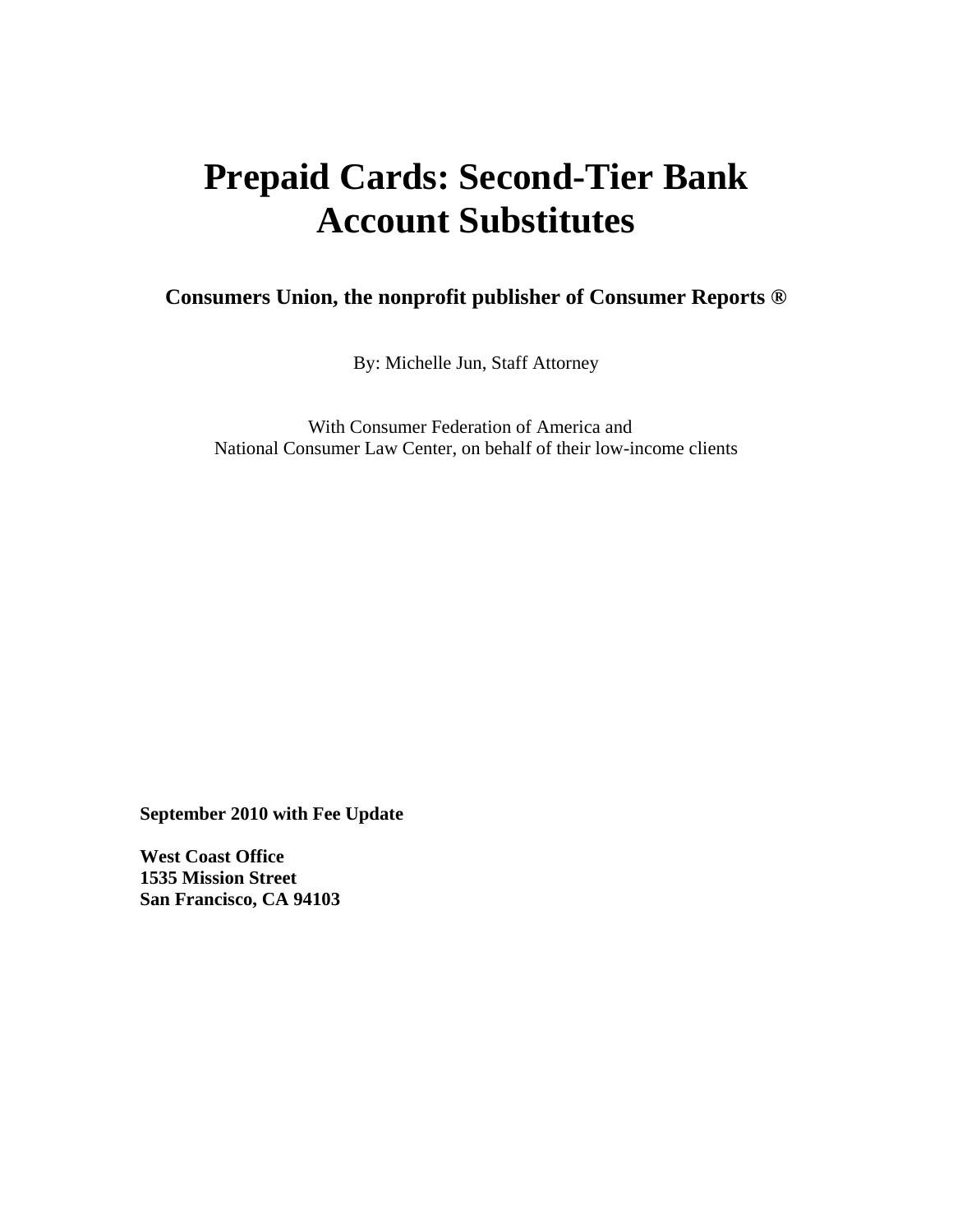# **I. Introduction**

Prepaid cards, or "general purpose reloadable cards," are marketed as sensible, attractive alternatives to check cashiers and traditional bank accounts.<sup>[1](#page-1-0)</sup> However, consumers face dangers and traps with prepaid cards, which are becoming the foundation of a second-tier banking system that shadows the traditional banking system. Until consumers who use prepaid cards are guaranteed the same protections as consumers who use traditional debit and credit cards, consumers who use prepaid cards will be at risk of losing all their money, face multiple, high, and sometimes confusing fees, and be offered convenient but very expensive forms of credit associated with the card.

It would be easy to assume that a prepaid card has the same features and protections as a traditional debit or credit card. The prepaid card industry puts out advertisements and other promotional materials with slogans like "The Checking Account alternative that lets you borrow money and builds credit," "No Hidden Fees," and "Bank On Your Own Terms."<sup>[2](#page-1-1)</sup> In addition, prepaid cards look like other plastic payment cards and usually bear network logos of Visa, MasterCard or Discover, often have the word "debit" printed prominently on the front of the cards, and can be used to make payments in many circumstances where traditional debit cards or credit cards could also be used.

Prepaid cards are a growing business. Sizable sums of money have been loaded onto prepaid cards in recent years. Green Dot, one of the major prepaid card players, reported that in 2008 more than \$4 billion in transactions were made using its cards that year.<sup>[3](#page-1-2)</sup> UniRush Financial Services reported that \$2 billion had been deposited on its RushCards since the 2003 launch until the end of 2008.<sup>[4](#page-1-3)</sup> These numbers may only increase as the prepaid card industry works to steadily expand its reach to enroll the millions of unbanked and underbanked, which experts estimate to be between 44 to over 70 million consumers with limited or no access to bank accounts.[5](#page-1-4)

Part of the lure of prepaid cards is that they can provide debit convenience to consumers who may not qualify or feel comfortable using bank accounts or credit cards.

cap/signup2\_mb.aspx?pcode=Cg001Sgs71&gclid=CI2LmeiQzpkCFQKJxgodDWQ0uQ; RushCard, https://www.rushcard.com/; Access Prepaid MasterCard pamphlet distributed by Check N' Go. 3

<span id="page-1-4"></span>Alliance, Serving Unbanked Consumers in the Transit Industry with Prepaid Cards (2008),

http://www.smartcardalliance.org/pages/activities-councils-transportation; Javelin Strategy & Research on behalf of First Data Corporation, *Underbanked/Unbanked Opportunity* (2008),

 $\frac{1}{1}$ 

<span id="page-1-1"></span><span id="page-1-0"></span><sup>&</sup>lt;sup>2</sup> See, e.g., AccountNow Prepaid, https://www.accountnow.com/mkt-

<span id="page-1-2"></span><sup>&</sup>lt;sup>3</sup> James Flanigan, *As Credit Cards Falter, The Cash Variety Gains Popularity*, N.Y. Times, March 19, 2009 (statement of Mark Troughton, Green Dot president), *available at*

http://www.nytimes.com/2009/03/19/business/smallbusiness/19edge.html?\_r=1&scp=1&sq=as%20credit% 20cards%20falter&st=cse.

<span id="page-1-3"></span><sup>4</sup> *The Prepaid Visa RushCard Reaches Milestone of \$2 Billion in Cardholder Deposits*, Reuters, Dec. 16, 2008, *available at* http://www.reuters.com/article/pressRelease/idUS218838+16-Dec-2008+BW20081216. 5 *See* Flanigan, *supra* note 3 (statement of NetSpend chief executive Daniel R. Henry); Smart Card

http://www.firstdata.com/about/thought\_leadership/whitepapers/WP13\_Unbank\_Underbank.pdf.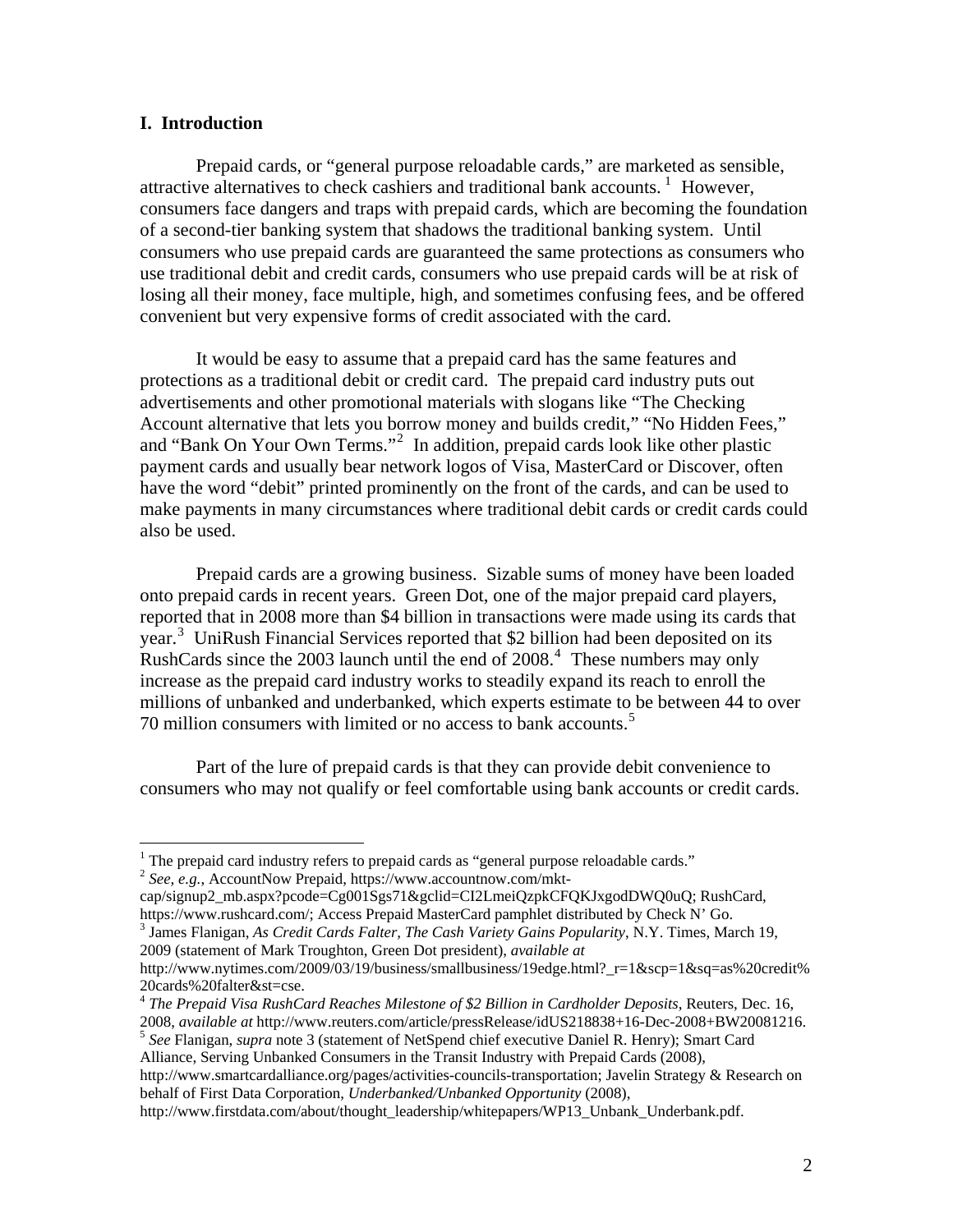However, prepaid cards can be inferior to debit cards linked to traditional bank accounts in several ways:

- Fees can be high, multiple, and confusing;
- Not all prepaid cards provide adequate protection against theft of funds using the cards or card account numbers;
- Promised credit lines or features to build a credit record may be expensive and overstated; and
- Federal deposit account insurance applies differently and may be capped at less than the value of all of the prepaid cards issued by a particular card program.

Until these consumer problems are solved, consumers using prepaid cards may find themselves stuck in a second-tier and much less desirable banking system.

Prepaid cards<sup>[6](#page-2-0)</sup> are increasingly marketed to fulfill the same purposes as bank accounts. Consumers are invited to directly deposit their paychecks, government payments or other recurring income onto the card, to set up bill payment through the card, offered checks to draw against card funds, and some prepaid cards offer rewards programs, credit lines and savings account options.<sup>[7](#page-2-1)</sup>

Part of the prepaid card industry's strategy is to make these cards readily available and easy to use.<sup>[8](#page-2-2)</sup> Tax preparers, big box retailers, check cashiers, money transmitters and payday lenders all offer their own prepaid cards. Once consumers obtain personalized prepaid cards, they can be reloaded with additional funds at drugstores, grocery stores, and convenience stores by purchasing "reload packs."<sup>[9](#page-2-3)</sup> Consumers are encouraged to have funds directly deposited because this method of loading funds usually does not include a fee. $10$ 

1

<span id="page-2-0"></span><sup>&</sup>lt;sup>6</sup> Generally, the term "prepaid card" refers to a wide range of products including gift cards (both retailerissued and bank-issued), payroll cards, self-arranged spending cards, government benefits cards and incentive cards. "Open loop" cards are generally accepted anywhere the network-brand is accepted. "Closed loop" cards are generally issued by retailers and can only be used at the retailers' locations. "Semi closed loop" cards or "multimerchant gift cards" can be used at participating retailer locations. Philip Keitel, Fed. Res. Bank of Philadelphia, *The Laws, Regulations, Guidelines, and Industry Practices That Protect Consumers Who Use Gift Cards* (2008), *available at* http://www.philadelphiafed.org/paymentcards-center/publications/discussion-papers/2008/D2008JulyGiftCard.pdf.

<span id="page-2-1"></span><sup>&</sup>lt;sup>7</sup> The NetSpend card offers a NetSpend Savings Plan. NetSpend, www.netspend.com (last visited Aug. 10, 2009). The CapCom Unity Rewards Card is an example of a prepaid card providing rewards. Capcom

<span id="page-2-2"></span>Unity Card Home Page, http://www.capcomrewardscard.com/?about (last visited Aug 10, 2009). 8 <sup>8</sup> The importance in having convenient locations for consumers with prepaid cards to add more money to their card accounts was evidenced by the Visa and MoneyGram deal announced in early 2009.

MoneyGram offers "40,000 U.S. sites to reload…Visa prepaid debit cards." Statement from Eric Grover, Intrepid Ventures (*Visa-MoneyGram in Reload Deal*, Am. Banker, Mar. 10, 2009). 9

<span id="page-2-3"></span>These reload packs are offered by reload networks which include "Ace Cash Express, GreenDot, InComm, MoneyGram, Western Union, ReadyLink—which includes BlackHawk" and are sold at 7- Elevens, Safeway, Walgreens, and other grocery and convenience store locations. Celent, LLC, *Where the Banks Aren't: Nontraditional/Nonbank Advcances in Branded Prepaid Cards* 24 (2007).<br><sup>10</sup> Some prepaid cards require a minimum direct deposit amount per month to avoid fees.

<span id="page-2-4"></span>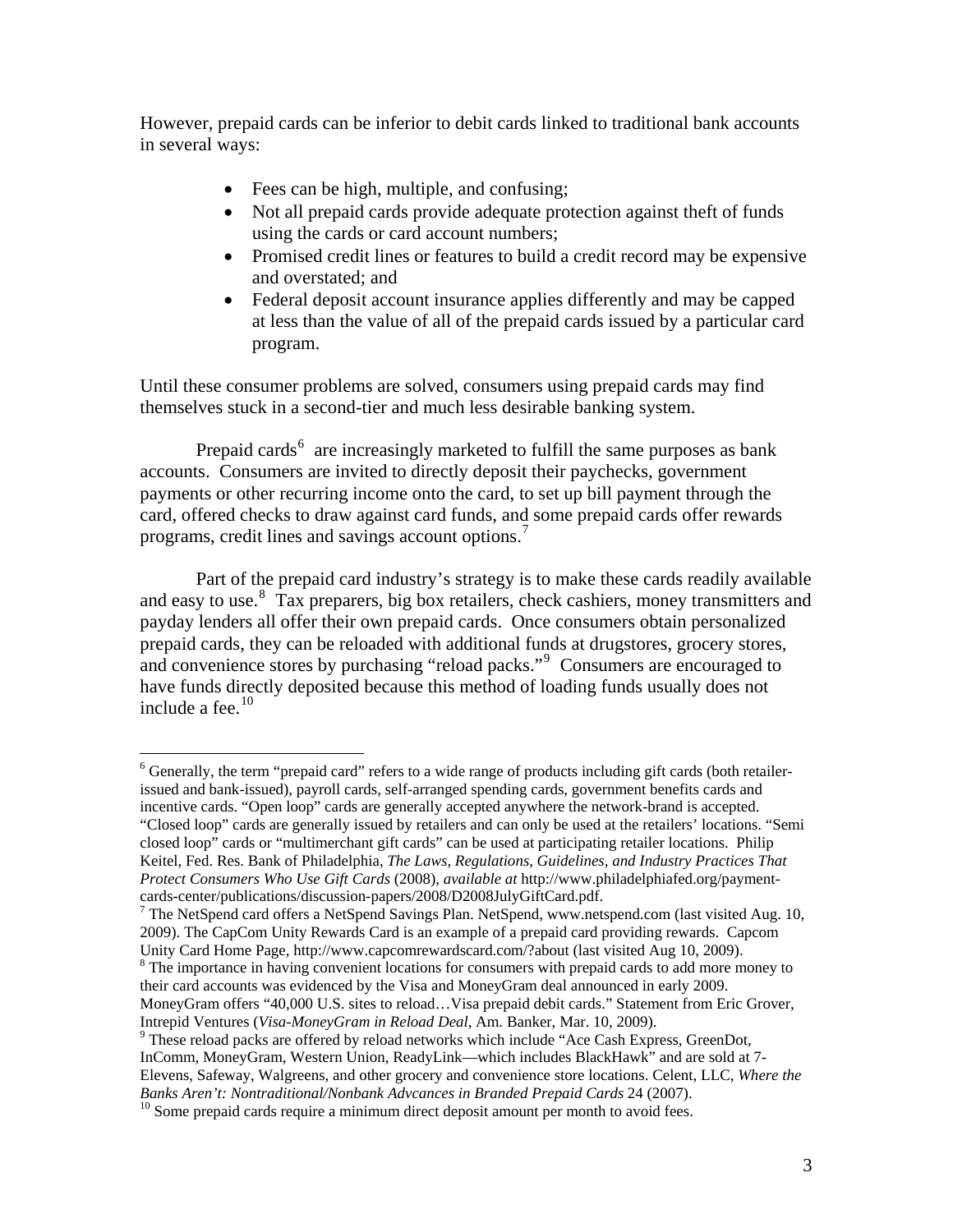Consumers have collectively placed billions of dollars in household funds on prepaid cards. In addition to the billion dollar reports by Green Dot and UniRush, industry news reported in early 2009 that H&R Block issued 2.6 million of its Emerald cards in  $2008$ .<sup>[11](#page-3-0)</sup> Since its launch in the summer of  $2007$ , WalMart issued 1 million WalMart Money Cards, with an estimated \$1 billion loaded onto the cards.<sup>[12](#page-3-1)</sup>

Where are these monies held? As one prepaid card study describes it, funds loaded to prepaid cards "are held in the aggregate account until the cardholder draws down the available balance."<sup>[13](#page-3-2)</sup> By contrast, a traditional debit card is linked to a consumer's individual bank account. As discussed later in this paper, the use of an aggregate, or pooled account to hold all of the funds in a prepaid card program has important and unfortunate consequences for the application of consumer protections to prepaid cards in contrast to those provided by current law for other types of debit cards.

 The prepaid card industry plans to make prepaid cards the "third mainstream product" alongside credit and debit cards.<sup>[14](#page-3-3)</sup> MasterCard has announced a plan to help boost the industry by running television spots on prepaid cards to increase exposure of the product as well as build consumer awareness.<sup>[15](#page-3-4)</sup> Households may also choose prepaid cards in lieu of bank accounts or credit cards in response to economic uncertainty or out of frustration with banks and bank fees.<sup>[16](#page-3-5)</sup> Analysts predict that prepaid cards will grow along with the general growth of debit as "transactions that would have used credit cards in the past are migrating to debit cards and other 'pay now' options, as well as 'pay before' methods such as prepaid cards."<sup>[17](#page-3-6)</sup>

This report discusses the prepaid card market and details needed improvements. The federal regulations under the Electronic Fund Transfer Act must be updated to protect prepaid cardholders when cards are lost or stolen or when funds go missing. Prepaid cardholders should be fully protected if the bank issuing the card fails. Fees should be simplified and clearly and consistently disclosed so that consumers can see the fees up front and comparison shop easily before handing over any money. Finally, claims for certain prepaid card product features such as small credit lines and credit building appear to be overstated.

<span id="page-3-0"></span><sup>&</sup>lt;sup>11</sup> Frederick H. Lowe, Tax Firms Try Prepaid Cards for Revenue Lift, ATM & Debit News, Jan. 27, 2009.

<span id="page-3-2"></span><span id="page-3-1"></span><sup>&</sup>lt;sup>12</sup> Anne D'innocenzio, *WalMart Lowers Fees For its Branded Debit Cards*, Business News, Feb. 18, 2009.<br><sup>13</sup> See Smart Card Alliance, *supra* note 5, at 21.<br><sup>14</sup> Patrick Lunsford, *Big Card Issuers Look to Prepaid for Ne* 

<span id="page-3-3"></span>*available at* http://www.insidearm.com/go/arm-news/big-card-issuers-look-to-prepaid-for-new-marketgrowth.<br><sup>15</sup> Maria Aspan, *MasterCard Readies TV Push for Prepaid*, Am. Banker, Apr. 15, 2009.

<span id="page-3-5"></span><span id="page-3-4"></span><sup>&</sup>lt;sup>16</sup> Many credit card companies are either raising fees or expressly attempting to get rid of some of their customers. *See, e.g.*, *American Express Paying Customers \$300 to Leave*, Wall St. J. Online, Feb. 23, 2009, *available at* http://blogs.wsj.com/wallet/2009/02/23/american-express-paying-customers-300-toleave/; Kathy Chu, *Chase adds fee for low-rate credit cards*, USA Today, Feb. 9, 2009, *available at*  http://www.usatoday.com/money/perfi/credit/2009-02-08-chase-interest-rates-fee\_N.htm. 17 Bruce Cundiff, *New Opportunities for Banks in Alternative Payment Tools*, Am. Banker, Feb. 24, 2009.

<span id="page-3-6"></span>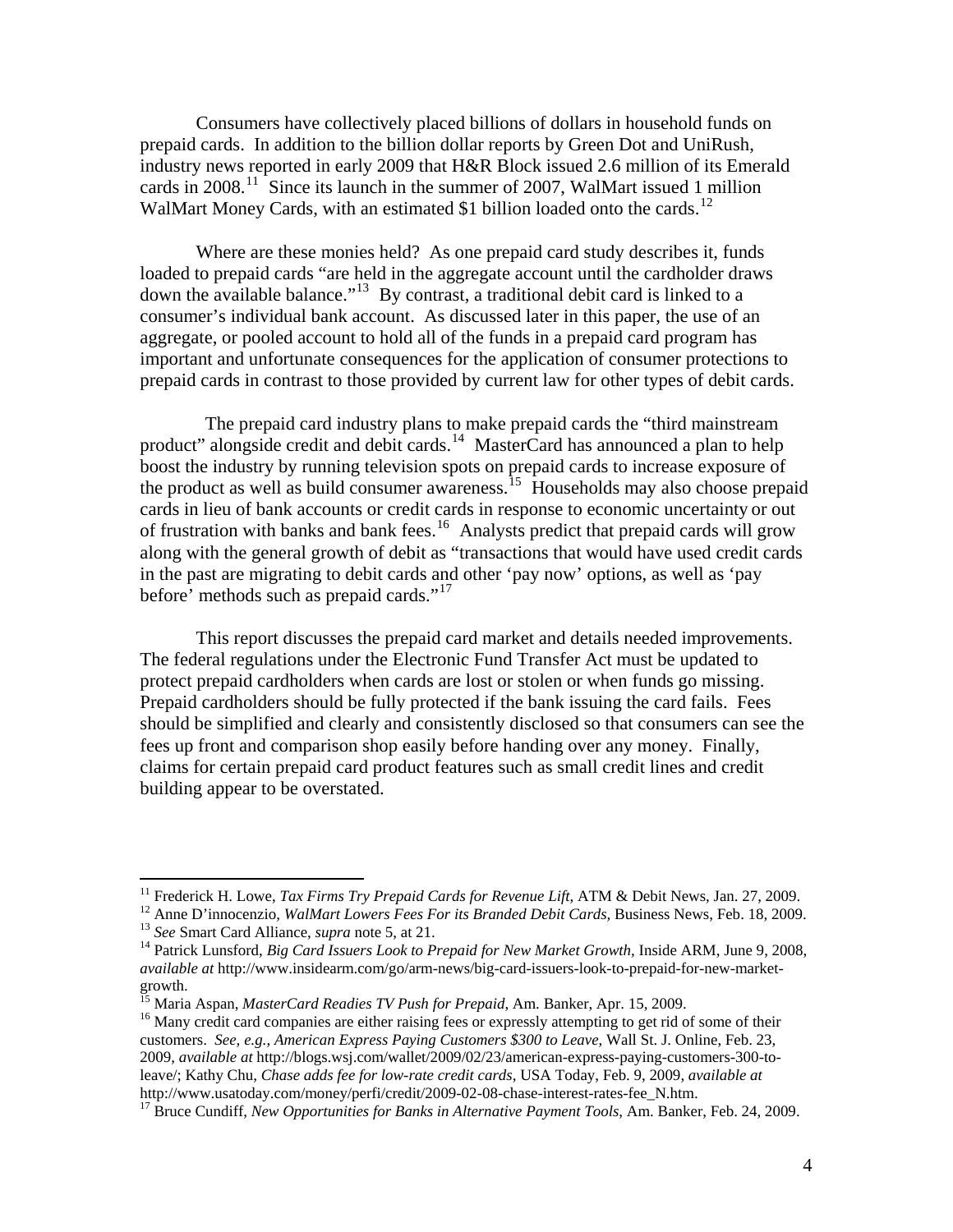## **Prepaid Cards: Are They What They Claim To Be?**

Prepaid cards are widely marketed as more convenient, safe and cost effective, a straightforward way to manage funds, particularly for consumers who are underbanked or unbanked.<sup>[18](#page-4-0)</sup> The prepaid card industry touts the products as convenient budgeting tools that can help build credit.[19](#page-4-1) Prepaid card companies also seek to appeal to consumers who are becoming increasingly dissatisfied with banks.<sup>[20](#page-4-2)</sup> But the devil is in the details, and upon closer examination, these cards are laden with numerous types of fees and other gotchas, making prepaid cards a shaky alternative to a bank account with a debit card.

# **II. Costs Associated with Prepaid Cards**

Consumers Union examined fees for a range of prepaid cards available for purchase and use.<sup>[21](#page-4-3)</sup> We found prepaid cards assess many different types of fees, and that these fees may vary widely from card to card. The types of fees include:

- Initiation or activation fees;
- Monthly fees;
- Point of sale transaction fees;
- Cash withdrawal fees; $^{22}$  $^{22}$  $^{22}$
- Balance inquiry fees;
- Transaction statements, including paper and other;
- Customer service fees;
- Bill payment fees;

 $\overline{a}$ 

• Fees to add or "load" funds; $^{23}$  $^{23}$  $^{23}$ 

<span id="page-4-0"></span><sup>&</sup>lt;sup>18</sup> Green Dot Corporation's Website states, "Green Dot products open doors for millions of unbanked, underbanked and credit challenged families and individuals." Green Dot, Products,

http://www.greendotcorp.com/products.htm (last visited Aug. 10, 2009). MasterCard's website for the Everyday Prepaid Card states "Make every day simpler and more secure." MasterCard, Everyday Prepaid Card, http://www.mastercard.com/us/personal/en/aboutourcards/prepaid/everydayprepaid.html (last visited Aug. 10, 2009).

<span id="page-4-1"></span> $19$  AccountNow Prepaid's homepage states, "The Checking Account alternative that lets you...borrow money and build credit history." AccountNow Prepaid Home Page, https://www.accountnow.com/mktcap/signup2\_mb.aspx?pcode=Cg001Sgs71&gclid=CMv074ewgJsCFQVuswodEj34dA (last visited Aug. 10, 2009).

<span id="page-4-2"></span><sup>20</sup> Maria Aspen, *Economy's Loss Prepaid Cards' Gain*, Am. Banker, Apr. 8, 2009. ReadyDebit's Website states, "Big banks take billions of dollars every year from their customers in checking account overdraft and other fees. We've designed the READYdebit® Card to help you eliminate those fees.!" ReadyDebit Home Page,

http://www.readydebit.com/AWPPDC001/Site/Default.aspx?gclid=CIrDvOGwgJsCFQazsgod\_lVSdw (last visited Aug. 10, 2009).

<span id="page-4-3"></span> $21$  The prepaid cards examined in this paper include those identified by consumer advocates and cards frequently reported in the media and by internet searches. Consumers may sign up for all of these cards online and some are available for purchase in stores. This study does not include cards issued under contract with a government or an employer, such as payroll cards.

<span id="page-4-4"></span><sup>&</sup>lt;sup>22</sup> Prepaid card fees for ATM cash withdrawals do not include surcharges assessed by ATM owners or other fees.

<span id="page-4-5"></span><sup>&</sup>lt;sup>23</sup> Most prepaid cards provide the option to reload fees with reload packs which require separate fees assessed by reload pack companies.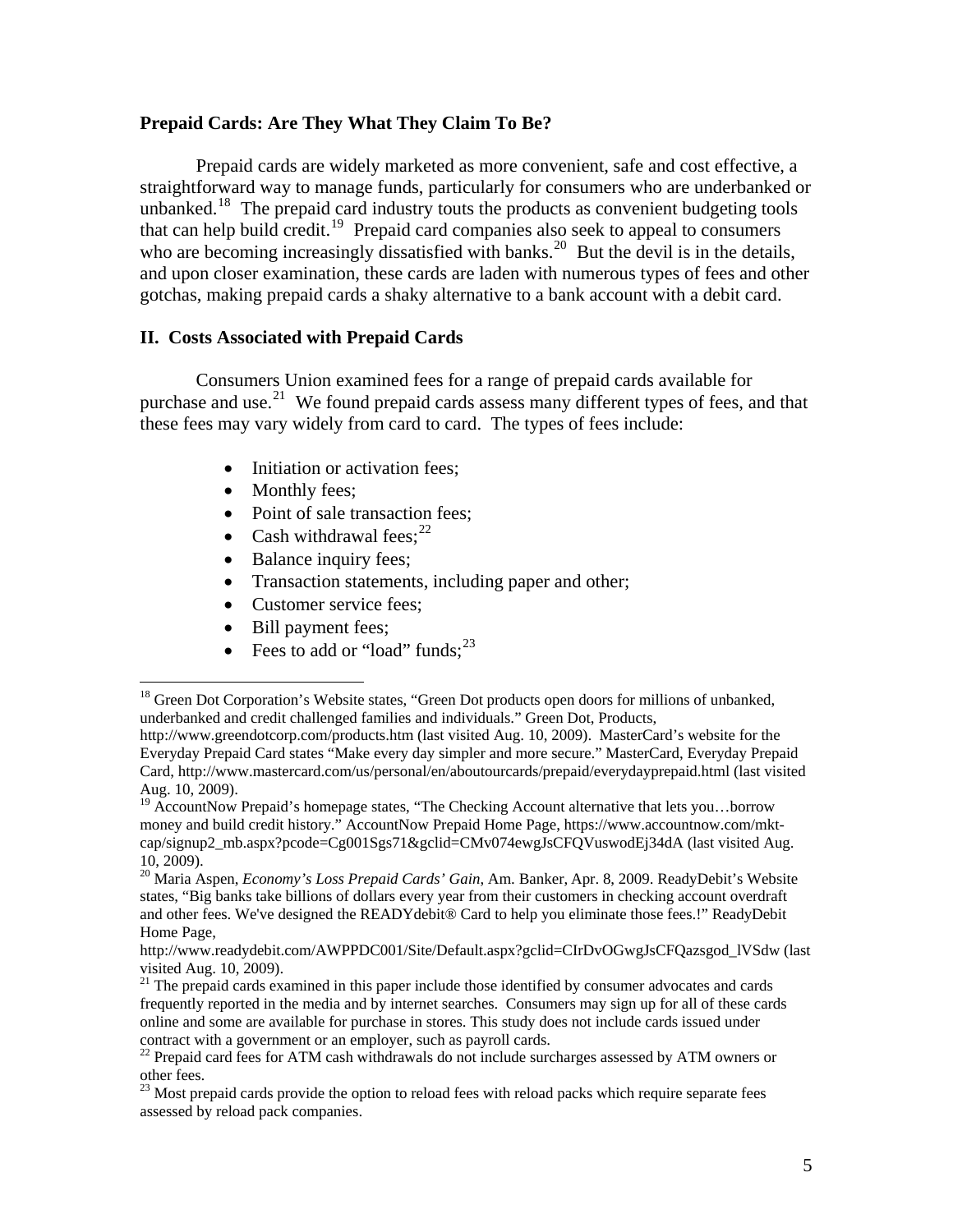- Dormancy fees;
- Fees to get your remaining funds when closing the account; and
- Overdraft or "shortage" fees.

Consumers typically can find information on only a few of the fees before deciding to sign up, purchase and use prepaid cards.<sup>[24](#page-5-0)</sup> Retail displays often contain only purchase prices and initial load amounts. Consumers who research or purchase cards online will often have to engage in a careful inspection of the prepaid card websites to find complete fee information. Access to fee information is often less prominent on prepaid card websites than the sign up pages or registration forms for card purchase. If a consumer is able to find the fee information, including fee types and fee amounts, they are usually in small print in the Cardholder Agreement or Terms and Conditions.

Consumers Union found prepaid cards charge each of these types of fees: (*Refer to Appendix A: Fee Schedule*)

• *Activation Fees* 

Activation fees can range from no fee to \$39.95, although the median fee we observed was about  $$10<sup>25</sup>$  $$10<sup>25</sup>$  $$10<sup>25</sup>$  Some cards may waive activation fees if direct deposit is set up.<sup>[26](#page-5-2)</sup> Many cards have an initial load requirement, or a requirement to place \$10 to \$20 on the card at the time of purchase. Between activation and initial load fees, a consumer is likely to pay at least \$30 to obtain or purchase a prepaid card.

• *Monthly fees* 

 $\overline{a}$ 

Most prepaid cards assess monthly fees, ranging up to \$10 per month. Not all prepaid cards assess monthly fees, but many do.<sup>[27](#page-5-3)</sup> Some prepaid cards, like the Bank Freedom prepaid card, require a minimum direct deposit amount per month to waive the fees. $^{28}$  $^{28}$  $^{28}$ 

Other cards like the Eufora MasterCard Prepaid Card have annual fees ranging from \$29.95 to \$99.95 and may assess monthly fees if the cards with the credit builder programs are chosen. $^{29}$  $^{29}$  $^{29}$ 

<span id="page-5-0"></span><sup>&</sup>lt;sup>24</sup> All of the prepaid cards we analyzed were reviewed from materials provided online. We have added three new cards to our assessment: GreenDot, ReadyCard, and Univision. Two cards, the Millenium Advantage and the SVC Revel card are no longer offered.

<span id="page-5-1"></span> $25$  Some cards also waive the activation fee if a recurring deposit is established. nFinanSe lowered their Activation Fee to \$3 from \$5.95 since last year's August 2009 report. AccountNow no longer has an activation fee, which was \$9.95. See Chart in Appendix B.<br><sup>26</sup> See e.g., AccountNow Prepaid Home Page, www.accountnow.com.<br><sup>27</sup> Western Union Prepaid Visa and Exact Prepaid cards do not assess monthly fees but rather asses

<span id="page-5-3"></span><span id="page-5-2"></span>per transaction fees. *See* 

http://www.westernunion.com/WUCOMWEB/staticMid.do?method=load&countryCode=US&languageCo de=en&pagename=HomePage#; https://www.exactmastercard.com/fees.html (last visited Sep. 2, 2010).<br><sup>28</sup> Bank Freedom requires a minimum \$350 direct deposit per month to waive the monthly fee. Bank

<span id="page-5-4"></span>Freedom, How to Add Money, http://www.bankfreedom.com/addingmoney.html (last visited Sep. 2, 2010).

<span id="page-5-5"></span><sup>&</sup>lt;sup>29</sup> The Eufora MasterCard Prepaid Card offers three prepaid cards. The Elite has a \$99.95 annual fee, Preferred has a \$59.95 annual fee and the Associate has a \$29.95 annual fee. The Credit Builder Option is offered to Elite and Preferred Prepaid cardholders and requires annual fees and monthly fees for the first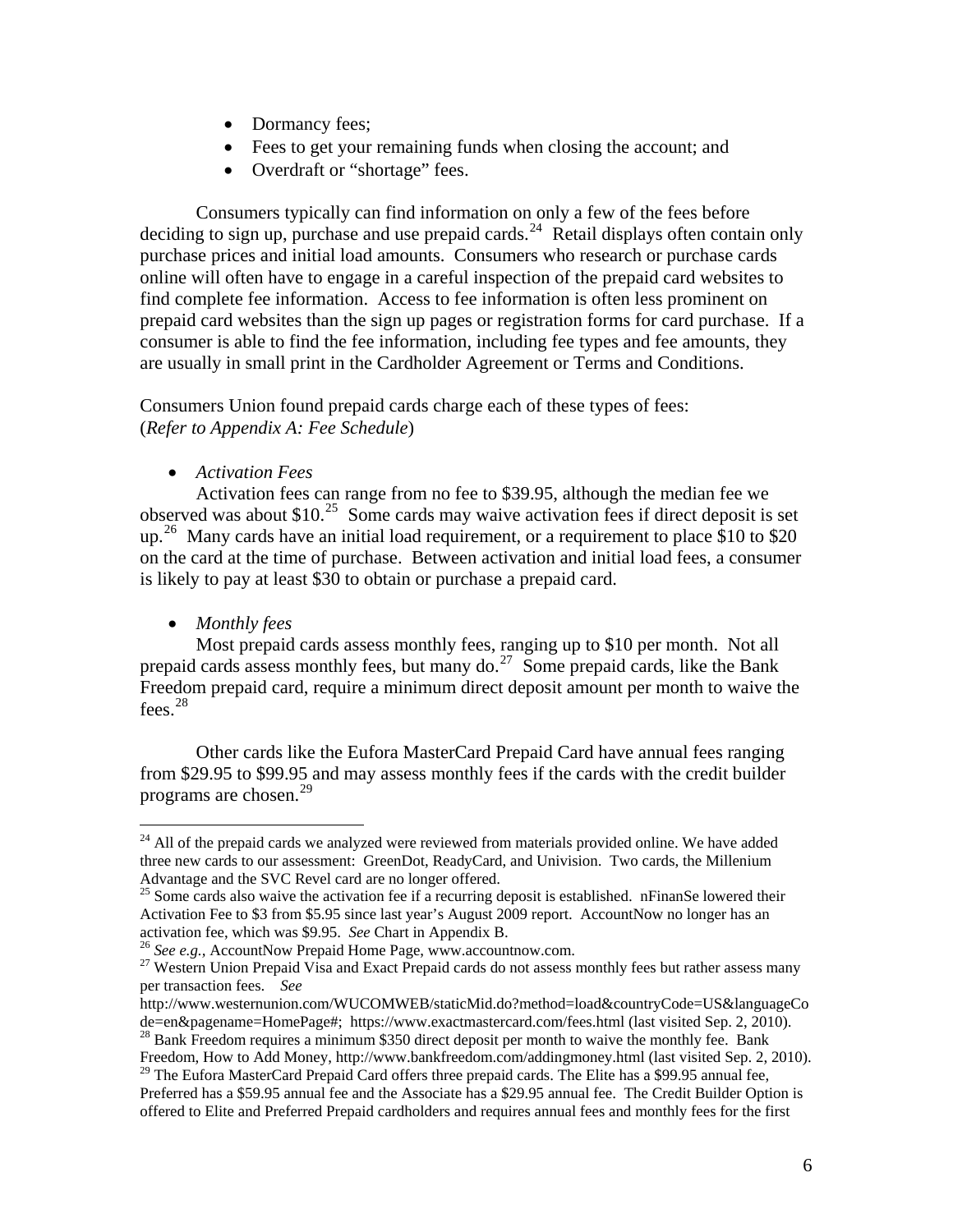Some cards, like the BuyRight prepaid card provide the option of either selecting the monthly fee plan or a per transaction fee plan. A BuyRight prepaid cardholder with a monthly fee plan pays \$4.95 each month and is not charged for point of sale transactions or dormancy fees. Alternatively, that cardholder can opt to pay \$1 each time he or she uses the card to make a purchase.<sup>[30](#page-6-0)</sup>

#### • *Point of Sale Transaction Fees*

Most of the prepaid cards we examined did not charge fees for point of sale transactions – that is, using the card to make a purchase. However, for cards that include point-of-sale transactions fees, fees for PIN-based transactions are usually twice as high as fees for signature-based transactions. For example, the Vision Premier Prepaid card has a \$0.95 fee for PIN-transactions and but no fee for signature-based transactions.<sup>[31](#page-6-1)</sup> Rush Card Pay As You Go Program prepaid cardholders pay \$1 for each transaction, up to a cap of \$10 a month. There is a catch. The RushCard Cardholder Agreement states that fees which go over the \$10 cap are refunded the following calendar month, so consumers might pay more in fees and then have to wait nearly a month for a refund of the portion of those fees which exceeded \$10 during the prior month.<sup>[32](#page-6-2)</sup>

• *Fees to Withdraw Cash [at an ATM]* 

Most of the prepaid cards we reviewed have a \$2 fee to withdraw cash from domestic ATMs. This does not include the cost of surcharges imposed by ATM owners. According to a Bankrate.com survey from 2006, the average ATM surcharge fee by the ten largest banks and thrifts was \$1.64.<sup>[33](#page-6-3)</sup> The fee to withdraw funds from ATMs outside the U.S. range from \$2 plus a 2% foreign transaction fee to \$4.95. Consumers using prepaid cards are able to request cash-back from merchants when using cards at the pointof-sale without incurring fees for obtaining cash.

There can also be a fee for ATM declines. This fee is assessed by most of the prepaid cards we reviewed and ranges from \$0.50 to \$1.95 for each decline. Again, the ATM owner's surcharge fee is not included in this fee.

<span id="page-6-1"></span><sup>31</sup> Vision Premier Prepaid Cardholder Agreement,

<span id="page-6-3"></span><span id="page-6-2"></span>32 RushCard, Terms and Conditions, http://www.rushcard.com/cardholder.aspx (last visited Sep. 2, 2010). 33 *What Banks are Charging Non-customers to Use Their ATMs*, USA Today, Sep. 13, 2007, *available at* http://www.usatoday.com/money/industries/banking/2007-09-13-atm-fees-

two years. The website provides information for a fee waiver for the monthly fees for the second year. Eufora Prepaid Card, http://www.eufora.com/contents/aboutTheCard/creditBuilder/index.jsp (last visited Sep. 2, 2010).

<span id="page-6-0"></span><sup>&</sup>lt;sup>30</sup> BuyRight Prepaid MasterCard Cardholder Agreement, http://www.buyright.com/mc/terms.html (last visited Sep. 2, 2010).

http://www.visionprepaid.com/pdfs/Vision\_Premier\_TsCs\_Bank\_Approved\_Web.pdf (last visited Sep. 2, 2010).

chart\_N.htm?loc=interstitialskip.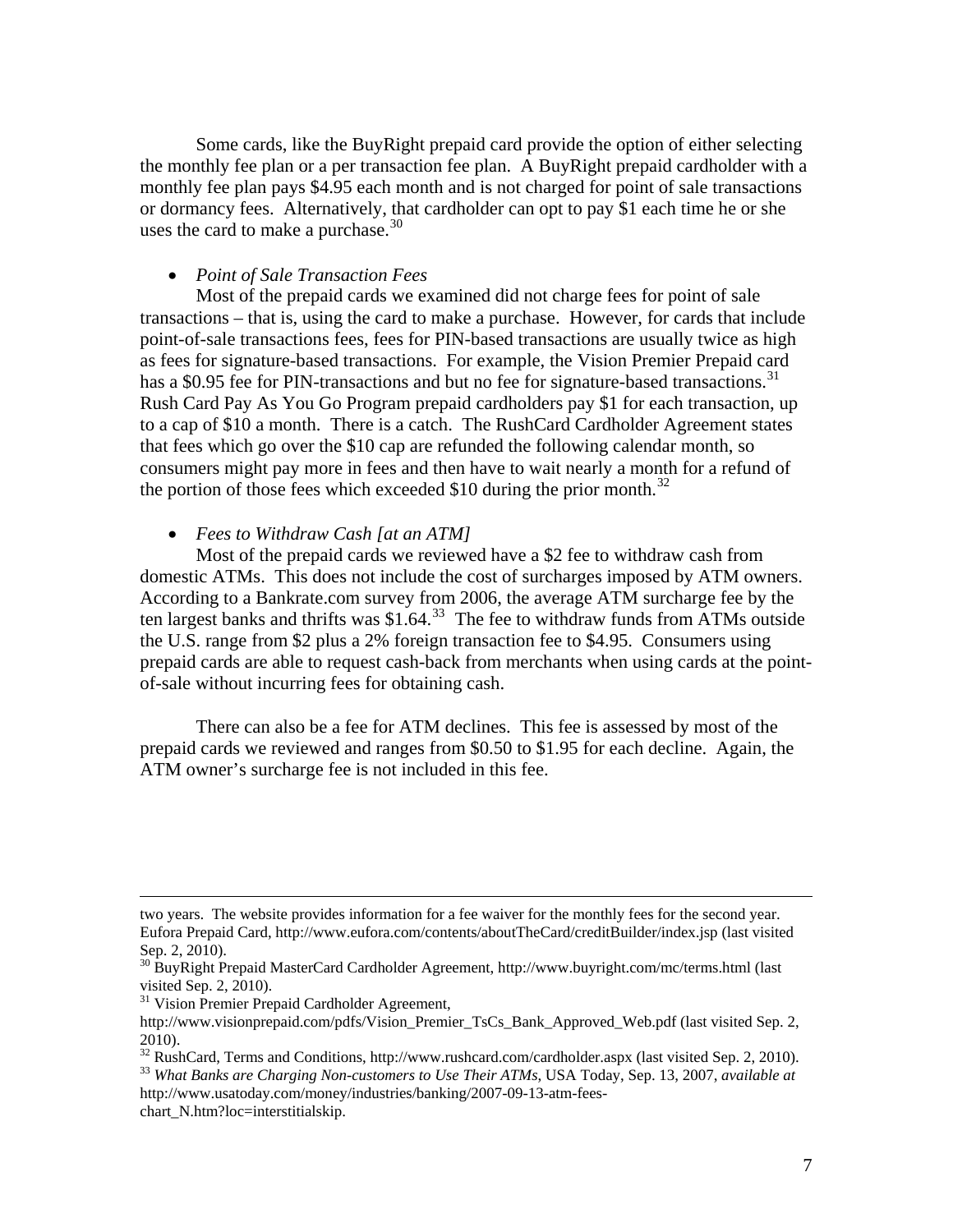# • *Fees to Withdraw Cash [at a Financial Institution]*

Most of the prepaid cards we reviewed provide the option to withdraw cash from tellers at financial institutions who accept card network brands. These withdrawals are often referred to as "cash advances" although consumers are withdrawing from existing funds.<sup>[34](#page-7-0)</sup> These cash withdrawals come with higher fees and may also not include additional fees assessed by the financial institution. The fees for such transactions are higher, typically about \$4 to \$5, which is more than the fees for withdrawing fees from ATMs.

# • *Balance Inquiry and Statement Fees*

Most cards require a fee to check the balance at ATMs. These fees range from \$0.50 to \$1 per balance inquiry. Any surcharge imposed by the ATM owner is additional. Many prepaid cards provide other methods to obtain balance information without charge, such as by email or text message. For those prepaid cards that provide balance information by phone, such as the Western Union card, there is also no fee.<sup>[35](#page-7-1)</sup>

Consumers who use prepaid cards should and need to carefully track their prepaid card activities. Consumers using prepaid cards do not automatically obtain monthly paper statements as consumers using debit cards do. Most of the prepaid cards whose terms we reviewed state that they offer paper statements. Paper statements must be requested and the fee to receive monthly paper statements ranges from \$1 to \$2, although GreenDot prepaid cards provide free monthly paper statements upon request.<sup>[36](#page-7-2)</sup> However, we found the NetSpend Visa prepaid card still charges \$5.95 for a paper statement, while Bank Freedom has since dropped this fee to \$2 a paper statement.

# • *Fees to Call Customer Service*

Prepaid cards offer customer service with an automated service or live representative. Customer service fees vary significantly among the prepaid cards we examined. Some prepaid cards offer free customer service; for example, Western Union offers either automated or live customer service calls at no charge.<sup>[37](#page-7-3)</sup> However, the Espree prepaid card has a steep \$3 fee for live customer service calls. Other cards offer free customer service when consumers set up direct deposit, or some free calls per month.

• *Bill Pay Fees* 

 $\overline{a}$ 

Not all prepaid cards offer bill pay, but for those that do, consumers using prepaid cards may pay for bills online, by check or by phone. The prepaid cards we examined had lower fees for online bill payment than for other forms of bill payment. For example,

<span id="page-7-0"></span><sup>&</sup>lt;sup>34</sup> For example, Account Now calls this feature a "cash advance." AccountNow Prepaid, Prices and Fees, http://www.accountnow.com/services/fee-schedule.aspx (last visited Se.t 2, 2010). <sup>35</sup> Western Union Prepaid Card Fees,

<span id="page-7-1"></span>

https://www.mycardplace.com/cards/onlinesales/categoryc/westernUnionInsName/jsp/fee.jsp (last visited Sept 2, 2010).

<span id="page-7-2"></span><sup>&</sup>lt;sup>36</sup> GreenDot Reloadable Prepaid Card Cardholder Agreement,

<span id="page-7-3"></span>https://www.greendotonline.com/greendot/cardholder-agreement (last visited Sep. 2, 2010). <sup>37</sup> Western Union, Frequently Asked Questions,

http://www.westernunion.com/WUCOMWEB/staticMid.do?method=load&pagename=faqPrepaidMC#tstfa q3\_16 (last visited Sep. 2, 2010).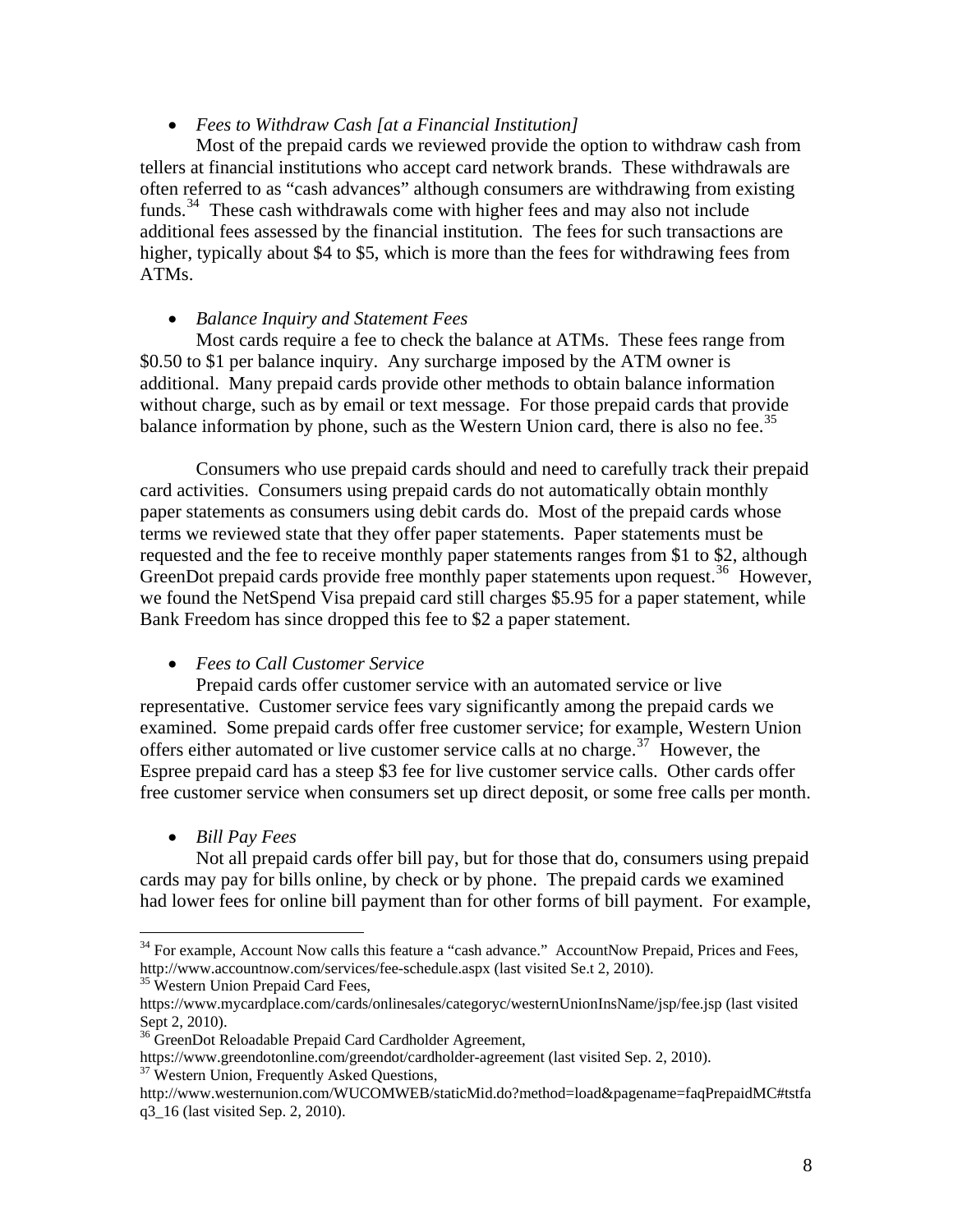AccountNow offers bill pay for free online and the Wired Prepaid Card offers online bill pay for a fee of \$0.45 per payment. To pay by check, AccountNow has a \$5 fee per check and the Wired Prepaid Card has a \$0.95 per check fee.

• *Adding Money* 

To add, or "load" funds, direct deposit is free but to add additional funds by any other method usually requires a fee. Although some prepaid cards do not charge a separate fee to add money to the cards, consumers will typically need to purchase reload packs to add funds other than by direct deposit. The WalMart Money Card provides an example of various ways to add funds onto prepaid cards. There is no cost to load funds if a consumer cashes a check, although there is a fee of up to \$3 to cash a check at WalMart.<sup>[38](#page-8-0)</sup> Or, a consumer can choose to pay a \$3 fee to load more money onto the card. A consumer can also load more funds by purchasing a GreenDot reload pack or MoneyPak, which typically costs \$4.95 and is sold at retail locations such as grocery and convenience stores.<sup>[39](#page-8-1)</sup>

• *Fees For Inactivity* 

 $\overline{a}$ 

Dormancy or inactivity fees may be charged when cards are unused for a period of time. Nine of the 19 cards we examined assess dormancy fees. These dormancy fees may begin as early as after 60 days of inactivity, and range from about \$2 to \$9.95 per month. $40$ 

• *Fees To Get Your Remaining Funds When Closing The Account* 

Even closing a card account can trigger a fee unless the balance has been successfully spent down to the last penny. The Western Union, BuyRight and AccountNow prepaid cards impose a fee of \$10 to \$15 to redeem any remaining money in the account by check.<sup>[41](#page-8-3)</sup> The card agreements call this fee a "check issuance fee" or "cancellation fee"<sup>[42](#page-8-4)</sup>

<span id="page-8-0"></span><sup>38</sup> Walmart Check Cashing, http://www.walmart.com/catalog/catalog.gsp?cat=632047; Walmart Money Card Cardholder Agreement by GE Bank,

https://www.walmartmoneycard.com/AcctMgmt/Controls/Walmart/Support/CardholderAgreement.aspx?sit eid=walmart (last visited Sep. 2, 2010).

<span id="page-8-1"></span><sup>&</sup>lt;sup>39</sup> The website states that most of the MoneyPak's are sold for up to \$4.95. Green Dot Reloadable Prepaid Cards, Reload with MoneyPak,

https://www.greendotonline.com/AcctMgmt/Content/Common/AddFunds/AppyMoneyPakInitFrm.aspx (last visited Sep. 2, 2010).

<span id="page-8-2"></span><sup>&</sup>lt;sup>40</sup> The Vision Premier Prepaid Visa Card has a \$3.95 inactivity fee that begins on day 61 of inactivity and is assessed the first day of each subsequent month until the card is used again. Vision Premier Prepaid Visa Card Cardholder Agreement, http://www.visionprepaid.com/docs/Vision\_Cardholder\_Agreement.pdf (last visited Sep. 2, 2010).

<span id="page-8-3"></span><sup>41</sup> Western Union Prepaid Visa Card Terms and Conditions,

https://www.mycardplace.com/cards/cardholder/html/wuvisa/en/Privacy.jsp (last visited Sep. 2, 2010); BuyRight MasterCard Prepaid Card Terms and Conditions http://www.buyright.com/mc/terms.html (last visited Sept 2, 2010); AccountNow Prepaid Card Terms and Conditions,

https://www.accountnow.com/secure/SignUp.aspx; then follow "Terms and Conditions and E-Sign Act." (last visited Sep. 2, 2010).

<span id="page-8-4"></span> $42$  The Millenium Advantage Prepaid MasterCard has a \$9.95 check issuance fee. The Millenium Advantage MasterCard Stored Value Card Terms and Conditions,

http://www.nmbadvantagecard.com/terms.htm (last visited Aug. 10, 2009). The Vision Premier Prepaid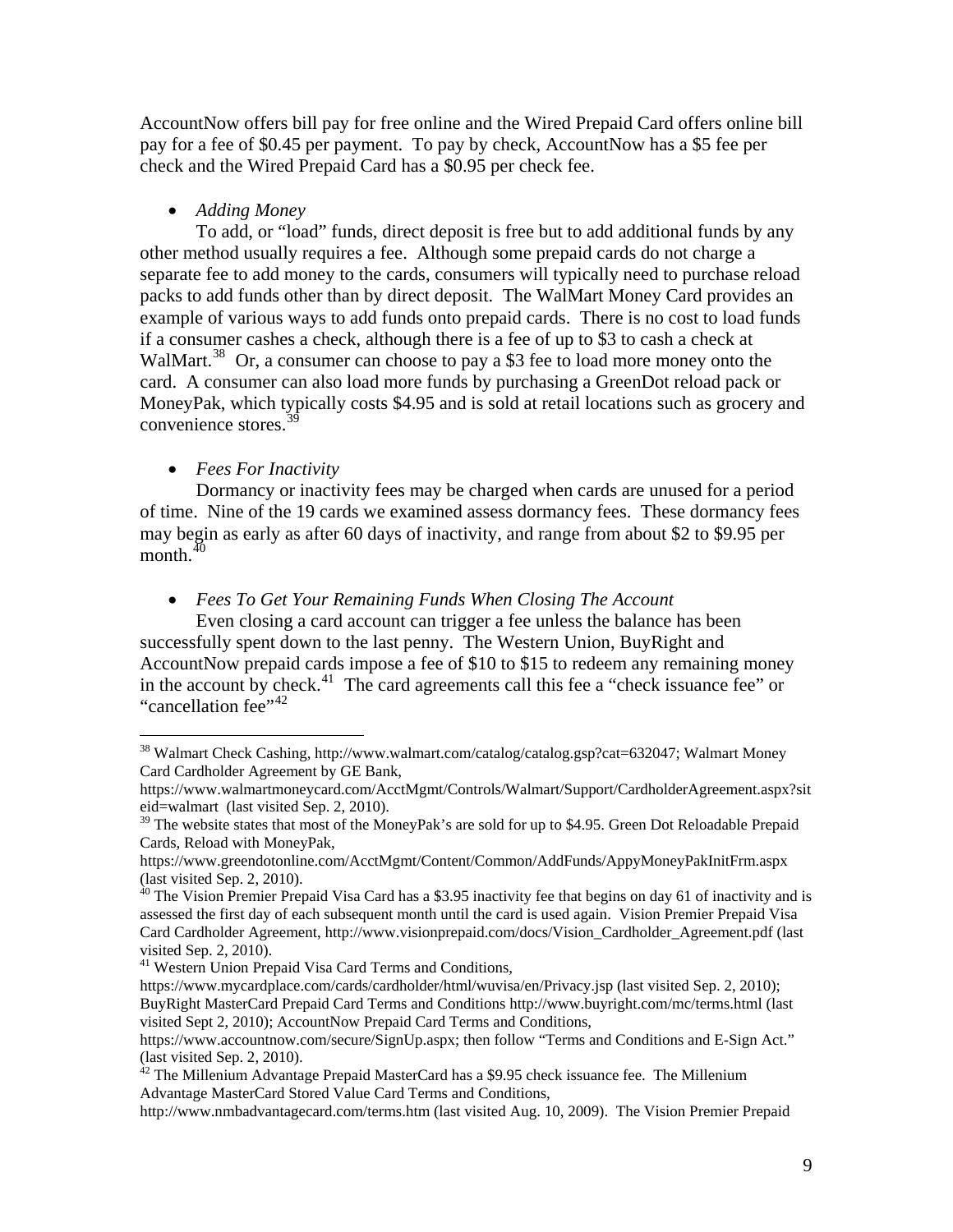# • *Overdraft/"Shortage" Fee*

Overdraft, or "shortage" fees, range from \$14.95 to \$25 when stated, and at often referred to in the terms and conditions without disclosing the amount of the fee. Some of the cards we reviewed in the 2009 report which stated specific shortage fees now only list in their terms that cardholders are responsible for making up the "negative balance" or "shortage" and "any applicable fees or charges." For example, Bank Freedom used to assess a fee of "up to \$25" and now the terms state the cardholder is liable for the negative balance and "any applicable fees or charges."[43](#page-9-0) These fees are charged because the card was used for more money than the remaining card balance.

Some prepaid card issuers claim not to have overdraft fees, but their contracts permit "shortage fees" which are disclosed only in the fine print of the Cardholder's Agreement or Terms and Conditions. When transactions exceeding the account's balance are processed, a consumer becomes subject to a shortage fee even though the contract terms do not state the fee for the shortage.<sup>[44](#page-9-1)</sup> For example, the Terms and Conditions for NetSpend cards describe a "shortage" fee when customers "exceed the balance of the funds available." The clause reads:

"You are not allowed to exceed the available amount on your Card through an individual transaction or a series of transactions. Nevertheless, if a transaction exceeds the balance of the funds available on your Card (creating a "shortage") you shall remain fully liable to us for the amount of the transaction and any applicable fees or charges. You agree to pay us promptly for the shortage and any applicable shortage fees."[45](#page-9-2)

The AccountNow prepaid card had a \$29 shortage fee when we evaluated the card in our 2009 report but has since eliminated the fee. Instead, the cardholder is responsible to pay for the shortage amount and AccountNow "reserves the right to cancel your card" due to activity creating "one or more shortages."<sup>[46](#page-9-3)</sup>

Other cards, such as the Vision Premier prepaid card, also acknowledge that overdraft is possible if a consumer is approved for the feature.<sup>[47](#page-9-4)</sup> If a consumer qualifies,

<span id="page-9-2"></span><sup>45</sup> NetSpend Terms and Conditions, "Using Your Card," https://www.netspend.com/prepaid-debitcard/prepaid\_visa\_card\_terms.m#popmast (last visited Sep. 2, 2010). 46 AccountNow Prepaid's Terms and Conditions, "Using Your Card,"

Visa charges a \$14.95 Cancellation Fee to obtain the remaining funds in your account, Vision Premier Prepaid Visa Card Cardholder Agreement,

<span id="page-9-0"></span>http://www.visionprepaid.com/docs/Vision\_Cardholder\_Agreement.pdf (last visited Aug. 10, 2009).<br><sup>43</sup> Bank Freedom Prepaid Card Terms and Conditions, http://www.bankfreedom.com/termsconditionsmv.html (last visited Sep. 2, 2010).

<span id="page-9-1"></span><sup>&</sup>lt;sup>44</sup> The shortage fees are not listed in the fee schedule which is linked off the NetSpend homepage. A consumer must select the option to sign up for the card and then select the link below the registration form to find the terms and conditions. After finding the fee schedule, the amount of the shortage fee is not included. NetSpend Terms and Conditions, https://www.netspend.com/prepaid-debit-<br>card/prepaid\_visa\_card\_terms.m#popmast (last visited Sep. 2, 2010).

<span id="page-9-4"></span><span id="page-9-3"></span>http://www.accountnow.com/company/terms-conditions.aspx (last visited Sep. 2, 2010).<br><sup>47</sup> It is unclear whether a cardholder has the option to opt out of the overdraft feature if he or she has overdrawn the account. In the Terms and Conditions, Vision Premier reserves the right to suspend or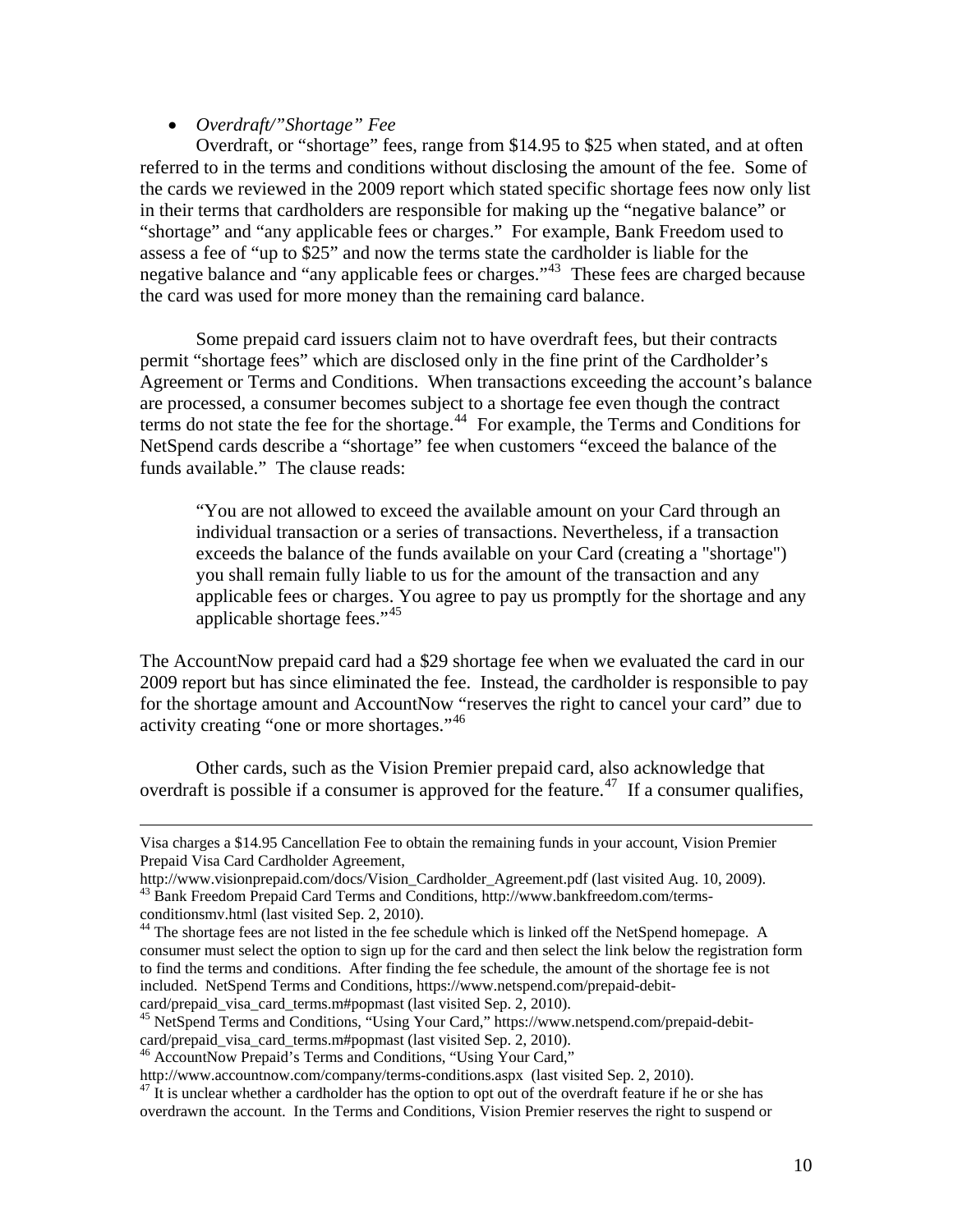the feature allows an overdraft amount of up to \$50 for a \$25 Overdraft Fee. The fee plus the overdraft amount owed must be paid within fifteen days; otherwise, the consumer is on the hook for an Overdraft Late Charge of an additional \$3 a day until the payment is made.

# **A. Case Study: What It Costs to Use a Prepaid Card**

Costs can vary widely depending on which cards consumers choose. These three prepaid cards, with a total of four different pricing structures illustrate how costs may vary from card to card for a consumer: the WalMart Money Card, the Rush Card and the AccountNow Card.<sup>[48](#page-10-0)</sup>

For a two month period, our sample consumer makes:

- Three ATM withdrawals<sup>[49](#page-10-1)</sup>
- Three Bill Payments (Rent, Utilities, and Phone)
- Eight Point of Sale Purchases (Groceries and Meals once a week)
- Weekly balance inquiry
- Two deposits<sup>[50](#page-10-2)</sup>

With the *WalMart Money Card*, the sample consumer pays a One-Time Issuance Fee of \$3 and loads money onto the card. She pays \$2 for each ATM withdrawal (\$6 total for 3 ATM withdrawals). She pays for groceries and meals at no extra cost. In order to pay the bills, she pays \$0.88 for each bill payment with the Standard Bill Payment Option offered with the WalMart Money Card (\$2.64 total for 3 bills).<sup>[51](#page-10-3)</sup> To reload funds the second time that first month, she pays \$4.95 to load funds by purchasing a MoneyPak.[52](#page-10-4) She checks her balance for free by phone. Her monthly total is \$16.59 to use the WalMart Money Card the first month. For the second month, with the same usage pattern, the \$3 issuance fee is replaced with a \$3 monthly fee, and \$9.90 to reload funds twice (\$9.90 for two reload packs at \$4.95 each). The total second month's cost is \$21.54.

cancel the card, or cancel the overdraft feature. Vision Premier Prepaid Cardholder Agreement,

<span id="page-10-0"></span>http://www.visionprepaid.com/docs/Vision\_Cardholder\_Agreement.pdf (last visited Aug. 4, 2009).<br><sup>48</sup> The WalMart Money Card recently lowered its fees to \$3. Hip hop mogul Russell Simmons has stated that he is working on lowering fees on his popular RushCard and has provided two RushCards with different price structures. Maria Aspen, *Prepaid Star Now About Low Prices*, Am. Banker (Apr. 20, 2009). Both the WalMart Money Card and the RushCard have reported billions of dollars have been loaded onto their cards. The AccountNow Prepaid Card is one of the cards featured in *One Size Does Not Fit All*, a survey on prepaid card usage published by the Center for Financial Services Innovation. "One Size Does Not Fit All," Rachel Schneider, Center for Financial Services Innovation, An Affiliate of ShoreBank Corporation.

<span id="page-10-1"></span><sup>49</sup> Based on findings from a PULSE study of active debit cardholders. *Despite Recession, Card Issuers Expect Debit Growth* in 2009 Press Release June 4, 2009.<br><sup>50</sup> There would be no fee to upload funds from a recurring direct deposit.

<span id="page-10-3"></span><span id="page-10-2"></span><sup>51</sup> WalMart MoneyGram Express Bill Payment, http://www.walmart.com/catalog/catalog.gsp?cat=632045 (last visited Aug. 10, 2009).

<span id="page-10-4"></span><sup>52</sup> Green Dot, *supra* note 39.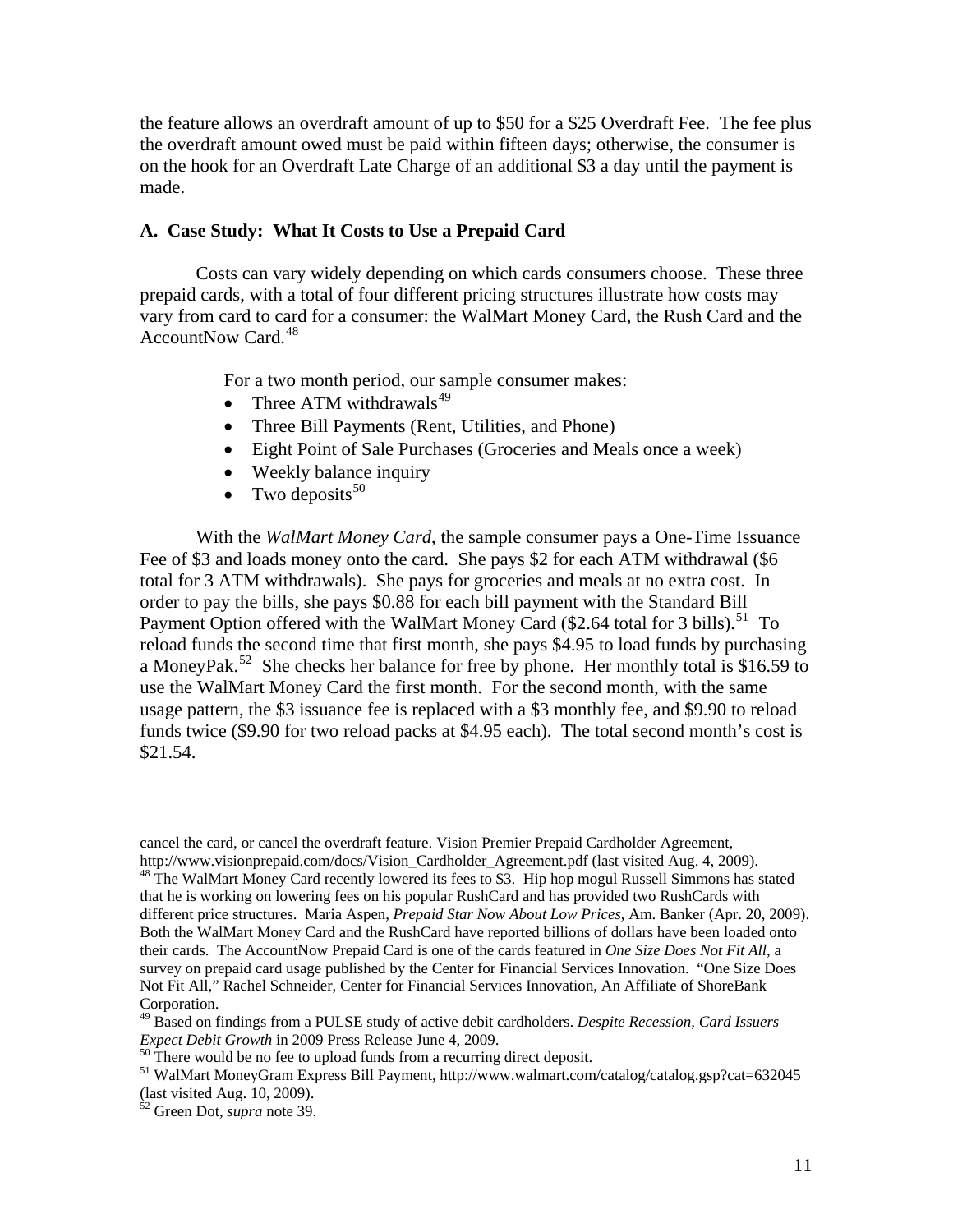With the *Rush Card's Pay Monthly Program*, the same consumer pays a \$3 Card Activation Fee and loads money onto the card. She would be able to make 2 free calendar month ATM withdrawals and pay \$2.50 for the additional ATM withdrawal (\$2.50 total for 3 ATM withdrawals). She pays for groceries and meals at no cost by selecting the Signature option instead of inputting her PIN, or selecting the "debit" option (the PIN option has a \$1 per transaction fee). She uses the bill payment option for \$1 each, and must pay a \$2 one-time enrollment fee for bill payment (\$5 total=\$3 for each  $\text{bill} + $2$  enrollment fee). To reload funds for the second time in the first month, she pays \$4.95 for the MoneyGram reload pack. She checks her balance for free by phone as she does not have easy internet access to view her spending activity. The total is \$15.45 to use the Rush Card's Pay Monthly Program in the first month.<sup>[53](#page-11-0)</sup> For the second month, with the same usage pattern, she pays the monthly fee of \$9.95, and \$9.90 for two reload packs, making the total cost \$25.35.

If the consumer chooses instead the *Rush Card's Pay As You Go Program*, the same consumer pays a \$19.95 Activation Fee and loads money onto the card. She pays \$1.95 for each ATM withdrawal (\$5.85 total for 3 ATM withdrawals). For every grocery and meal purchase, she pays a \$1 Convenience Fee (\$8 total for 8 purchases). She uses the bill payment option for \$1 each, and must pay a \$2 one-time enrollment fee for bill payment ( $$5$  total= $$3$  for the bills  $+ $2$  enrollment fee). To reload funds the second time that first month, she pays \$4.95 for the MoneyGram reload pack. She checks her balance for free by phone as she does not have easy internet access to view her spending activity. The total is \$43.75 to use the Rush Card for the first month.<sup>[54](#page-11-1)</sup> For the second month, with the same usage pattern, the monthly cost is \$26.75 with no monthly fee and two reload fees (\$9.90 for two reload packs).

With the *AccountNow Prepaid Card*, the same consumer pays loads money onto the card.<sup>[55](#page-11-2)</sup> She pays \$2.50 for each ATM withdrawal (\$7.50 total for 3 ATM withdrawals). She pays for groceries and meals at no extra cost. She can pay for bills online at no cost, but since she does not have internet access, she purchases money orders at the post office for \$1.05 each (\$3.15 total for 3 bills).<sup>[56](#page-11-3)</sup> To reload funds for the second time in the month, she pays \$4.95 for the MoneyGram reload pack. She checks her balance for \$0.50 a call (\$2 total for 4 calls).<sup>[57](#page-11-4)</sup> Her monthly total is \$17.60 to use the AccountNow Prepaid Card for the first month. For the second month, with the same usage pattern and adding the \$9.95 Monthly Fee and two reload fees (\$9.90 total for 2 reloads); the total cost is \$32.50.

<span id="page-11-0"></span><sup>&</sup>lt;sup>53</sup> http://www.accountnow.com/ (last visited Sep. 14, 2010).

<span id="page-11-1"></span><sup>&</sup>lt;sup>54</sup> RushCard, *supra* note 33.<br><sup>55</sup> The \$9.95 Activation Fee is waived if a recurring direct deposit is set up.

<span id="page-11-2"></span>https://www.accountnow.com/secure/SignUp.aspx; then follow "Terms and Conditions and E-Sign Act." (last visited Aug. 4, 2009).

<span id="page-11-3"></span> $56$  USPS Domestic Money Orders, www.usps.com/money/sendingmoney/moneyorders/welcome.htm (last visited Aug. 4, 2009).

<span id="page-11-4"></span><sup>57</sup> AccountNow, *supra* note 55.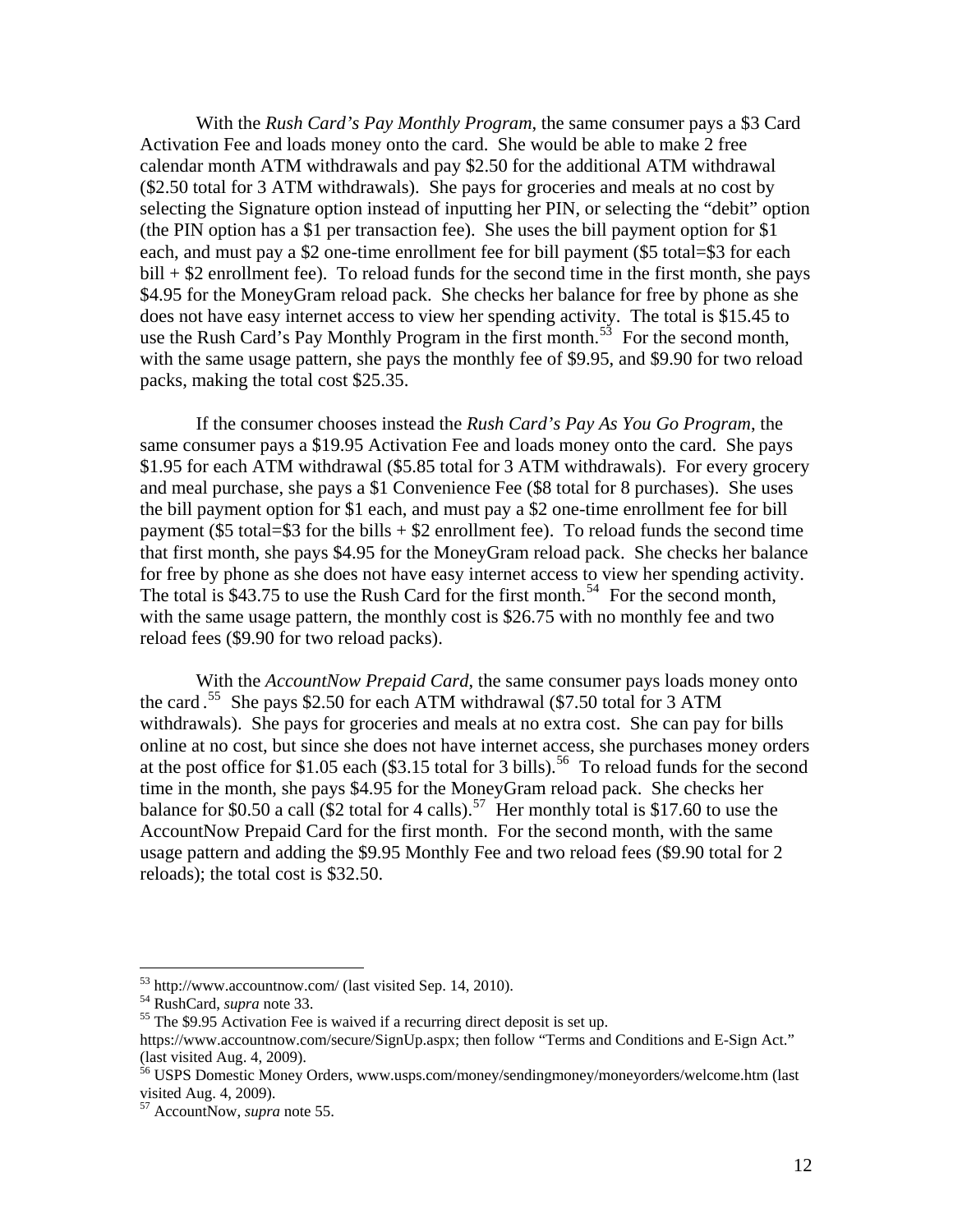| <b>Card</b>                                            | <b>Activation/</b><br><b>Issuance</b>                 | <b>Monthly</b><br>total for 3<br><b>ATM</b><br><b>Withdrawal</b><br>$\overline{3}$<br>(transactio<br>n fee) | <b>Monthly</b><br>total for 8<br>Point of<br><b>Sale</b><br>purchases<br>(transactio<br>n fee) | <b>Monthly</b><br><b>Total for 3</b><br><b>Bill</b><br><b>Payments</b><br>(bill<br>payment<br>fee) | <b>Monthly</b><br><b>Total for 2</b><br><b>Deposits</b><br>(reload<br>fee)                     | <b>Monthly</b><br><b>Total for</b><br><b>Weekly</b><br><b>Balance</b><br><b>Inquires</b><br>(inquiry by<br>phone or<br>text fee) | <b>Total</b><br><b>Monthly</b><br><b>Cost-First</b><br><b>Month</b><br>(includes<br><b>Activation</b><br><b>or</b><br><b>Issuance</b><br>Fee if<br>applicable<br>and Fee<br>for 1<br>deposit) | <b>Total</b><br><b>Monthly</b><br>$Cost -$<br><b>Second</b><br><b>Month</b><br><i><b>(includes)</b></i><br><b>Monthly</b><br>Fee if<br>applicable<br>and Fee<br>for 2<br>deposits) |
|--------------------------------------------------------|-------------------------------------------------------|-------------------------------------------------------------------------------------------------------------|------------------------------------------------------------------------------------------------|----------------------------------------------------------------------------------------------------|------------------------------------------------------------------------------------------------|----------------------------------------------------------------------------------------------------------------------------------|-----------------------------------------------------------------------------------------------------------------------------------------------------------------------------------------------|------------------------------------------------------------------------------------------------------------------------------------------------------------------------------------|
| <b>WalMart</b><br><b>Money</b><br>Card                 | \$3.00                                                | \$6.00                                                                                                      | \$0.00                                                                                         | \$2.64                                                                                             | \$4.95<br>$(1st$ Month);<br>\$9.90<br>$(2^{nd}$ Month)<br>(\$4.95 each<br>MoneyGram)           | \$0.00                                                                                                                           | \$16.59                                                                                                                                                                                       | \$21.54                                                                                                                                                                            |
| <b>Rush Card</b><br>- Pay<br><b>Monthly</b><br>Program | \$3.00<br>(activation);<br>\$9.95<br>(monthly<br>fee) | \$2.50<br>(first 2 ATM<br>withdrawals<br>in calendar<br>month are<br>free)                                  | \$0.00<br>(Signature-<br>based POS<br>$=$ free; PIN-<br>based POS<br>$= $1.00$                 | \$5.00<br>(\$2.00 One-<br>Time<br>Activation<br>Fee; \$1.00<br>per bill)                           | \$4.95<br>(1 <sup>st</sup> Month);<br>\$9.90<br>$(2^{nd}$ Month)<br>(\$4.95 each<br>MoneyGram) | \$0.00                                                                                                                           | \$15.45                                                                                                                                                                                       | \$25.35                                                                                                                                                                            |
| <b>Rush Card</b><br>- Pay As<br>You Go<br>Program      | \$19.95<br>(activation);<br>\$0<br>(monthly<br>fee)   | \$5.85<br>(\$1.95<br>each)                                                                                  | \$8.00<br>(\$1.00<br>each)                                                                     | \$5.00<br>(\$2.00 One<br>Time<br>Activation<br>Fee; \$1.00<br>per bill)                            | \$4.95<br>$(1st$ Month);<br>\$9.90<br>$(2^{nd}$ Month)<br>(\$4.95 each<br>MoneyGram)           | \$0.00                                                                                                                           | \$43.75                                                                                                                                                                                       | \$26.75                                                                                                                                                                            |
| <b>Account</b><br><b>Now</b><br>Prepaid<br>Card        | \$0                                                   | \$7.50<br>(\$2.50<br>each)                                                                                  | \$0.00                                                                                         | \$3.15<br>(\$1.05<br>Money<br>Orders at<br>the Post<br>Office)                                     | \$4.95<br>$(1st$ Month);<br>\$9.90<br>$(2^{nd}$ Month)<br>(\$4.95 each<br>MoneyGram)           | \$2.00                                                                                                                           | \$17.60                                                                                                                                                                                       | \$32.50                                                                                                                                                                            |

# **II. Consumers Using Prepaid Cards Should Not Have to Worry About Lost Funds**

Prepaid cards do not necessarily have the same legal consumer protections as traditional debit cards. Prepaid card information can be stolen and misused by identity thieves. One of the largest data breaches reported in 2009 was the Heartland Payment Systems breach.<sup>[58](#page-12-0)</sup> Since the same processing systems are used to process prepaid cards as to process traditional debit cards, prepaid card account information was likely included in the breach. Experts predict identity fraud against prepaid cardholders. Fair Issac, the

<span id="page-12-0"></span>58 Heartland reportedly processes payments transactions for over 250,000 businesses. Brian Krebs, *Payment Processor Breach May Be Largest Ever*, Wash. Post, Jan. 20, 2009, *available at* 

http://voices.washingtonpost.com/securityfix/2009/01/payment\_processor\_breach\_may\_b.html.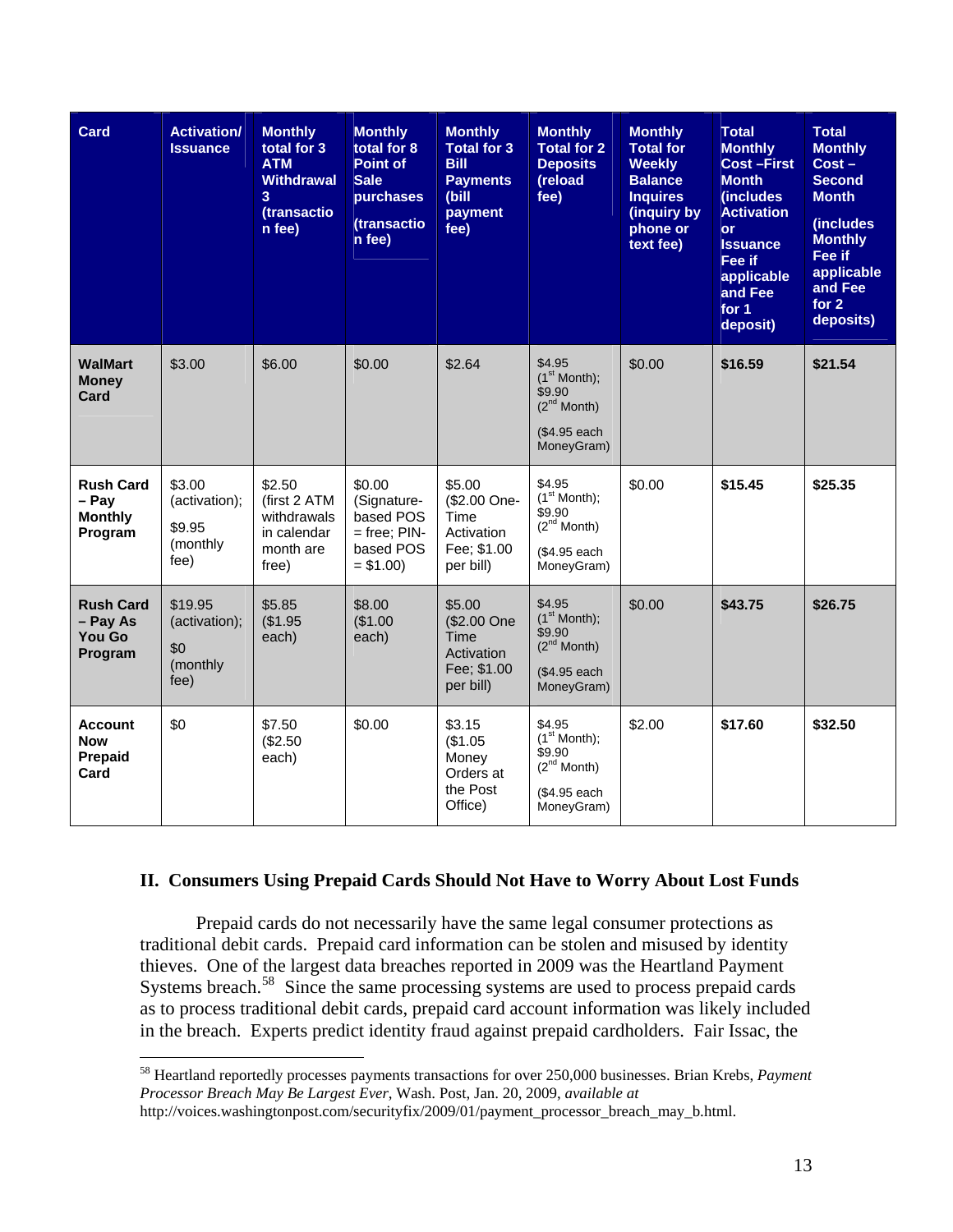company that produces the FICO scoring model, projects that "[t]he growing popularity of prepaid cards presents ample opportunities for fraudsters and likely will lead to the next wave of card fraud."<sup>[59](#page-13-0)</sup>

#### *Voluntary Protections Are Not Enough*

Both Visa and MasterCard, the two major card networks, claim their cardholders can be worry free and have peace of mind with their zero liability policies. Visa's Zero Liability policy states it will protect cardholders from unauthorized use, and requires financial institutions "to extend provisional credit for losses from unauthorized use within 5 business days of notification of the loss."[60](#page-13-1) MasterCard has a similar Zero Liability policy which will not hold "you responsible for 'unauthorized purchases'."<sup>[61](#page-13-2)</sup>

 Voluntary consumer protections, like the Visa and MasterCard zero liability policies are insufficient. For instance, prepaid card holders may be subject to the whims of customer service representatives' knowledge of the policies.<sup> $62$ </sup> Plus, these policies have significant loopholes. Visa's zero liability policy does not cover ATM transactions or PIN transactions that are not processed on the Visa network.<sup>[63](#page-13-4)</sup> Card transactions may take place on other networks even if the card has a Visa  $\log o$ .<sup>[64](#page-13-5)</sup> MasterCard's zero liability policy also has loopholes. That policy doesn't give any protection if a consumer reported more than two or more unauthorized events in the past 12 months, does not cover ATM or PIN transactions and may required the card to have been registered.<sup>[65](#page-13-6)</sup>

 Traditional debit cards have statutory and regulatory protections that must be extended to all prepaid cards. The Electronic Funds Transfer Act (EFTA) and Regulation E provide debit card users important protection from unauthorized use and provide error resolution rights. If a consumer contacts a debit card issuer about a lost or stolen card within two business days, a consumer's liability is limited to no more than \$50. If a lost or stolen debit card is not reported to the issuer within two business days, a consumer's liability is capped at \$500. Unauthorized charges discovered on statements must be reported within 60 days to limit liability to \$500. If a consumer does not report unauthorized charges until after 60 days, a consumer may be responsible for all charges made after the 60 days and until the debit card issuer is contacted. For most consumers

<span id="page-13-0"></span><sup>&</sup>lt;sup>59</sup> Fair Issac: Prepaid Cards Spread Fraud, Am. Banker, July 15, 2009.

<span id="page-13-1"></span><sup>&</sup>lt;sup>60</sup> Visa Zero Liability, http://usa.visa.com/personal/security/visa\_security\_program/zero\_liability.html (last visited Aug. 4, 2009).

<span id="page-13-3"></span>

<span id="page-13-2"></span> $61$  MasterCard Zero Liability,<br>http://www.mastercard.com/us/personal/en/cardholderservices/zeroliability.html (last visited Aug. 4, 2009).  $h^2$  "A voluntary policy is subject to the risk of uneven application and to the discretion of employees about how and when to apply the policy, which may disadvantage consumers whose primary language is not English, who are less able to spend time on the phone with customer service due to the nature of their jobs, or who are less able to write a persuasive letter describing the problems—in many cases, the very consumers to whom prepaid debit cards are being marketed as account substitutes." Gail Hillebrand, *Before the Grand Re-thinking: Five Things to Do Today With Payments Law and Ten Principles to Guide New Payments Products and New Payments Law*, 83 Chi.-Kent L. Rev. 769, 790 (2008).<br><sup>63</sup> Visa, *supra* note 60. <sup>64</sup> A merchant's financial institution chooses a network to process debit transactions.

<span id="page-13-4"></span>

<span id="page-13-6"></span><span id="page-13-5"></span><sup>65</sup> MasterCard, *supra* note 61.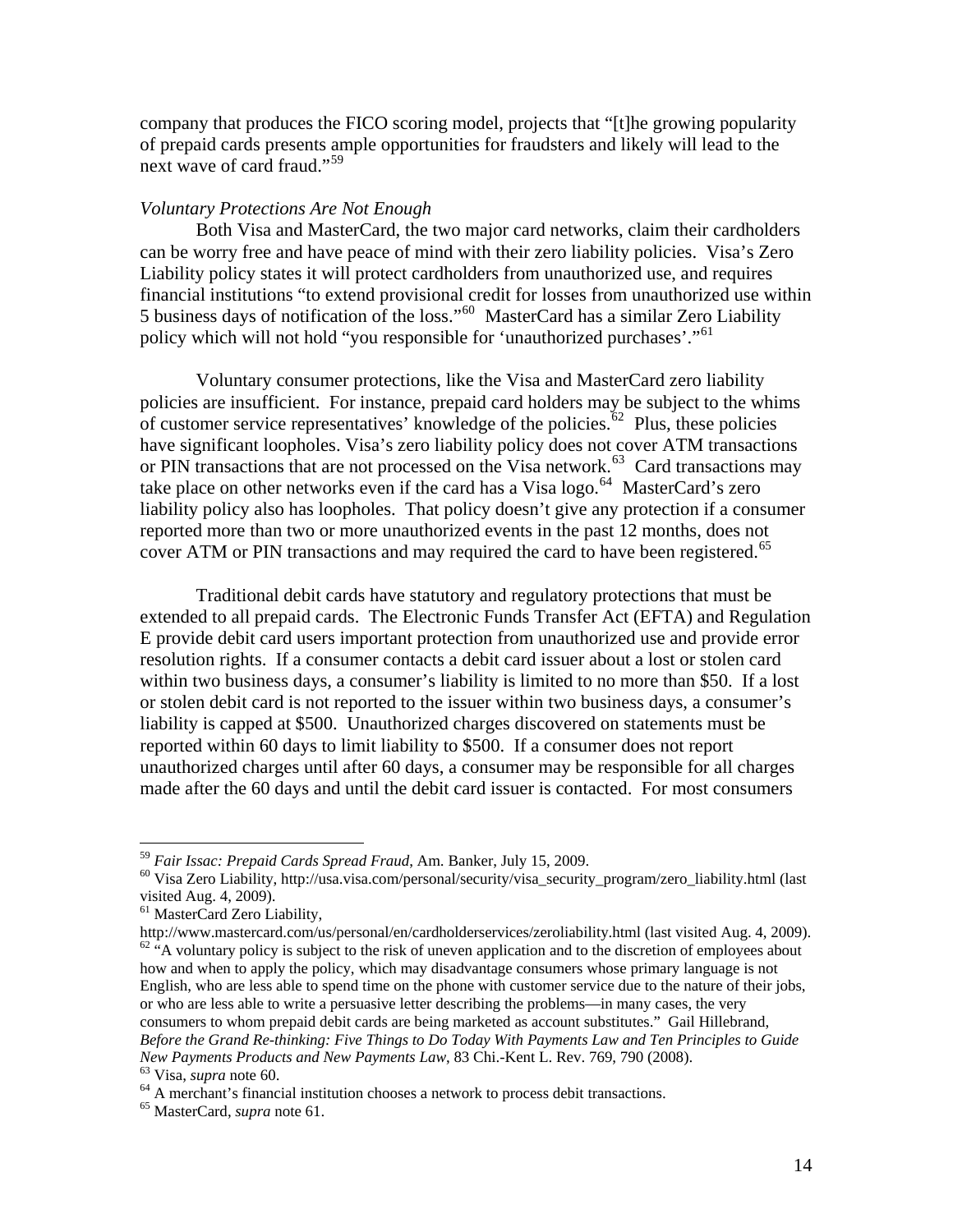holding a debit card linked to a bank account, the maximum exposure for a lost or stolen debit card is \$50.

 Consumers using debit cards also have error resolution rights, or missing funds must be put back in the account within a certain period of time. When the EFTA applies, financial institutions must either resolve disputes or provisionally recredit missing funds within ten business days.<sup>[66](#page-14-0)</sup> This is an important protection as it provides consumers access to missing funds and means that consumers are not left waiting for their funds if the investigation takes too long. This is particularly important when the money is needed to pay bills and other household needs.

 But with prepaid cards, consumers might be out of all their money due to an unauthorized transaction regardless of how quickly the loss is reported, and may not have access to missing money when money is needed to pay bills and for daily essentials. Some prepaid card issuers appear to give unauthorized transaction protections and error resolution rights by contract in their cardholder agreements or terms and conditions. For example, the WalMart Money Card provides unauthorized use protections in its Cardholder Agreement, limiting losses at \$50 if the terms and conditions are met.<sup>[67](#page-14-1)</sup> The AccountNow Prepaid Card Terms and Conditions refer to limits on liability although specific dollar amounts are not specified.<sup>[68](#page-14-2)</sup> The WalMart Money Card also provides error resolution rights to existing customers which are similar to those provided for debit

<span id="page-14-1"></span><span id="page-14-0"></span><sup>&</sup>lt;sup>66</sup> Under Regulation E, a financial institution may take up to 45 days to conduct an investigation but must provisionally recredit the consumer with the missing funds within 10 business days. 12 C.F.R. § 205.11(c).  $\frac{67}{67}$  WalMart Money Card Cardholder Agreement, "Your Liability for Unauthorized Use of Your Walmart MoneyCard or PIN:" "Tell us AT ONCE if you believe your Walmart MoneyCard or PIN has been lost or stolen. Telephoning is the best way of notifying us. You will not lose any part of the money on your Walmart MoneyCard based on unauthorized use if you have exercised reasonable care in safeguarding your card and PIN from risk of loss or theft. However, if these conditions are NOT met, you could lose the lesser of \$50 or the amount of unauthorized use from your Walmart MoneyCard before you notify us that your card has been lost or stolen. If you believe your Walmart MoneyCard or PIN has been lost or stolen, report it on-line at walmartmoneycard.com or call (877) 937-4098, or write to Our Mail Address," WalMart Money Card Cardholder Agreement,

https://www.walmartmoneycard.com/AcctMgmt/Controls/Walmart/Support/CardholderAgreement.aspx?sit eid=walmart (last visited Aug. 5, 2009).

<span id="page-14-2"></span><sup>68</sup> AccountNow Prepaid Terms and Conditions, **"**Your Liability for Unauthorized Transfers," "Tell us AT ONCE if you believe your Card has been lost or stolen. Telephoning toll-free at 1-866-925-2036 is the best way of keeping your possible losses down. You may not be liable for unauthorized use of your Card provided that you notify us within a reasonable time after learning of the loss or theft of your Card… Reasonable time will be determined in our sole discretion based on the circumstances but will not be less than 60 days from the transaction date. If your Card has been lost or stolen, we will close your Card to keep losses down. We reserve the right to investigate any claim you may make with respect to a lost or stolen Card, and you agree to cooperate with such investigation. We may ask you for a written statement, affidavit or other information in support of the claim. Also, if your transaction history shows transactions that you did not make, tell us at once. If you do not tell us within 60 days after the transaction history was made available to you, you may not get back any money you lost after the 60 days if we can prove that we could have stopped someone from making the unauthorized transaction if you had told us in time. Our liability is limited to reimbursing you for the face amount of any unauthorized transaction," AccountNow Prepaid Card Terms and Conditions, https://www.accountnow.com/secure/SignUp.aspx; then follow "Terms and Conditions and E-Sign Act" (last visited Aug. 4, 2009).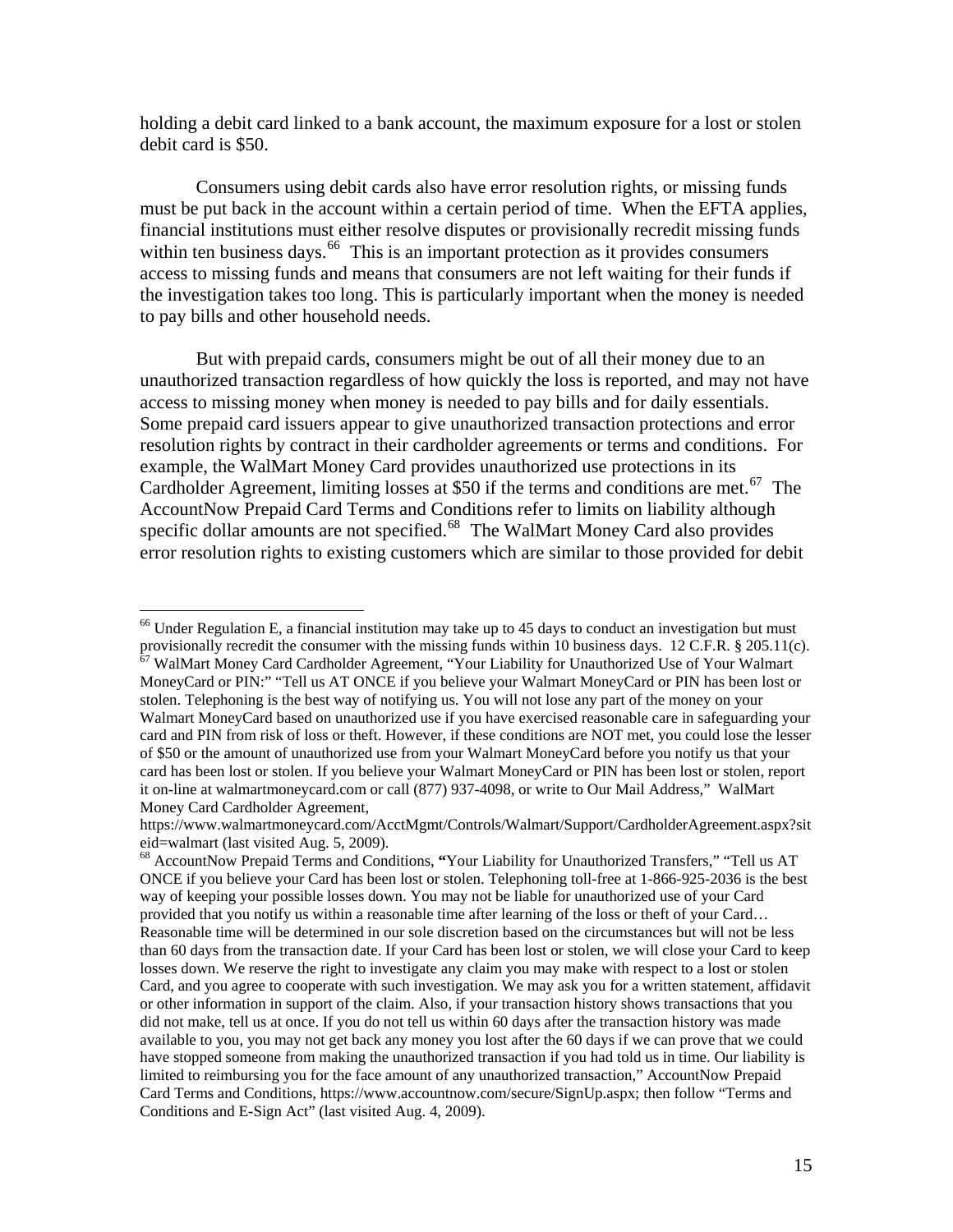cards.<sup>[69](#page-15-0)</sup> AccountNow also provides error resolution rights in its Terms and Conditions.<sup>[70](#page-15-1)</sup> However, like the Visa and MasterCard Zero Liability policies, these unauthorized use protections provided by prepaid card issuers may be changed or rescinded at any time because the companies reserve the right to change the terms of the contract at any time for any reason. $71$ 

The Federal Reserve Board has not yet decided whether prepaid cards, other than payroll cards, are protected under the EFTA and its regulations. In declining to act on a request by consumer groups made in 2004 to clarify or extend the protection, the Federal Reserve Board stated that there would be little benefit to consumers to provide Regulation E protections for cards that "may be used for limited purposes or on a shortterm basis, and which may hold minimal funds."[72](#page-15-3) Prepaid cards are just the opposite. They are used for everyday use, with many consumers depositing important household funds, and even their wages, onto prepaid cards. The Federal Reserve estimated that in 2006, 312.8 million transactions were conducted using open-loop prepaid cards for a total value of \$13.3 billion and the Mercator Advisory Group estimates that \$38.7 billion was loaded onto network-branded prepaid cards in 2007.<sup>[73](#page-15-4)</sup>

<span id="page-15-0"></span><sup>69</sup> WalMart Money Card Cardholder Agreement, **"**Notice of Error Resolution Rights for Your Walmart MoneyCard," **"**We will determine whether an error occurred within 10 business days after we hear from you and will correct any error promptly. If we need more time, however, we may take up to 45 days to investigate your complaint or question. If we decide to do this, we will credit your Walmart MoneyCard within 10 business day for the amount you think is in error, so that you will have the use of the money during the time it takes us to complete our investigation. If we ask you to put your complaint or question in writing and we do not receive it within 10 business days, we may not credit your Walmart MoneyCard. For errors involving new customers, point-of-sale, or foreign-initiated transactions, loads, or reloads, we may take up to 90 days to investigate your complaint or question. For new customers, we may take up to 20 business days to credit your Walmart MoneyCard for the amount you think is in error." WalMart MoneyCard Cardholder Agreement,

https://www.walmartmoneycard.com/AcctMgmt/Controls/Walmart/Support/CardholderAgreement.aspx?sit eid=walmart (last visited Aug. 5, 2009).

<span id="page-15-1"></span><sup>&</sup>lt;sup>70</sup> AccountNow Prepaid Terms and Conditions, "Information About Your Right to Dispute Errors," "If you provide this information orally we may require that you send your complaint or question in writing within ten (10) business days. We will determine whether an error occurred within ten (10) business days after we hear from you and will correct any error promptly. If we need more time, however, we may take up to forty-five (45) days to investigate your complaint or question. If we ask you to put your complaint or question in writing and you do not provide it within ten (10) business days, we may not credit your Card. For errors involving new Cards, point-of-sale, or foreign-initiated transactions, we may take up to ninety (90) days to investigate your complaint or question. We will tell you the results within three (3) business days after completing the investigation. If we decide that there was no error, we will send you a written explanation." AccountNow Prepaid Card Terms and Conditions,

https://www.accountnow.com/secure/SignUp.aspx and click on Terms and Conditions and E-Sign Act. (last visited Aug. 5, 2009).

<span id="page-15-2"></span> $71$  Prepaid card contracts such as those of the WalMart Money Card, the Millenium Advantage Card and the Eufora prepaid cards all have provisions allowing the terms to be changed at any time for any reason. <sup>72</sup> Electronic Funds Transfers, 71 Fed. Reg. at 51,441.

<span id="page-15-4"></span><span id="page-15-3"></span><sup>73</sup> Center for Financial Servs. Innovation, *The Industry Forecast for Prepaid Cards, 2009* 4 (2009).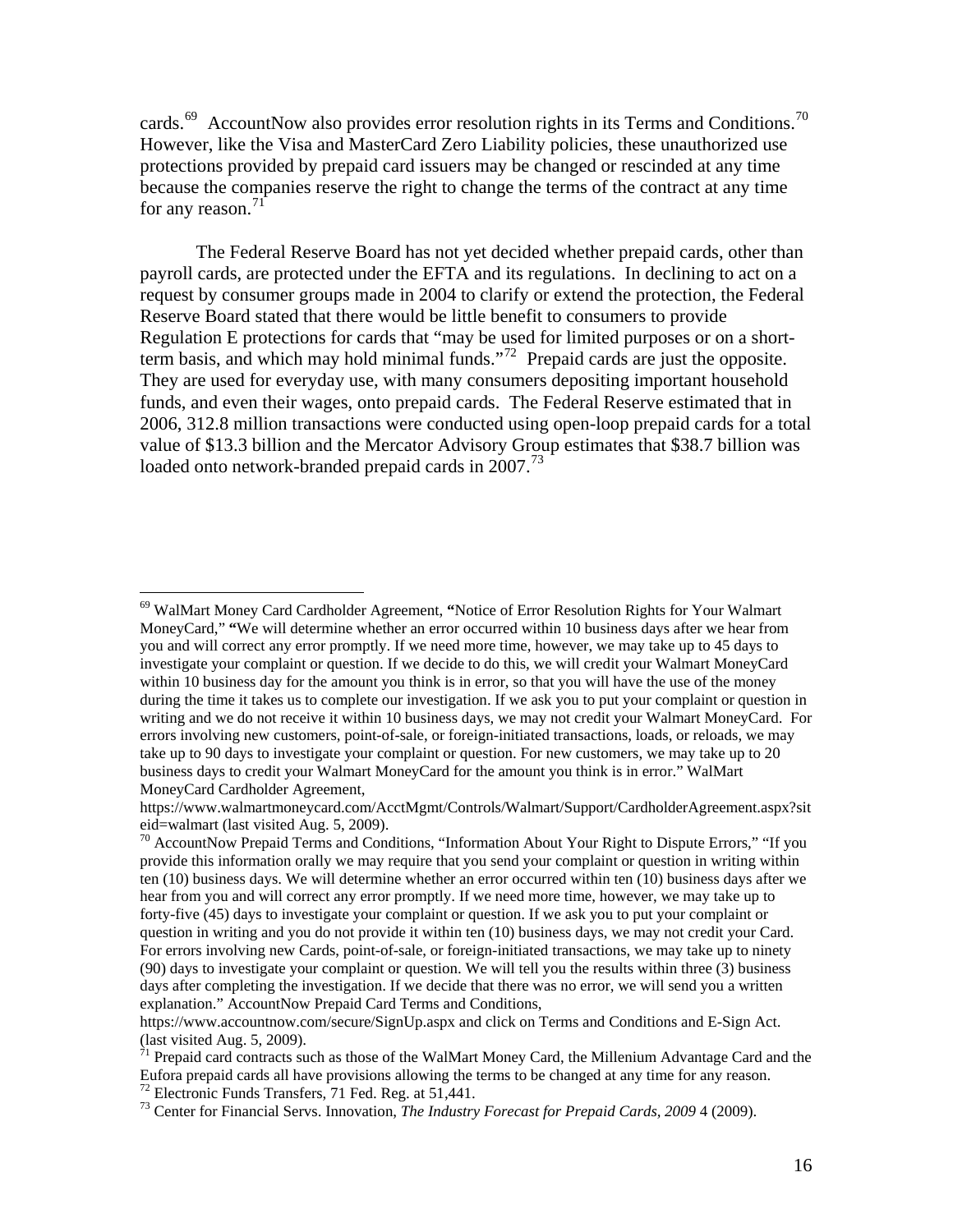#### **III. Prepaid Cards Are Unlikely to Boost Credit Records**

Prepaid cards are now offering credit-like features, which include "credit building" features and small credit lines. Close inspection of these features indicate that consumers should stay away from signing up for credit building and credit lines offered by prepaid cards. These prepaid products do not provide sufficient information to build a credit report that consumers get with mainstream credit products, nor will consumers obtain fairly priced short term credit lines. Unfortunately, with these products, consumers using prepaid cards may find themselves stuck further in a second-tier banking system.

#### *Uncertain "Credit Building"*

Some prepaid cards tout credit building features which claim to "establish your credit history" or rebuild credit by reporting positive monthly payment history to credit reporting agency partners.[74](#page-16-0) These credit building features may come at a steep price and not all of them will create a record at one of the big three credit reporting agencies commonly used by creditors. For instance, Eufora's Credit Builder fee is \$139.75 for the Preferred and \$219.95 for the Elite membership levels, which includes annual fees and monthly payments.<sup>[75](#page-16-1)</sup>

Prepaid card companies touting this feature report monthly prepaid card fee payments to either major credit bureaus or to a nontraditional credit bureau, such as Payment Reporting Builds Credit (PRBC), an alternative self-reporting credit reporting agency which consumers can sign up with to self report their bill payments. For example, the Eufora Card reports monthly payments of the fees paid to Eufora to TransUnion and Experian. Other prepaid cards, such as the AccountNow prepaid card, report to PRBC.<sup>[76](#page-16-2)</sup> AccountNow reports bill payment made through AccountNow's bill payment to PRBC.<sup>[77](#page-16-3)</sup>

Although credit building features may seem attractive to unbanked and underbanked consumers trying to establish credit files or consumers with bad credit trying to rebuild credit, it is not clear whether these nontraditional reporting mechanisms actually help consumers establish good credit and credit scores. Information on AccountNow's website discloses that this type of credit reporting and scoring may be effective in obtaining a mortgage, but will not help with other loans, credit cards or insurance policies.<sup>[78](#page-16-4)</sup>

1

<span id="page-16-1"></span><span id="page-16-0"></span><sup>&</sup>lt;sup>74</sup> Eufora Home Page, http://www.eufora.com/ (last visited Aug. 10, 2009).<br><sup>75</sup> The Eufora Preferred Credit Builder program requires a \$59.95 annual fee and a \$6.65 monthly fee for the first year, while the Eufora Elite Credit Builder program requires a \$99.95 annual fee and a \$6.65 monthly fee for the first year. Eufora Credit Builder Payment Schedule,

<span id="page-16-2"></span>https://www.eufora.com/contents/aboutTheCard/creditBuilder/payment.jsp (last visited Aug. 3, 2009).<br><sup>76</sup> AccountNow Prepaid, FREE! Credit Builder, https://www.accountnowvisa.com/services/credit-

<span id="page-16-4"></span>

<span id="page-16-3"></span>builder.aspx (last visited Aug. 5, 2009); *see also* PRBC, www.prbc.com.<br><sup>77</sup> AccountNow, *supra* note 76.<br><sup>78</sup> AccountNow Prepaid's Website states, "Home loan associations like Freddie Mac and Fannie Mae and Citicorp Mortgage use bill payment information as part of their decision making process for home loans. Soon, other companies including auto loan, credit card, and insurance companies may start using Bill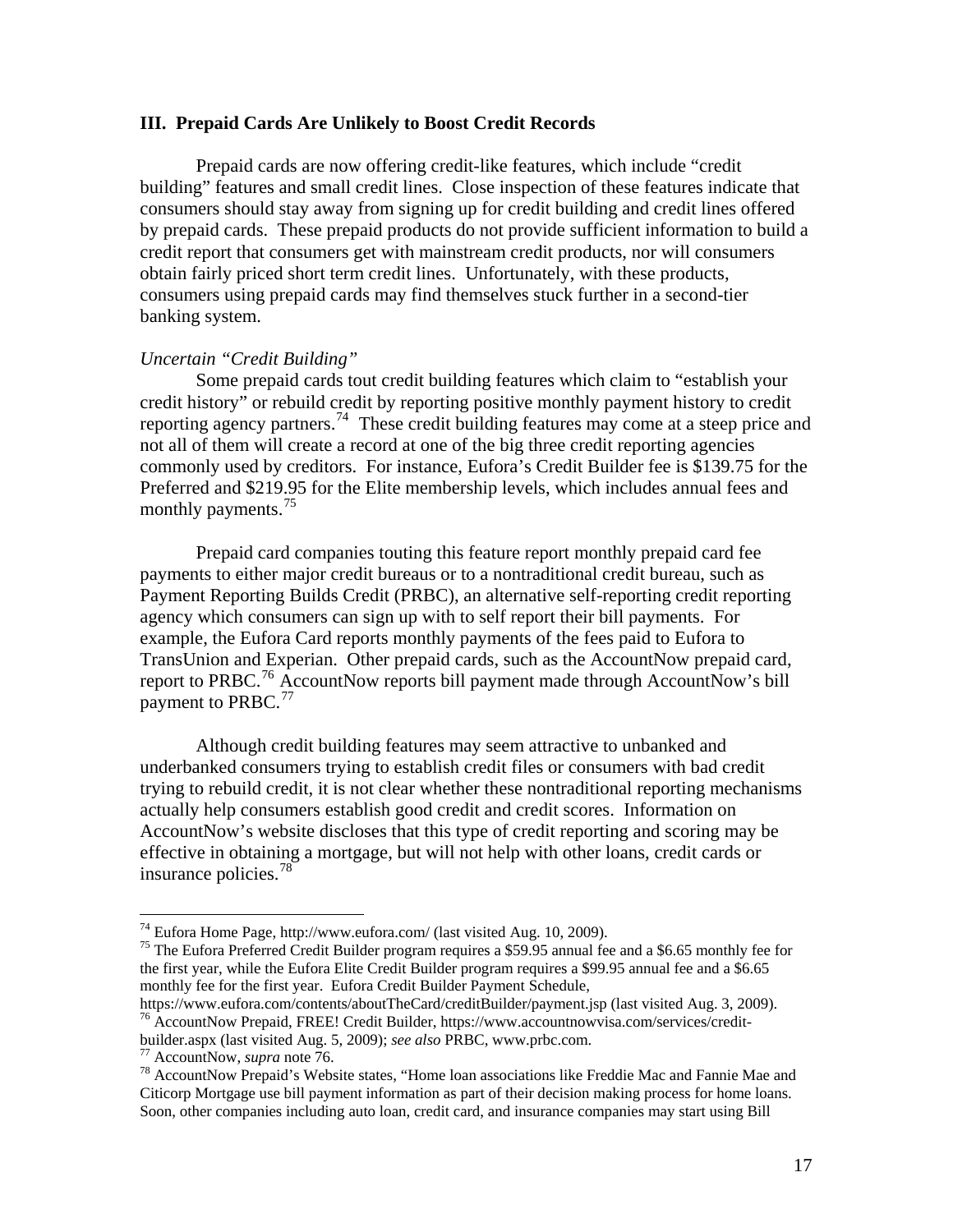Consumers have other, better ways to build a credit history. As a researcher put it in a publication of the Federal Reserve Bank of Philadelphia in May 2005; "[s]imply put…they [stored-value cards] will necessarily be an imperfect vehicle for building a credit history."[79](#page-17-0)

## *Very Pricey Credit Lines*

Some prepaid cards offer small lines of credit which must be paid within a short period of time. These short term loans are expensive and need to be paid quickly, like a payday loan. Banks that include prepaid lines of credit may not be limited even by lax state payday loan laws. First, the bank is able to avoid state usury limits, small loan laws, and/or payday loan laws. While payday lenders hold personal checks or in some states take an authorization to debit the borrower's bank account to secure the loan, banks that extend credit through prepaid cards have direct access to the next paycheck or exempt benefits that are direct deposited to the card. Just as payday lenders can extract exempt funds from federal recipients' bank accounts, prepaid cards on which exempt funds are loaded can be tapped to repay lines of credit and associated fees.

One example is the iAdvance line of credit on prepaid cards, such as the AccountNow Prepaid card.<sup>[80](#page-17-1)</sup> The loan operates like a payday loan. The loans are small and provide short term credit with a flat fee (\$25 per \$200); require that borrowing consumers have recurring direct deposits such as of paychecks or government benefits and lead to frequent rollovers and triple digit Annual Percentage Interest Rates (APRs). The disclosed APR is 150%, but this assumes that the loan is outstanding for 30 days. This is highly unlikely, as the loans are most likely taken out at the end of the pay cycle. The APR is 650% if the loan is taken out a week before payday, and even higher if the loan is taken out only for a few days.

#### **IV. Depository Insurance Caps May Not Apply To Each Prepaid Cardholder**

Consumers with traditional bank accounts have peace of mind that their money will not be lost if their banks go into receivership, up to a sizable dollar cap. Consumers know that as long as their money has been deposited into Federal Deposit Insurance Corporation (FDIC) member banks, their funds (typically in checking or savings accounts) are insured up to the FDIC limit. $81$  Consumers with traditional bank accounts can easily find out if their banks are FDIC member banks by using the FDIC's lookup

Payment Scores to comply with the Nation's Fair Housing and Fair Lending laws." AccountNow Prepaid, Free! Credit Builder, http://www.accountnow.com/services/credit-builder.aspx (last visited June 18, 2009).<br><sup>79</sup> James McGrath, Fed. Res. Bank of Philadelphia, *The Cost Effectiveness of Stored-Value Products for*<br>*Unbanked* 

<span id="page-17-0"></span>

<span id="page-17-1"></span><sup>&</sup>lt;sup>80</sup> The AccountNow prepaid card offers the iAdvance credit line. iAdvance, http://www.myiadvance.com/ (last visited June 23, 2009). AccountNow's description of the iAdvance Line of Credit – "a sensible borrowing alternative to payday loans. The iAdvance Line of Credit is a short term loan program that is easy to get and cost less than a payday loan." AccountNow Prepaid Home Page, www.accountnow.com (last visited June 23, 2009).

<span id="page-17-2"></span> $81$  12 U.S.C. § 1813(1); 12 C.F.R. § 330.1(n).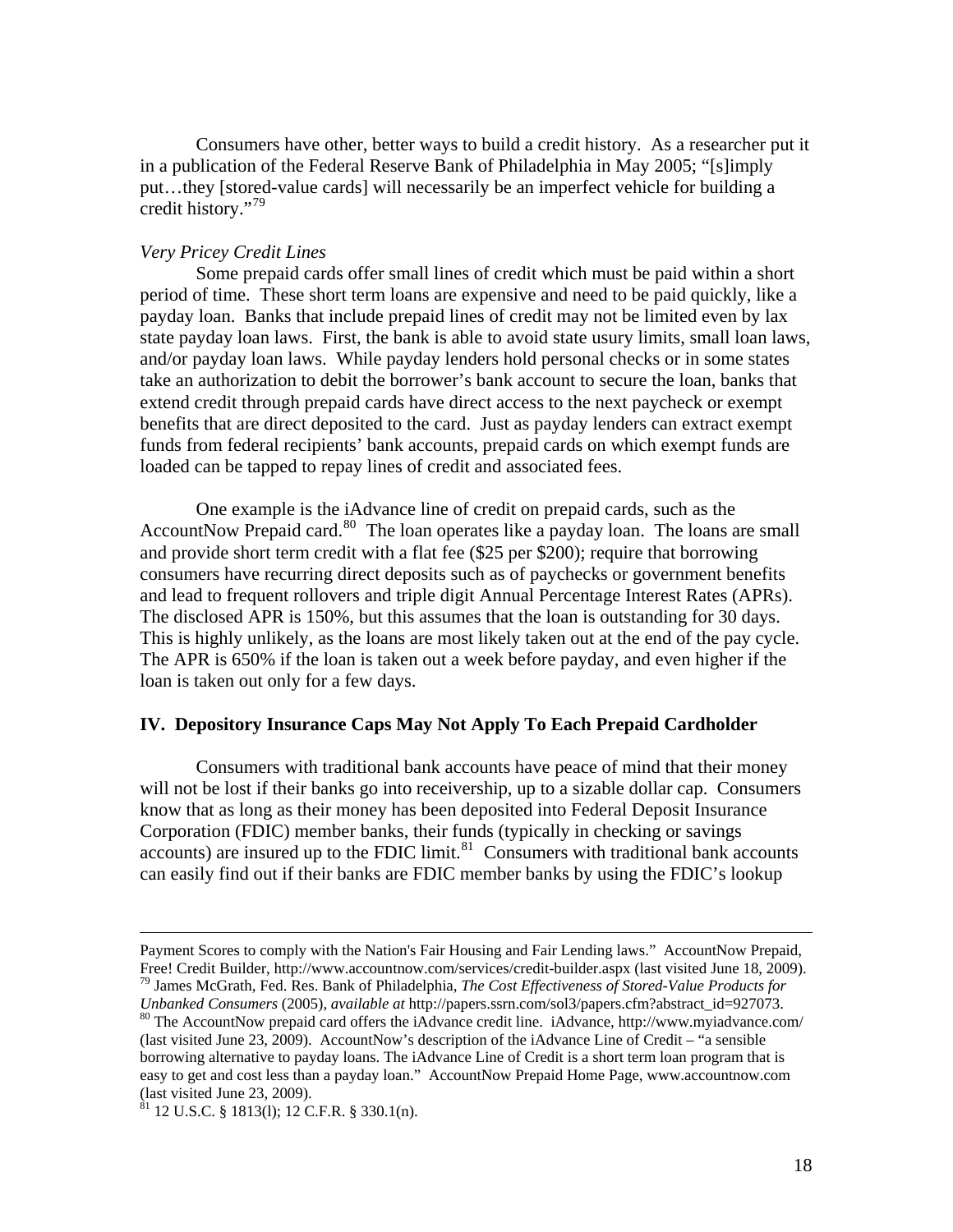site;<sup>[82](#page-18-0)</sup> looking for gold and black FDIC logos on the banks' windows; or finding the phrase "Member of FDIC" or "Member FDIC" on banks' websites.<sup>[83](#page-18-1)</sup> The FDIC requires member banks to "continuously display the official sign at each station or window where insured deposits are usually and normally received."<sup>[84](#page-18-2)</sup>

However, consumers who use or are considering using prepaid cards do not have the same guarantee that they would recover all their money in the event of a bank failure. Even if a prepaid card website displays the familiar FDIC logo or phrase, that means the funds are insured but leaves open the question of whether the \$250,000 deposit insurance cap applies to the whole pooled account in which many cardholders' money is held, or applies individually to each cardholder. For example, the Capcom Unity Visa Prepaid Card's website displays the FDIC logo, but does not clearly inform consumers whether or not the funds on the cards are FDIC insured to each individual cardholder. The website only instructs cardholders or potential cardholders to call the issuing bank to find out if all their funds are FDIC insured.<sup>[85](#page-18-3)</sup>

Consumers using prepaid cards should have peace of mind that their money is safe if the issuing bank fails. There has been some progress on this issue, but more remains to be done. The FDIC clarified that prepaid card funds qualify for FDIC coverage as long as the funds are maintained in accounts that satisfy "pass through" requirements set forth in the FDIC's new General Council Letter No. 8.<sup>[86](#page-18-4)</sup> Pass through matters because without it the funds of thousands of cardholders would be subject to the single allowable cap, currently at \$250,000. However, whether FDIC insurance passes through to the cardholder depends on the choices made by the card issuer in setting up the account. Some of the fine print by card issuers tells consumers that the money is not insured. For example, the Rush Card terms and conditions in 2009 stated that the card funds are not FDIC insured, even though the issuing bank, Manufacturers and Traders Trust Company is a Member of FDIC.<sup>[87](#page-18-5)</sup> Other prepaid issuers, such as BuyRight, state that "[d]eposited funds are insured up to \$100,000 or to the extent allowable by the

<span id="page-18-0"></span><sup>82</sup> To find out if the bank is a FDIC-insured institution, *see* http://www2.fdic.gov/idasp/main\_bankfind.asp. 83 12 C.F.R. § 328.2.

<span id="page-18-2"></span><span id="page-18-1"></span> $^{84}$  12 C.F.R. § 328.2(a).<br><sup>85</sup> Prepaidcardholder.com, http://prepaidcardholder.com/fd/fdic.html.

<span id="page-18-4"></span><span id="page-18-3"></span><sup>&</sup>lt;sup>86</sup> Stored Value Cards and Other Electronic Payment Systems, 61 Fed. Reg. 150 (Aug. 2, 1996). The FDIC's "pass-through" requirements are: 1) the account records at the insured depository institution must disclose the existence of a custodial relationship; 2) the records of the insured depository institution or records maintained by the custodian or other party must disclose the identities of the actual owners of the funds and the amount owned by each such owner; and 3) the funds are owned by the cardholders. A card issuer's choices will determine whether these requirements are met.

<span id="page-18-5"></span><sup>87</sup> RushCard's Terms and Conditions, "Limitations on Card Transactions,"

<sup>&</sup>quot;8. Limitations on Card Transactions. The following limitations apply to the use of your Card: (a) Your Card is a prepaid Visa debit card**.** THERE IS NO CREDIT LINE, CREDIT CARD OR OVERDRAFT PROTECTION ASSOCIATED WITH YOUR CARD OR YOUR CARD BALANCE. YOUR CARD BALANCE IS NOT A DEPOSIT ACCOUNT AND THERE IS NO DEPOSIT ACCOUNT ASSOCIATED WITH YOUR CARD. FUNDS REPRESENTED BY YOUR CARD BALANCE THAT ARE ACCESSIBLE WITH YOUR CARD ARE NOT INSURED BY THE FEDERAL DEPOSIT INSURANCE CORPORATION OR ANY OTHER STATE OR FEDERAL GOVERNMENT AGENCY AND ARE SUBJECT TO RISK OF LOSS," RushCard, Terms and Conditions, https://www.rushcard.com/terms\_cardHolder.aspx (last updated Aug. 4, 2009).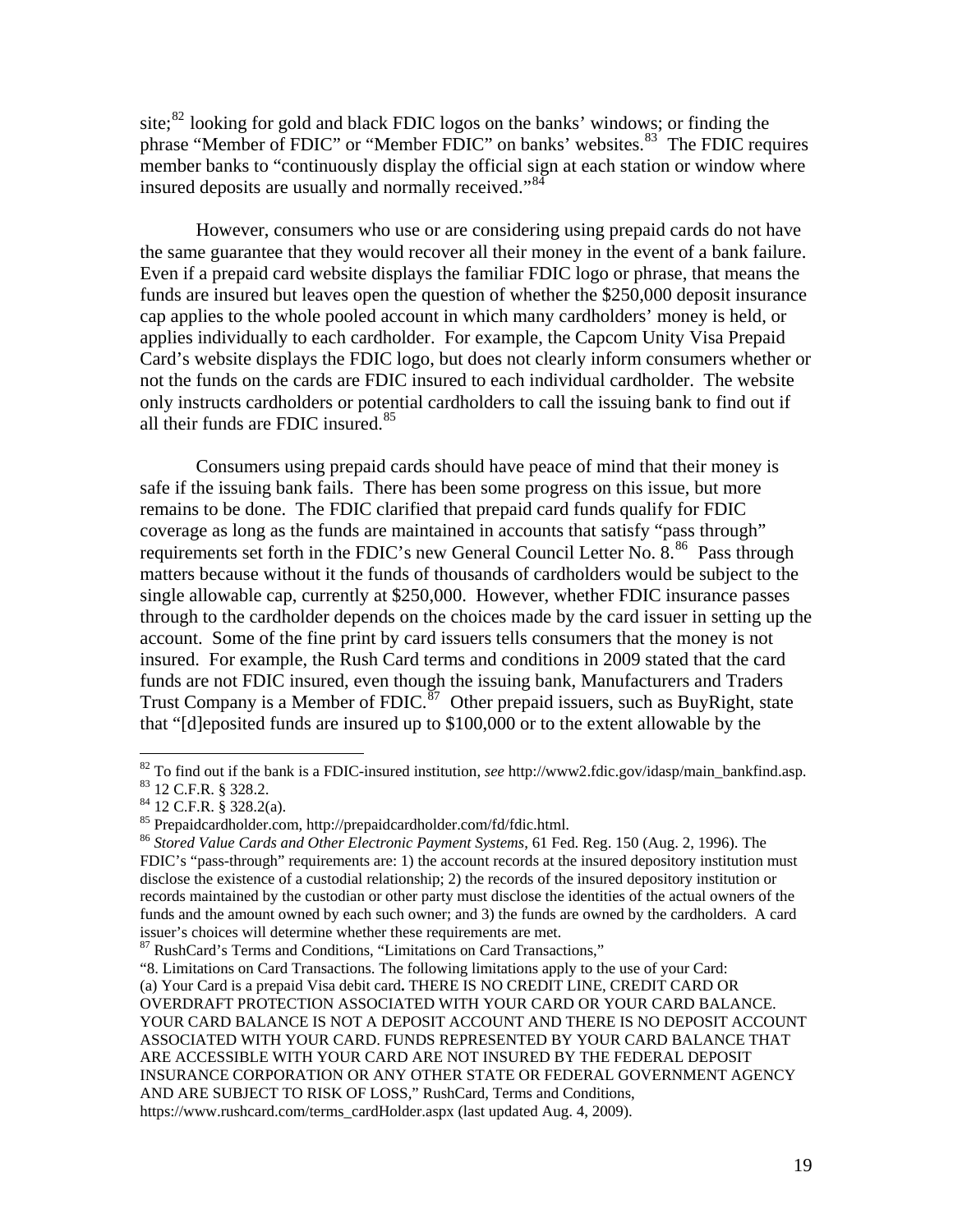Federal Deposit Insurance Corporation (FDIC). This statement doesn't make it entirely clear whether the deposit cap applies per card or to all of the funds for all of the cards in the program."[88](#page-19-0) This confusion may be easily alleviated by the Federal Reserve Board declaring it an unfair practice to offer a prepaid card unless it is set up to qualify for either direct or pass through FDIC insurance. In addition, the FDIC should clarify its regulations concerning the use of the term "FDIC insured" to prevent that use unless the insurance in fact is in place and passes through on a per-cardholder basis.

# **V. Policy Recommendations**

*Refer to Appendix B*

- **Fees** 
	- Prepaid card fees should be displayed in a simple comprehensive chart, much like the Schumer Box for credit cards, which displays important fees with clear explanations for what the fees are for.<sup>[89](#page-19-1)</sup>
	- Monthly costs should be capped for use of prepaid cards and should be known up front.
	- Fee information should be provided in plain sight: on the outside of prepaid card packages; prominently on prepaid card website homepages; and, in other places consumers find prepaid cards.
	- Fee advertising that creates an impression of low cost by touting the absence of one fee without disclosing other fees should be stopped.
	- Overdraft or shortage fees should be eliminated.
	- Dormancy or inactivity fees should be eliminated.
	- Paper Statements should be provided to consumers monthly for no fee or a nominal fee.

# **Right of Recredit**

- **Reduce Loss Cap to \$50 on all cards, including prepaid**
- **Chargeback Protection** (*although not discussed in report*)
- **Guarantee Deposit Insurance for Each Prepaid Cardholder** 
	- Prepaid card FDIC ads and websites should be clear about individual depository coverage

# **VI. Conclusion**

1

 Prepaid cards function much like traditional debit cards. They can be used like a bank account – to make debit purchases, withdraw cash at ATMs and from tellers, receive direct deposits and pay bills online or with checks. Consumers should be able to see and compare the cards' fees up front before handing over any money. Prepaid card

<sup>88</sup> BuyRIGHT Home Page, http://www.buyright.com/#back (last visited Aug. 5, 2009).

<span id="page-19-1"></span><span id="page-19-0"></span><sup>89</sup> Similar to the "Schumer Box" for credit card terms and fees. 12 C.F.R. 226.5a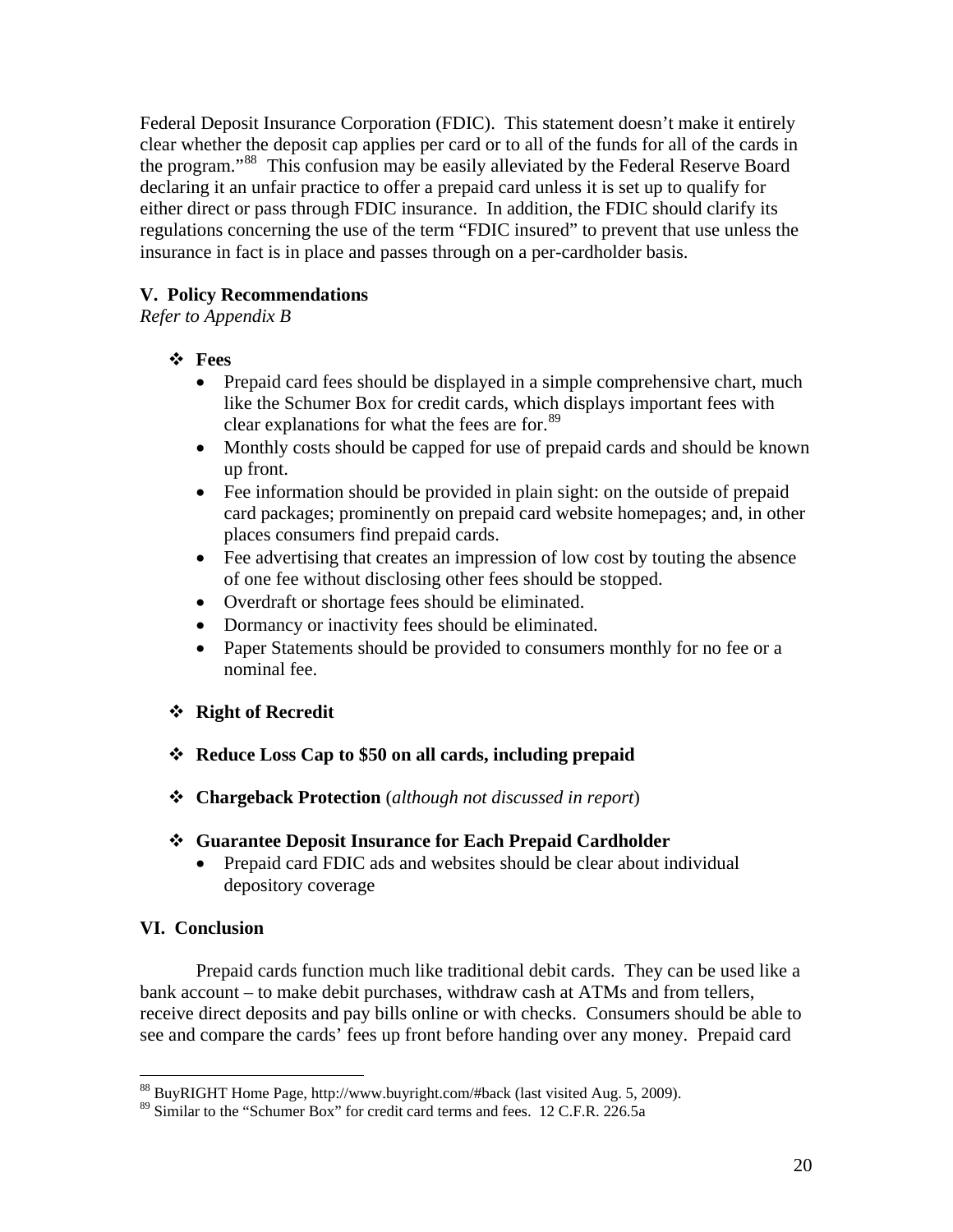issuers should provide fee information in a simple comprehensive chart, and the cost of using prepaid cards should be capped monthly. The consumer protections on these cards must be improved to equal those of bank accounts linked to debit cards; so that consumers using prepaid cards do not find themselves empty-handed as a result of unauthorized transactions, lost or stolen cards, identity theft or fraud or a bank failure.

A growing number of consumers are using and relying upon prepaid cards to manage household funds and conduct daily financial transactions, making consumer protections increasingly critical for prepaid cards. Until those protections are required, prepaid cards are second-tier substitutes for bank accounts which do not provide cardholders with the same stability or protections that all consumers expect and deserve.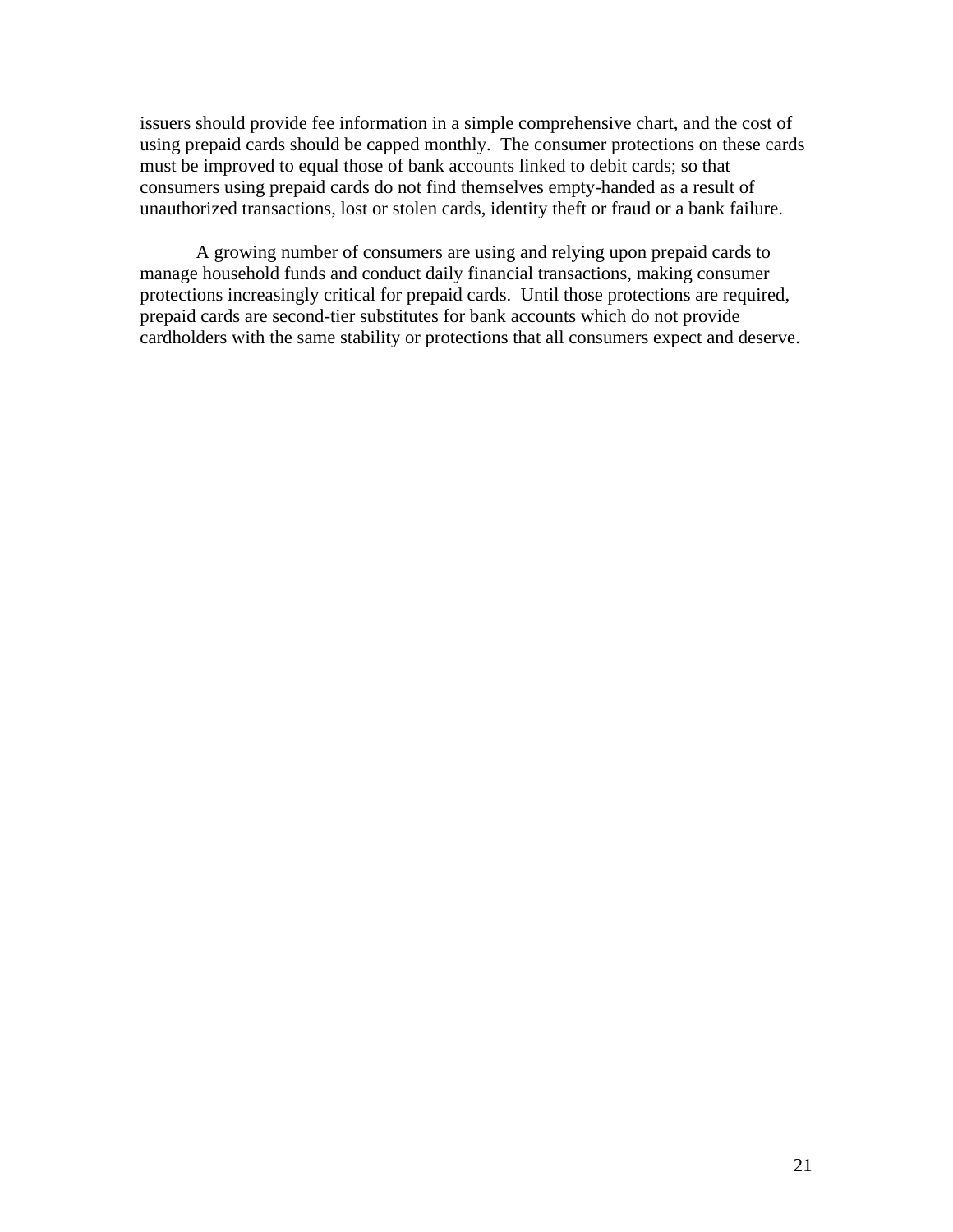| Appendix A (UPDATED Sept 2010)                                                 |                   | <b>NetSpend Visa</b>                                                         | <b>H&amp;R Block Emerald</b><br>Card               | <b>Rush Card</b>                                                                                       | <b>Vision Premier</b>                                 | <b>WalMart Money Card (Visa/MC)**</b>                                                                 | <b>Green Dot</b>                                                                     | <b>Western Union</b>                           | <b>AccountNow</b>                                                                                    | <b>BuyRIGHT</b>                                   |
|--------------------------------------------------------------------------------|-------------------|------------------------------------------------------------------------------|----------------------------------------------------|--------------------------------------------------------------------------------------------------------|-------------------------------------------------------|-------------------------------------------------------------------------------------------------------|--------------------------------------------------------------------------------------|------------------------------------------------|------------------------------------------------------------------------------------------------------|---------------------------------------------------|
| <b>Issuing Bank (Card Network)</b>                                             |                   |                                                                              | <b>1&amp;R Block Bank</b>                          | Manufacturers and Traders                                                                              |                                                       |                                                                                                       |                                                                                      |                                                |                                                                                                      |                                                   |
|                                                                                |                   | MetaBank (Visa)                                                              | (MasterCard)                                       | Trust Company (Visa)                                                                                   | Bancorp (Visa)                                        | <b>GE Money Bank (Visa)</b>                                                                           | Synovus Bank                                                                         | MetaBank (Visa)                                | MetaBank (Visa)                                                                                      | MetaBank (MasterCard)                             |
| <b>Activation Fee/Initial Load</b>                                             |                   | 'Card Fulfillment (S&H)" Fee<br>\$9.95/varies                                | \$0                                                | \$19.95 (Pay As You Go<br>Program); \$3 (Pay Monthly<br>Program)                                       | \$9.95; \$20 initial load                             | \$3; \$20 initial load                                                                                | Up to \$4.95 (\$6.96 for<br>NASCAR prepaid card); \$10<br>initial load               | \$0; \$5 initial load                          | \$0; \$10 initial load                                                                               | \$29.95; \$20 initial load                        |
| <b>Monthly Fee</b>                                                             |                   | Fee Advantage: \$9.95<br>(unlimited transactions) OR<br>'Pay As You Go": \$0 | \$0                                                | N/A for Pay As You Go;<br>\$9.95 (Pay Monthly)                                                         | \$6.95                                                |                                                                                                       | \$0 with \$1000 minimum<br>balance or 30 posted<br>transactions; otherwise<br>\$5.95 |                                                | \$9.95                                                                                               | \$4.95 if Monthly Option<br>chosen; otherwise \$0 |
| <b>Point of Sales Fees:</b>                                                    | Signature         | Fee Advantage: Free OR<br>"Pay As You Go": \$1                               | Free                                               | Free (Pay Monthly); \$1<br>Domestic (capped at \$10 per<br>month), \$2 Int'l (Pay As You<br>Go)        | Free                                                  | Free                                                                                                  | Free                                                                                 | Free                                           | Free                                                                                                 | \$1 (unless Monthly Fee<br>option chosen)         |
| <b>Purchase fees</b>                                                           | PIN               | Fee Advantage: Free OR<br>'Pay As You Go": \$2                               | Free                                               | \$1 (Pay Monthly); \$1<br>Domestic (capped at \$10 per<br>month), \$2 Int'l (Pay As You<br>Go)         | \$0.95                                                | Free                                                                                                  | Free                                                                                 | <sup>:</sup> ree                               | Free                                                                                                 | \$1 (unless Monthly Fee<br>option chosen)         |
|                                                                                | <b>Domestic</b>   | Jp to \$2.50                                                                 | \$1.95                                             | 2 Free each calendar month<br>\$2.50 after (Pay Monthly);<br>\$1.95 Pay As You Go)                     | \$1.95                                                |                                                                                                       | Free at in-network ATMs;<br>otherwise \$2.50                                         | \$1.95                                         | \$2.50                                                                                               | \$2                                               |
| <b>Cash Withdrawal: ATM</b>                                                    | International     | 64.95                                                                        | \$2.50                                             | \$2.50 (Pay Monthly); \$1.95<br>(Pay As You Go); additional<br>2% foreign transaction fee<br>may apply | \$4.95                                                | \$2 + 2% of withdrawal<br>amount                                                                      | $$2.50 + 3\%$ of withdrawal<br>amount                                                | $$1.95 + 1\%$ of withdrawal<br>mount           | \$4.95 + 2.95% of withdrawal \$5 + 1% of withdrawal<br>amount                                        | amount                                            |
| <b>Cash Advance from Financial Institution</b>                                 |                   | t Distributor: Up to \$2.50                                                  | 1.5% of funds requested                            |                                                                                                        | \$4.95                                                | \$2                                                                                                   | \$2.5                                                                                |                                                | \$4.95                                                                                               | \$4.50                                            |
| <b>Balance Inquiry: ATM</b>                                                    |                   | \$0.50                                                                       | \$1(Domestic);<br>\$1.50(Internat'l)               | \$0.50(Domestic);<br>\$1(Internat'l) Both Programs \$0.50                                              |                                                       |                                                                                                       | \$0.50 at non-network ATMs \$0.45                                                    |                                                | \$1.00                                                                                               |                                                   |
| Decline: unable to                                                             | <b>ATM</b>        |                                                                              | \$0.50                                             |                                                                                                        | \$0.95                                                | Free                                                                                                  |                                                                                      | \$0.45                                         | \$0.40                                                                                               | \$0.50                                            |
| complete transaction                                                           | <b>Purchase</b>   |                                                                              |                                                    |                                                                                                        | \$2.95                                                |                                                                                                       |                                                                                      |                                                |                                                                                                      | \$0.50                                            |
|                                                                                | Paper             | .95 ("addt'l stmt fee")                                                      | Free upon request                                  | \$1                                                                                                    | \$2.95                                                |                                                                                                       | ree upon request                                                                     | S <sub>3</sub>                                 | \$2.95                                                                                               | \$3                                               |
| <b>Statements</b>                                                              | Online            | ree (also free by phone)                                                     | Free                                               | Free                                                                                                   | Free                                                  |                                                                                                       |                                                                                      | Free (also free by phone)                      | Free                                                                                                 | Free                                              |
|                                                                                |                   | Free                                                                         | Free                                               | Free                                                                                                   | <b>Free</b>                                           |                                                                                                       |                                                                                      |                                                | Free                                                                                                 | Free                                              |
| Replacement Card: to replace lost/stolen<br>card (for expedited card delivery) | <b>Email/Text</b> | \$9.95                                                                       | \$10 (+ \$35 if request<br>express delivery)       | \$9.95                                                                                                 | \$4.95                                                | \$3 (+ \$20 if request rush<br>lelivery)                                                              | \$6 (+\$19.95 if request<br>express delivery)                                        |                                                | \$10 (+\$40 if request<br>expedited delivery)                                                        | \$15 (+\$15 if request express<br>mail)           |
| <b>Reload: Adding funds</b>                                                    |                   | Determined by reload<br>nethod                                               | Determined by reload<br>method                     | Determined by reload<br>method                                                                         | \$0.95 and reload method fee                          | Free with Check Cashing at<br>WalMart; \$3 without Check<br>Cashing at WalMart; or<br>reload pack fee | varies                                                                               | \$4.95 Western Union Load<br>Fee               | Determined by reload<br>method                                                                       | Determined by reload<br>method                    |
| Dormancy: Inactivity/Nonuse fee                                                |                   | account maintenance"<br>\$5.95/mo after 90 days                              | \$2.50/mo after 3 mos.                             | N/A (Pay Monthly); \$1.95<br>after 90 days (Pay As You<br>Go)                                          | \$4.95 (inactivity determined<br>by fee plan; varies) | V/A                                                                                                   |                                                                                      | \$2.50 (after 12 months)                       | I/A                                                                                                  | \$4.95 per month after 6<br>months                |
| <b>Direct Deposit</b>                                                          |                   | ree                                                                          | Free                                               | Free                                                                                                   | Free                                                  | Free                                                                                                  | Free                                                                                 | Free                                           | Free                                                                                                 | Free                                              |
| <b>Customer Service</b>                                                        |                   |                                                                              | First 5 live calls per year for<br>Free; \$2 after | Free                                                                                                   | \$0.50 (automated); \$1.00<br>Live)                   | Free (both automated and<br>operator assisted)                                                        |                                                                                      | Free (both automated and<br>operator assisted) | Free with direct deposit; or<br>ree call/mo, \$2 after (live<br>agent) or up to \$0.50<br>automated) | \$1 (live person); \$0.50<br>(automated)          |
|                                                                                | Online            | offered, but fee undisclosed                                                 |                                                    | \$1 (+\$2 one time enrollment<br>fee                                                                   | Free                                                  |                                                                                                       |                                                                                      | \$0.99                                         | Free                                                                                                 |                                                   |
| <b>Bill Pay</b>                                                                | Check             |                                                                              |                                                    |                                                                                                        | Free                                                  |                                                                                                       |                                                                                      |                                                | \$5                                                                                                  |                                                   |
|                                                                                | Phone             |                                                                              |                                                    |                                                                                                        |                                                       |                                                                                                       |                                                                                      |                                                | \$5                                                                                                  | Advertised on website, but<br>fee unclear         |

\*Information was obtained from prepaid card websites. Some of the categories remain blank as it was unclear whether fees or services were provided for the cards.<br>\*\*GreenDot, ReadyCard and Univision prepaid cards were added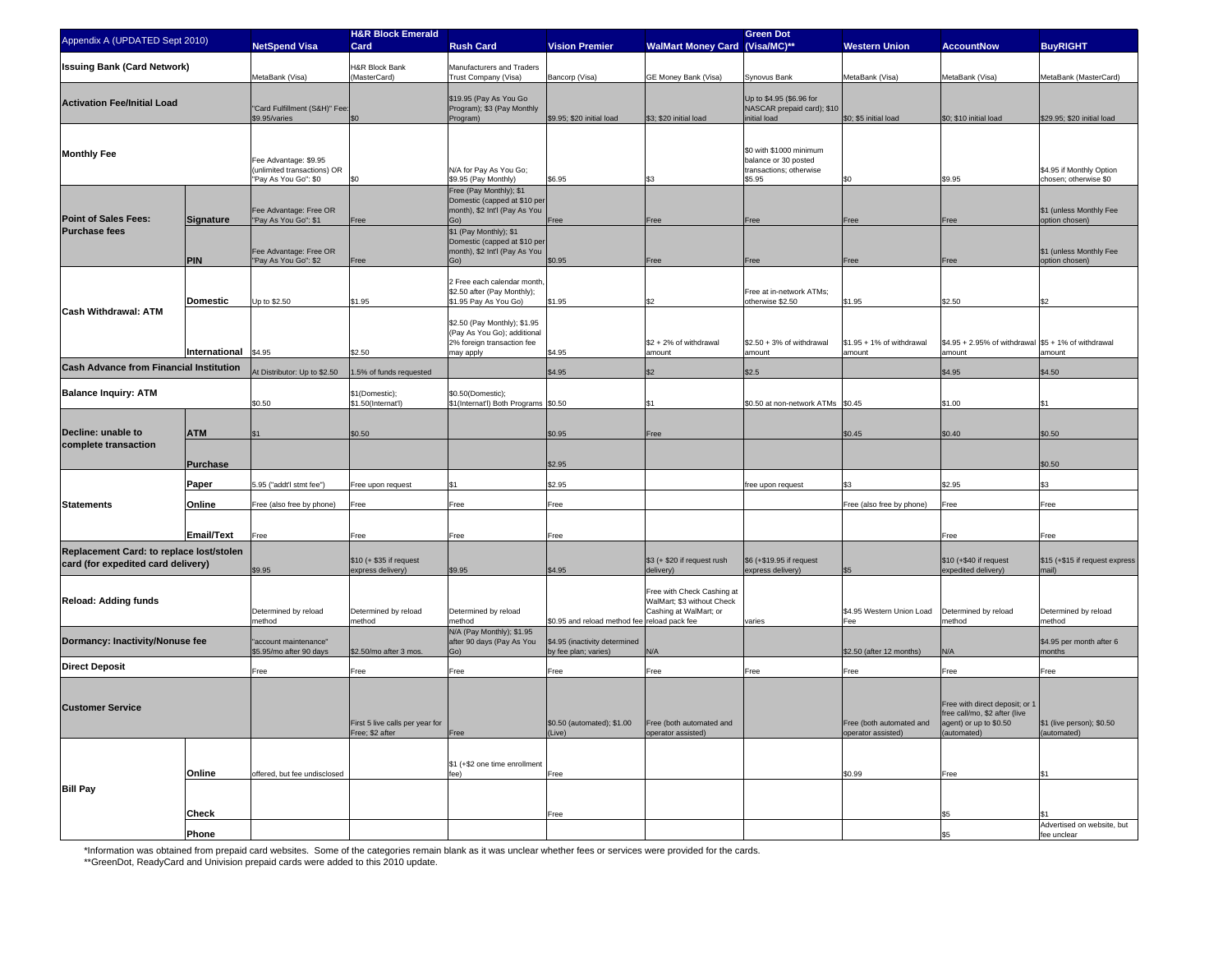| Appendix A (UPDATED Sept 2010)                                                                                                                                                                    |                    |                                                                                                                           | <b>H&amp;R Block Emerald</b>                                                        |                                                                                                                                                      |                                                                                                                                                                                                                         |                                                                                              |                                                                |                                                                                                                         |                                                                                                                                                                                                                                                                       |                                                                |
|---------------------------------------------------------------------------------------------------------------------------------------------------------------------------------------------------|--------------------|---------------------------------------------------------------------------------------------------------------------------|-------------------------------------------------------------------------------------|------------------------------------------------------------------------------------------------------------------------------------------------------|-------------------------------------------------------------------------------------------------------------------------------------------------------------------------------------------------------------------------|----------------------------------------------------------------------------------------------|----------------------------------------------------------------|-------------------------------------------------------------------------------------------------------------------------|-----------------------------------------------------------------------------------------------------------------------------------------------------------------------------------------------------------------------------------------------------------------------|----------------------------------------------------------------|
|                                                                                                                                                                                                   |                    | <b>NetSpend Visa</b>                                                                                                      | Card                                                                                | <b>Rush Card</b>                                                                                                                                     | <b>Vision Premier</b>                                                                                                                                                                                                   | <b>WalMart Money Card (Visa/MC)**</b>                                                        |                                                                | <b>Western Union</b>                                                                                                    | <b>AccountNow</b>                                                                                                                                                                                                                                                     | <b>BuyRIGHT</b>                                                |
| Overdraft/Shortage                                                                                                                                                                                |                    | "fully liable to us for the<br>amount of the transaction<br>and any applicable fees or<br>charges"                        | fully liable to us for the<br>amount of the transaction<br>and any applicable fees" | "fully liable to us for the<br>amount of the transaction<br>and any applicable fees                                                                  | Depends on fee plan.<br>Standard plan has no<br>overdraft; Direct Deposit and<br>Lifetime Value fee plans offer<br>"Umbrella Protection"<br>overdraft coverage for \$15<br>(Direct Deposit) and \$20<br>Lifetime Value) | FAQ states "no" but are<br>subject to cardholder<br>agreement which does not<br>provide info | None. "agree to pay us the<br>overdrawn amount<br>immediately" | "fully liable to us for the<br>amount of the transaction<br>and any applicable fees or<br>charges"                      | Vone. "fully liable to us for<br>he amount of the<br>transaction"                                                                                                                                                                                                     | Liable for any applicable fees<br>or charges due to "shortage" |
| <b>Cancellation</b>                                                                                                                                                                               |                    | \$5.95 (Check Fee)                                                                                                        | or charges.                                                                         | \$30 (Express Check Fee)                                                                                                                             | \$14.95 (Check Fee)                                                                                                                                                                                                     | undisclosed "liquidation fee'                                                                |                                                                |                                                                                                                         | \$15.95 (requesting check to<br>bring balance to zero when<br>close account)                                                                                                                                                                                          | \$15 (Cancellation Fee)                                        |
| <b>Credit Builder</b>                                                                                                                                                                             |                    |                                                                                                                           |                                                                                     | No                                                                                                                                                   |                                                                                                                                                                                                                         | <b>No</b>                                                                                    |                                                                |                                                                                                                         | Yes                                                                                                                                                                                                                                                                   |                                                                |
| <b>Credit Line</b>                                                                                                                                                                                |                    | Advance                                                                                                                   |                                                                                     | RushPath                                                                                                                                             |                                                                                                                                                                                                                         |                                                                                              |                                                                |                                                                                                                         | Yes                                                                                                                                                                                                                                                                   |                                                                |
|                                                                                                                                                                                                   | <b>Gas at Pump</b> | \$55 to \$100, length of time<br>undisclosed                                                                              | <b>No</b>                                                                           | No - cannot pay at pump with seven days to clear after<br>card                                                                                       | May result in hold of \$75.<br>Terms state takes up to<br>final amount received.                                                                                                                                        | Up to 4 day hold of at least<br>\$35                                                         |                                                                | May result in hold of \$75.<br>Terms state takes up to<br>seven days to clear after<br>final amount received.           | No info in Terms &<br>Conditions; however, may be<br>subject to "special research<br>and documentation fee" if<br>inquire (may include<br>authorization hold removal,<br>account verification, account<br>balancing, false claims) Up to No info in Terms and<br>\$50 | Conditions                                                     |
| <b>Held Fund Policies: for</b><br>transactions where the<br>final amount may not be<br>known, prepaid cards have<br>separate policies for<br>holding additional funds<br>for certain time periods | <b>Hotel</b>       | about 15%; need to ask<br>hotel if accept prepaid cards days                                                              | May hold funds up to 30                                                             | Require 20% more than<br>purchase amount. Terms<br>state takes up to seven days state takes up to seven days<br>to clear once amount is<br>received. | Require 20% more than<br>purchase amount. Terms<br>to clear once amount is<br>received.                                                                                                                                 | May result in hold for up to<br>10 days.                                                     | May result in hold for up to<br>90 days                        | Require 25% more than<br>purchase amount. Terms<br>to clear once amount is<br>received.                                 | No info in Terms &<br>Conditions; however, may be<br>subject to "special research<br>and documentation fee" (may<br>include authorization hold<br>state takes up to seven days removal, account verification,<br>account balancing, false<br>claims) Up to \$50       | No info in Terms and<br>Conditions                             |
|                                                                                                                                                                                                   | <b>Rental Car</b>  | about 15% above authorized<br>security deposit; need to ask May hold funds up to 30<br>hotel if accept prepaid cards days |                                                                                     | Require 20% more than<br>purchase amount. Terms<br>state takes up to seven days Requires 20% more than<br>to clear once amount is<br>received.       | purchase amount. May hold May result in hold for up to<br>funds for 60 days                                                                                                                                             | 90 days.                                                                                     | May result in hold for up to<br>90 days                        | Require 25% more than<br>purchase amount. Terms<br>state takes up to seven days<br>to clear once amount is<br>received. | No info in Terms &<br>Conditions; however, may be<br>subject to "special research<br>and documentation fee" (may<br>include authorization hold<br>removal, account verification,<br>account balancing, false<br>claims) Up to \$50                                    | No info in Terms and<br>Conditions                             |

\*Information was obtained from prepaid card websites. Some of the categories remain blank as it was unclear whether fees or services were provided for the cards.<br>\*\*GreenDot, ReadyCard and Univision prepaid cards were added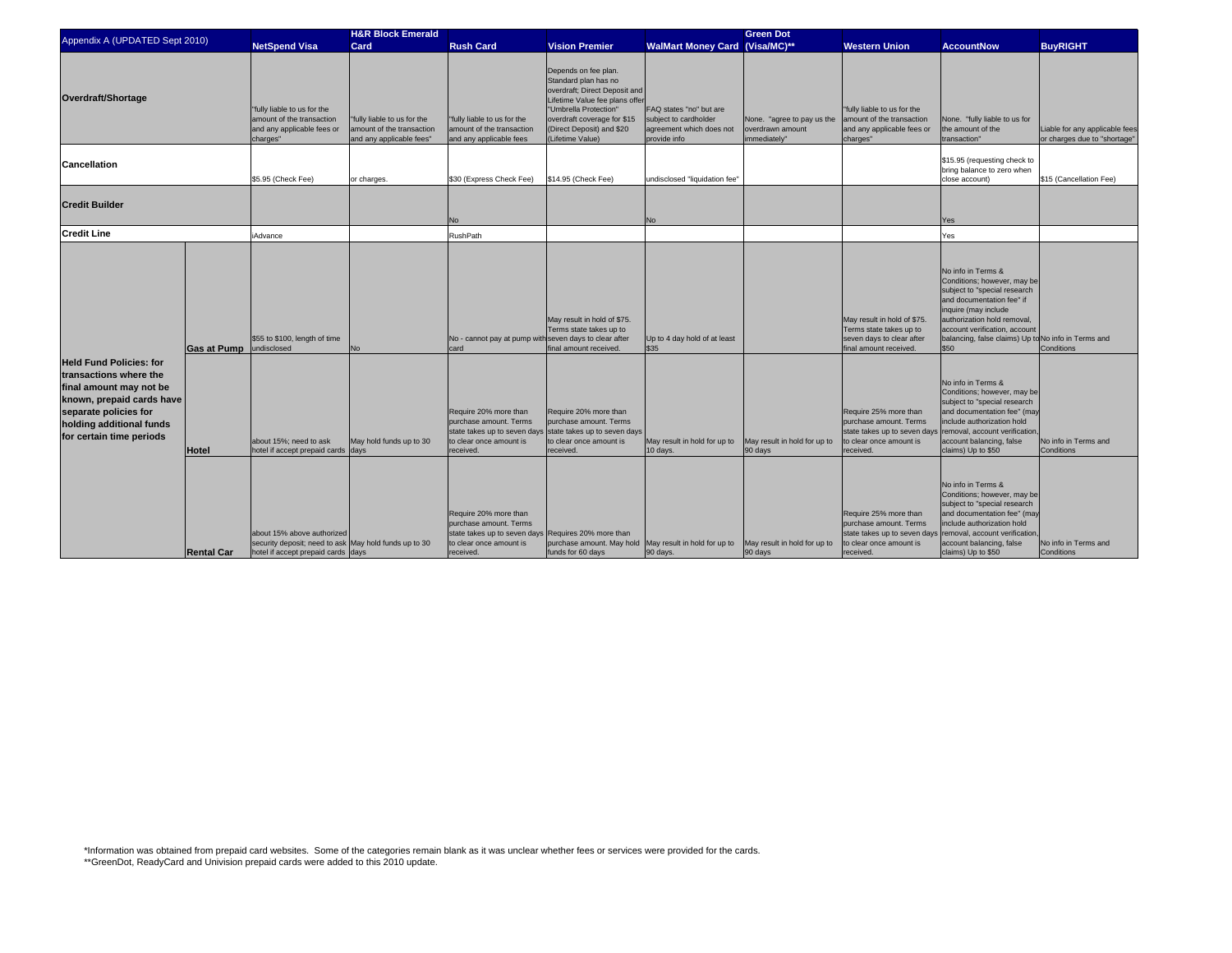| Appendix A (UPDATED Sept 2010)                                                 |                   | <b>First Vineyard</b>                                                           | ReadyCard**                                                                                               | <b>READYDebit</b>                                                                                                             | nFinanSe                                | <b>Eufora</b>                                                                                                        | <b>Wired</b>                                                           | <b>Espree</b>                                                                                                                       | <b>Bank Freedom</b>                                                                                         | <b>Exact</b>                                        | Univision**                                                                        |
|--------------------------------------------------------------------------------|-------------------|---------------------------------------------------------------------------------|-----------------------------------------------------------------------------------------------------------|-------------------------------------------------------------------------------------------------------------------------------|-----------------------------------------|----------------------------------------------------------------------------------------------------------------------|------------------------------------------------------------------------|-------------------------------------------------------------------------------------------------------------------------------------|-------------------------------------------------------------------------------------------------------------|-----------------------------------------------------|------------------------------------------------------------------------------------|
| <b>Issuing Bank (Card Network)</b>                                             |                   | Bancorp (MasterCard)                                                            | MetaBank(Visa/MC)                                                                                         | MetaBank (Visa)                                                                                                               | Palm Desert National<br>Bank (Discover) | Bancorp (MasterCard)                                                                                                 | Bancorp (Visa)                                                         | MetaBank (MasterCard)                                                                                                               | MetaBank (MasterCard)                                                                                       | MetaBank (MasterCard)                               | Bancorp (MasterCard)                                                               |
| <b>Activation Fee/Initial Load</b>                                             |                   | \$39.95; \$20 initial load                                                      | \$0; \$5 initial load                                                                                     | \$9.95 (Control, Select &<br>Platinum); \$20 initial<br>oad                                                                   | \$3; \$10 initial load                  | Associate: \$29.95:<br>Preferred: \$59.95; Elite:<br>\$99.95 (\$10 initial load for a<br>levels)                     | \$9.95; \$10 initial load                                              | \$19.95; \$10 initial load                                                                                                          | None; \$20 initial load                                                                                     | \$9.95; \$10 initial load                           | None; \$20 initial load                                                            |
| <b>Monthly Fee</b>                                                             |                   | \$6.95                                                                          | \$4.95                                                                                                    | \$3.95(Control, but free<br>with at least \$1500<br>direct deposit);<br>\$9.95(Select);<br>\$14.95(Platinum)                  | \$2.95                                  | For Credit Builder: \$6.65 for<br>Preferred and Elite member<br>for 1st year membership<br>(+\$19.95 processing fee) | \$3.95                                                                 | \$4.95                                                                                                                              | \$5.95 (Free if Direct Deposit<br>of at least \$350 per month or<br>cash loads totaling \$700 per<br>month) |                                                     | \$9.95                                                                             |
| <b>Point of Sales Fees:</b>                                                    | <b>Signature</b>  | Free; \$0.50 (internat'l)                                                       | Free                                                                                                      | \$0.95(Control);<br>Free(Select&Platinum) Free                                                                                |                                         | Free                                                                                                                 | Free                                                                   | Free                                                                                                                                | Free (domestic); \$1 (int'l)                                                                                | \$0.25                                              |                                                                                    |
| <b>Purchase fees</b>                                                           | <b>PIN</b>        | Free; \$0.50 (internat'l)                                                       |                                                                                                           | \$0.95(Control):<br>ree(Select&Platinum)                                                                                      | Free                                    |                                                                                                                      | \$0.95                                                                 | \$0.50                                                                                                                              |                                                                                                             | \$0.25                                              |                                                                                    |
| <b>Cash Withdrawal: ATM</b>                                                    | <b>Domestic</b>   | \$2                                                                             | \$1.95                                                                                                    | \$2.25(Control&Select):<br>\$2(Platinum)                                                                                      | \$0.99                                  | terms and conditions do not                                                                                          | \$1.95                                                                 | \$1.50                                                                                                                              | \$2.50                                                                                                      |                                                     | \$1.95<br>terms and conditions do not                                              |
|                                                                                | International     | \$4.50 + 1% of withdrawal<br>amount                                             | \$3 + up to 1% of withdrawal<br>amount                                                                    | \$3 + up to 1% of<br>withdrawal amount                                                                                        | card can only be used<br>n the U.S.     | refer to int'l ATM fee;<br>however, withdrawals may<br>incur 2% foreign transaction                                  | $$4.95 + $0.45$ int'l<br>transaction fee                               | \$4.95 + 1% of withdarawl<br>amount                                                                                                 | \$3.95 + up to 1% of<br>withdrawal amount                                                                   | \$4 + up to 1% of wirthdrawa<br>amount              | refer to int'l ATM fee;<br>however, withdrawals may<br>ncur 2% foreign transaction |
| <b>Cash Advance from Financial Institution</b>                                 |                   | 64.50                                                                           | \$5.95 "over the counter cash<br>advance"                                                                 | \$5 (Control, Select &<br>latinum)                                                                                            |                                         | \$2                                                                                                                  | \$4.95                                                                 | \$4.95                                                                                                                              |                                                                                                             | \$4                                                 |                                                                                    |
| <b>Balance Inquiry: ATM</b>                                                    |                   |                                                                                 | \$0.95                                                                                                    | \$0.50(Control);<br>Free(Select&Platinum)                                                                                     | 60.49                                   |                                                                                                                      | \$0.95                                                                 |                                                                                                                                     | \$0.50                                                                                                      |                                                     |                                                                                    |
| Decline: unable to<br>complete transaction                                     | <b>ATM</b>        |                                                                                 | \$0.95                                                                                                    | \$1.95(Control);<br>ree(Select&Platinum) \$0.49                                                                               |                                         |                                                                                                                      | \$0.95 domestic; \$1.95 int'l                                          | \$1.50                                                                                                                              | \$0.50                                                                                                      | \$1                                                 |                                                                                    |
|                                                                                | <b>Purchase</b>   |                                                                                 |                                                                                                           | \$1.95(Control);<br>Free(Select&Platinum)                                                                                     |                                         |                                                                                                                      | \$0.45 (PIN)                                                           | \$0.50                                                                                                                              |                                                                                                             | \$0.50                                              |                                                                                    |
|                                                                                | Paper             | \$3                                                                             | ۹3                                                                                                        | \$2 (Control, Select &<br>Platinum)                                                                                           |                                         | \$1                                                                                                                  | \$2.95                                                                 | \$5                                                                                                                                 | \$2                                                                                                         | \$2                                                 |                                                                                    |
| <b>Statements</b>                                                              | Online            | Free                                                                            | Free (also by phone)                                                                                      | Free                                                                                                                          |                                         | Free<br>\$9.99/mo unlimited alerts;                                                                                  | Free (also by phone)                                                   | Free                                                                                                                                | Free                                                                                                        | Free                                                | ree (also by phone)                                                                |
|                                                                                | <b>Email/Text</b> | Free                                                                            |                                                                                                           |                                                                                                                               |                                         | \$6.99/mo Cricket & Boost for<br>30 alerts                                                                           | Free                                                                   |                                                                                                                                     | Free                                                                                                        | Free                                                | Free                                                                               |
| Replacement Card: to replace lost/stolen<br>card (for expedited card delivery) |                   | \$15 (+\$15 if request express \$4.95 (+\$20 if request<br>mail)                | expedited delivery)                                                                                       | \$10 (+\$50 if request<br>expedited delivery) for                                                                             | ree (\$20 if request<br>priority)       | \$9.95 (+ \$20 if express<br>elivery)                                                                                | \$3.95 (+ \$15 if express<br>delivery)                                 | 10 (+ \$40 if express delivery) \$9.95 (+ \$40 if expedited)                                                                        |                                                                                                             | not stated (+\$19.95 if<br>xpress mail              | \$9.95 (+\$9.95 if expedited<br>shipping)                                          |
| <b>Reload: Adding funds</b>                                                    |                   | Varies by reload method;<br>assess \$1 if use<br>MoneyGram or Visa<br>ReadyLink | Determined by reload<br>method; \$1 for<br>ReadySTATION reload                                            | Determined by reload<br>nethod                                                                                                | \$2.95 if non Western                   | \$1; \$5.95 Addt'l Retail Value<br>Load Fee (or \$13 Addt'l<br>Union or MoneyGram Bank Wire Transfer Fee)            | Varies by retailer; \$1 for<br>MoneyGram or ReadyLink                  | Varies by retailer                                                                                                                  | Up to \$4.95 for MoneyPak                                                                                   | Varies by retailer                                  | Varies by retailer                                                                 |
| Dormancy: Inactivity/Nonuse fee                                                |                   | N/A                                                                             | N/A                                                                                                       | <b>N/A</b>                                                                                                                    |                                         | \$2 per month after 90 days<br>of no POS/ATM transaction                                                             |                                                                        | \$19.95 " card reactivation                                                                                                         |                                                                                                             | \$9.95                                              |                                                                                    |
| <b>Direct Deposit</b>                                                          |                   | Free                                                                            | Free                                                                                                      | Free                                                                                                                          | Free                                    | Free                                                                                                                 | Free                                                                   | Free                                                                                                                                | Free (must be at least \$350<br>ner month)                                                                  | Free (must be at least \$100<br>per month)          | Free                                                                               |
| <b>Customer Service</b>                                                        |                   | Free                                                                            | 4 free calls/mo. \$0.25/call<br>after (automated or online); 4<br>free calls/mo, \$3/call (live<br>agent) | ive Calls: \$2 per call<br>Control); 1 Free<br>call/mo, then \$2/call<br>(Select); Free<br>Platinum); Automated:<br>ree (all) | Free (live or<br>utomated)              | erson)                                                                                                               | \$0.50 (automated); Free (live 2 free calls per month, \$0.95<br>after | \$3 (live customer service)                                                                                                         | Free (live or automated)                                                                                    | \$0.50 (automated); \$3.95<br>customer call center) | Free (live or automated)                                                           |
| <b>Bill Pay</b>                                                                | Online            | \$0.50                                                                          | \$0.25                                                                                                    |                                                                                                                               |                                         |                                                                                                                      | \$0.45 ("Click n Pay<br>Electronic Payment")                           | \$1.50 Transaction Fee<br>(qualify for Espree checks<br>after 2 months of direct<br>deposit of $$500 +$ )<br>\$1.50 Transaction Fee | \$4.95 (for first 5 payments in<br>30 days; \$.85 per payment<br>hereafter)                                 | \$1 bill pay fee                                    | \$1 for regular; \$9.95 for<br>expedited (1 day)                                   |
|                                                                                | Check             | \$1<br>N/A                                                                      | \$2.50                                                                                                    |                                                                                                                               |                                         |                                                                                                                      | \$0.95 ("Click n Pay Paper<br>Check")                                  | (qualify for Espree checks<br>after 2 months of direct<br>deposit of \$500 +)                                                       | \$4.95 (for first 5 payments in<br>30 days; \$.85 per payment<br>thereafter)                                | \$1 manual check fee                                |                                                                                    |
|                                                                                | Phone             |                                                                                 |                                                                                                           |                                                                                                                               |                                         |                                                                                                                      |                                                                        |                                                                                                                                     | \$1 (payment to third party)                                                                                |                                                     |                                                                                    |

\*Information was obtained from prepaid card websites. Some of the categories remain blank as it was unclear whether fees or services were provided for the cards.<br>\*\*GreenDot, ReadyCard and Univision prepaid cards were added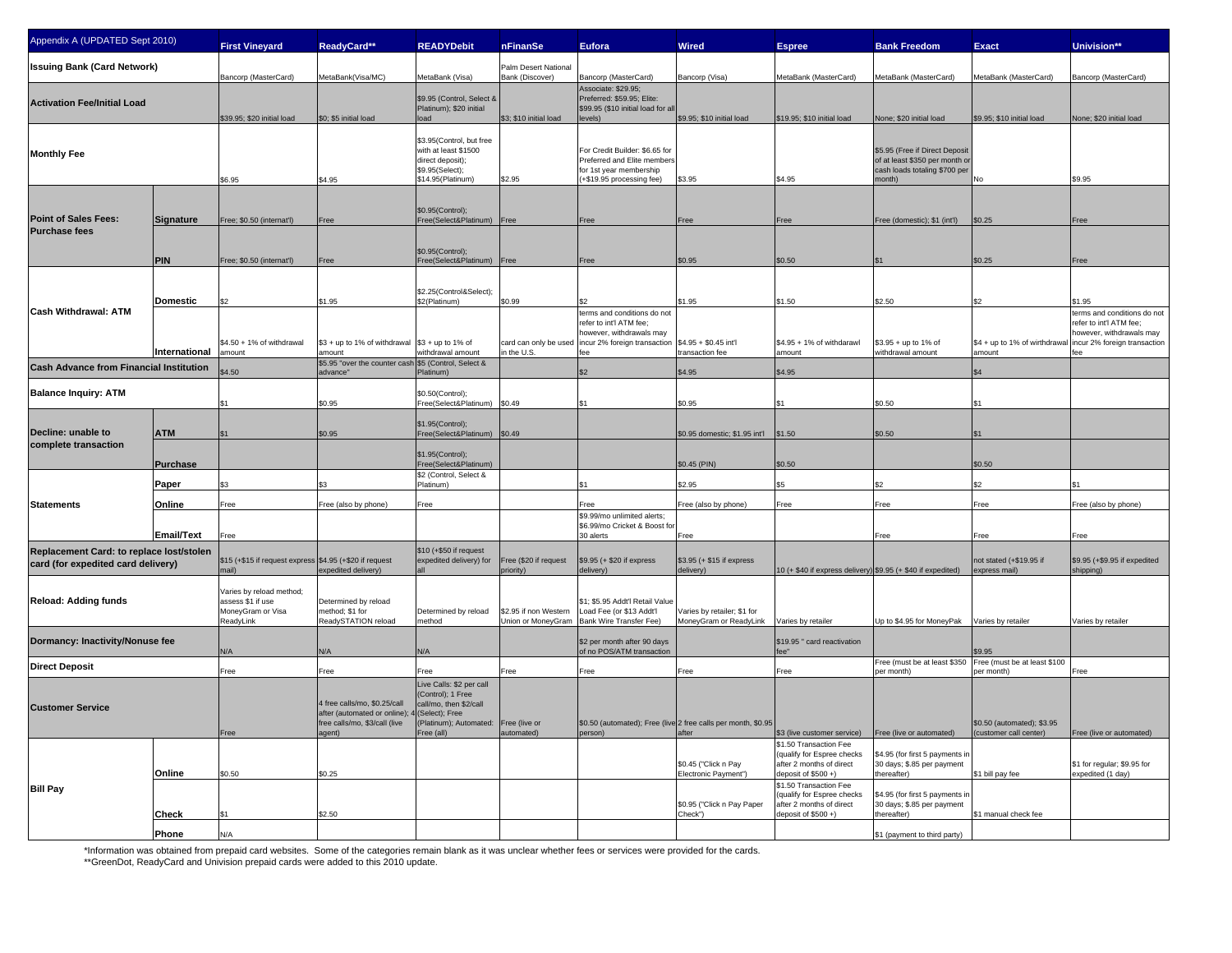| Appendix A (UPDATED Sept 2010)                                                                                                                                                                    |                            | <b>First Vineyard</b>                                                                                                                                                                                                                                                  | ReadyCard**                                                                         | <b>READYDebit</b>                                                                 | nFinanSe                                                            | Eufora                                                                                                                                                                                                                                                                                       | <b>Wired</b>                                                                                                                                                                                | <b>Espree</b>                                            | <b>Bank Freedom</b>                                                                                           | <b>Exact</b>                                                                                                                            | Univision**                                                                                                                                                        |
|---------------------------------------------------------------------------------------------------------------------------------------------------------------------------------------------------|----------------------------|------------------------------------------------------------------------------------------------------------------------------------------------------------------------------------------------------------------------------------------------------------------------|-------------------------------------------------------------------------------------|-----------------------------------------------------------------------------------|---------------------------------------------------------------------|----------------------------------------------------------------------------------------------------------------------------------------------------------------------------------------------------------------------------------------------------------------------------------------------|---------------------------------------------------------------------------------------------------------------------------------------------------------------------------------------------|----------------------------------------------------------|---------------------------------------------------------------------------------------------------------------|-----------------------------------------------------------------------------------------------------------------------------------------|--------------------------------------------------------------------------------------------------------------------------------------------------------------------|
| Overdraft/Shortage                                                                                                                                                                                |                            | "Fully liable to us for the<br>amount of the transaction<br>and any applicable fees"                                                                                                                                                                                   | Will be required to pay a<br>negative balance and any<br>applicable fees or charges | None. Responsible for any negative balance transaction and "any<br>the "shortage" | Will be required to pay liable for amount of<br>and applicable fees | applicable fees"                                                                                                                                                                                                                                                                             | "fully liable for amount of<br>transaction and any<br>applicable fees'                                                                                                                      | \$9.95 Overdraft Activation<br>Fee; \$14.95 Shortage Fee | negative balance "liable to us<br>for the amount of the<br>transaction and any<br>applicable fees or charges" | liable for shortage, plus \$25<br>"shortage fee"                                                                                        | Not in terms                                                                                                                                                       |
| Cancellation                                                                                                                                                                                      |                            | \$15 (Cancellation Fee)                                                                                                                                                                                                                                                | \$20 (acct closure via paper<br>check for remaining funds)                          | \$15 (acct closure via<br>paper check for<br>remaining funds) for all             |                                                                     | \$9.95 (Balance<br>Reimbursement Fee)                                                                                                                                                                                                                                                        |                                                                                                                                                                                             | \$15.95 (Check fee)                                      | \$1 (check fee)                                                                                               | \$9.95 (Cancellation Fee)                                                                                                               | \$9.95 (Check Refund Fee)                                                                                                                                          |
| <b>Credit Builder</b>                                                                                                                                                                             |                            |                                                                                                                                                                                                                                                                        | Yes                                                                                 | Yes                                                                               |                                                                     | Yes for Elite or Preferred<br>Members (reports to<br>TransUnion and Experian)                                                                                                                                                                                                                | No                                                                                                                                                                                          | No                                                       | N٥                                                                                                            | <b>No</b>                                                                                                                               |                                                                                                                                                                    |
| <b>Credit Line</b>                                                                                                                                                                                |                            |                                                                                                                                                                                                                                                                        |                                                                                     |                                                                                   |                                                                     | No                                                                                                                                                                                                                                                                                           | No                                                                                                                                                                                          | <b>No</b>                                                | No                                                                                                            | No                                                                                                                                      |                                                                                                                                                                    |
|                                                                                                                                                                                                   | <b>Gas at Pump</b>         | Up to \$75 or more. May take<br>up to fifteen days to be<br>removed.                                                                                                                                                                                                   | No info in Terms and<br>Conditions                                                  | May result in hold of<br>\$75.                                                    | No. Must pay with<br>cashier                                        | May have up to \$75 hold.<br>May take up to seven days<br>for hold to be removed after<br>final payment amount is<br>received.                                                                                                                                                               | May preauthorize up to \$75<br>or more. May take up to 15<br>days for hold to be removed. days.                                                                                             | May hold funds up to five                                | May have \$100 hold for up to<br>60 days.                                                                     | Must have at least \$50                                                                                                                 | Cannot be used at the pump                                                                                                                                         |
| <b>Held Fund Policies: for</b><br>transactions where the<br>final amount may not be<br>known, prepaid cards have<br>separate policies for<br>holding additional funds<br>for certain time periods | Hotel<br><b>Rental Car</b> | Might be preauth for amount<br>plus 20% or more. May take<br>up to fifteen days to be<br>removed.<br>Might be preauth for amount<br>plus 20% or more. May take<br>up to fifteen days to be<br>removed. An additional 15% No info in Terms and<br>or more may be added. | No info in Terms and<br>Conditions<br>Conditions                                    | No info in Terms and<br>Conditions<br>No info in Terms and<br>Conditions          | and Conditions<br>Terms and Conditions received.                    | May have 20% more held.<br>May take up to seven days<br>for hold to be removed after<br>Subject to Hotel Terms final payment amount is<br>received.<br>May have 20% more held.<br>May take up to seven days<br>for hold to be removed after<br>Subject to Rental Car final payment amount is | May have 20% more held<br>and may take up to 90 days<br>for hold to be removed<br>May have 20% more held<br>and may take up to 90 days May hold funds up to five<br>for hold to be removed. | May hold funds up to five<br>days.<br>days.              | May have \$100 hold for up to Funds may be held from 30<br>60 days.<br>60 days.                               | to 90 days.<br>Additional 15% added to<br>merchant's authorization.<br>May have \$100 hold for up to Funds may be held up to 90<br>days | May have 20% more held<br>and may take up to 30 days<br>for hold to be removed.<br>May have 20% more held<br>and may take up to 60 days<br>for hold to be removed. |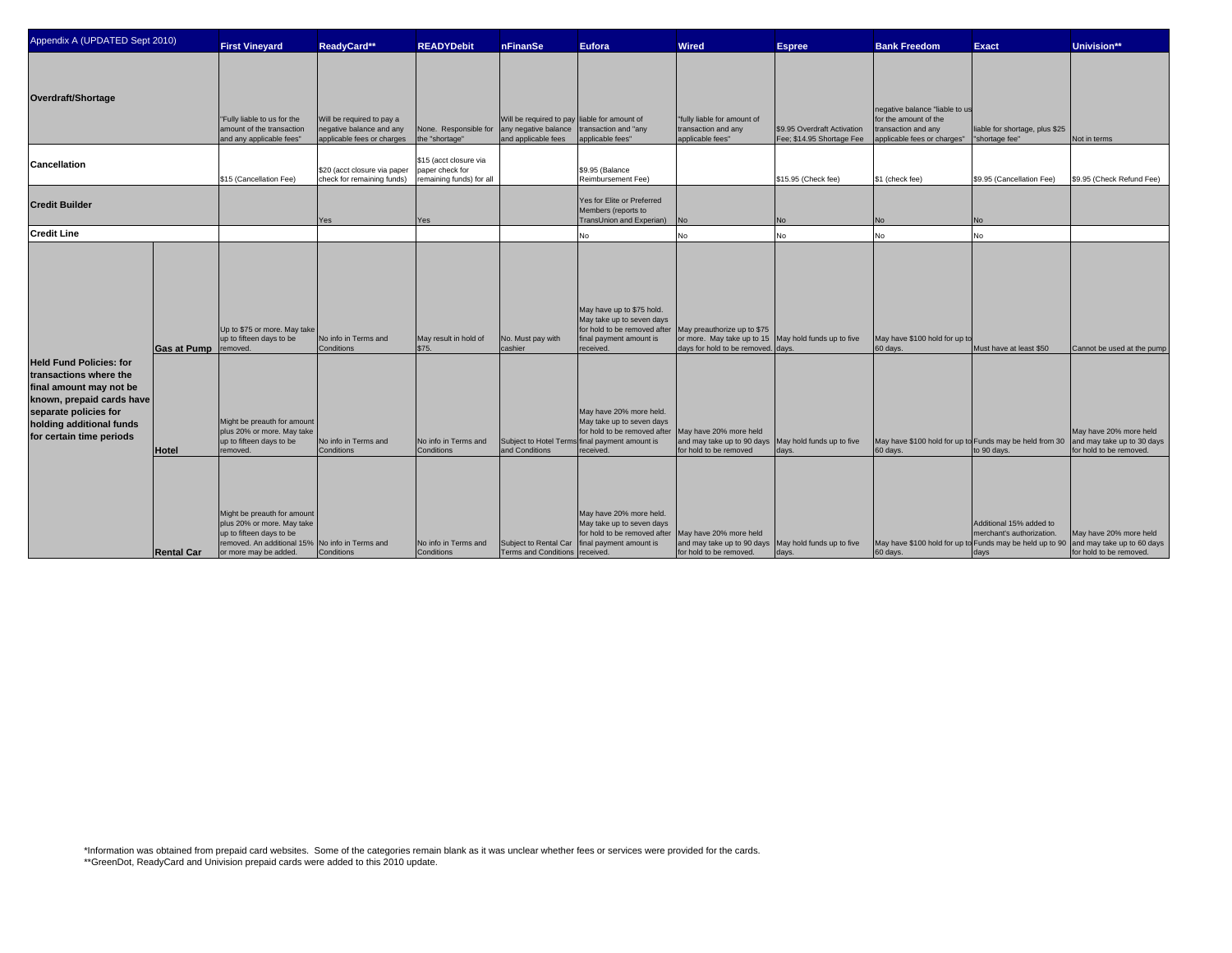# **APPENDIX B: Policy Recommendations**

# **Fees: Prepaid Card Fees Must Be Presented, Lowered and Simplified**

The proliferation of fees just described interferes with comparison shopping. Change is needed so that consumers can easily compare and understand prepaid card fees up front, before handing over any money. These changes are essential:

> • *Prepaid card fees should be displayed in a simple comprehensive chart which displays important fees with clear explanations for what the fees are for.[1](#page-25-0)*

Consumers need to be able to see fees up front to decide which prepaid card best suits their needs. Consumers who make frequent in store or online purchases may benefit from cards which charge a flat monthly fee and include an unlimited number of free point-of-sale transactions. However, that same consumer might find that the fees for bill payment may be too high, making a difference in the total cost of using a card.  $2^{\circ}$  $2^{\circ}$ 

Inconsistent fee descriptions also make cost comparisons difficult. Explanations for fees should be more straightforward and obvious. For example, many prepaid cards refer to the cost to close accounts as "check issuance fees," or fees to obtain checks with the remaining balance.<sup>[3](#page-25-2)</sup> A standard, simple chart which lists and describes every fee with the name of the fee, the amount, and what the fee is for is essential for consumers to compare costs among prepaid cards.

• *Monthly costs should be capped for use of prepaid cards and should be known up front.* 

Prepaid card issuers should cap transaction fees monthly. Prepaid cardholders are subject to numerous fees. Replacing this barrage of fees with one flat fee paid monthly would provide consumers knowledge of the cost of using a prepaid card so they are not blindsided by hidden or unexpected fees such as dormancy or inactivity fees. An alternative way to reach the same result would be a requirement that each prepaid card include a monthly cap on the total cost of use, and that cap would be prominently disclosed before purchase.

<sup>1</sup> Similar to the "Schumer Box" for credit card terms and fees. 12 C.F.R. 226.5a 2

<span id="page-25-1"></span><span id="page-25-0"></span><sup>&</sup>lt;sup>2</sup> For example, AccountNow Prepaid offers free online bill pay and Espree offers free checks, but the Ready Card charges \$4 per online bill payment under its Basic Option and AccountNow Prepaid charges \$5 per check.

<span id="page-25-2"></span><sup>&</sup>lt;sup>3</sup> Cards such as the Millenium Advantage Prepaid MasterCard refers to the fee to close an account and redeem the remaining balance as a "check issuance fee" as described previously. Millenium Advantage Prepaid MasterCard Terms and Conditions, <http://www.nmbadvantagecard.com/terms.htm>(last visited Aug 10, 2009).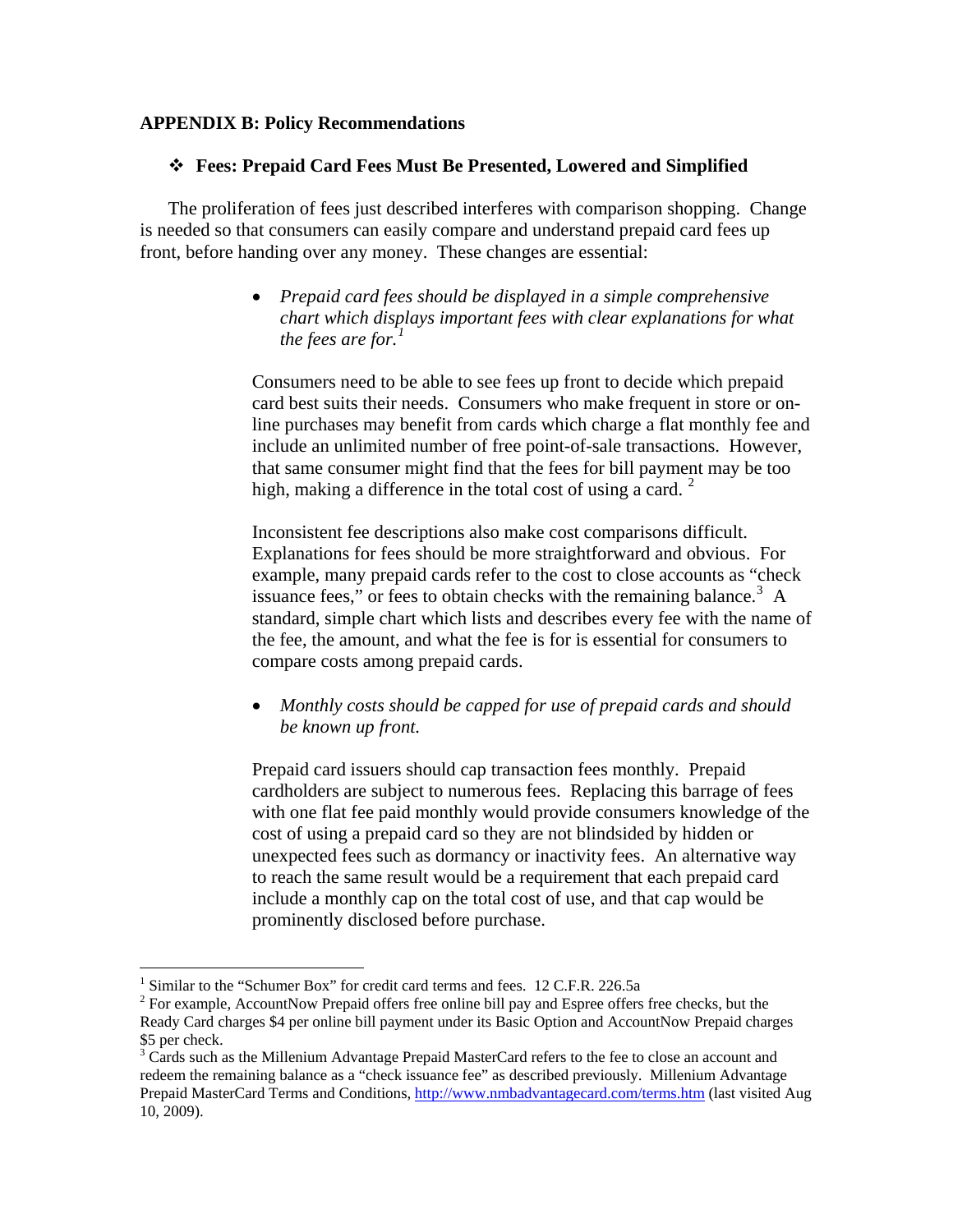• *Fee information should be provided in plain sight: on the outside of prepaid card packages; prominently on prepaid card website homepages; and, in other places consumers find prepaid cards.* 

Consumers should be provided fee information before loading funds onto prepaid cards. Fee information should be provided on the outside of prepaid card packages, prominently on prepaid card website homepages, and wherever they may be sought and expected.

Currently, consumers cannot easily see or find important prepaid card fee information, particularly when prepaid cards are purchased at retail locations.<sup>[4](#page-26-0)</sup> Prepaid card packages state consumers will obtain personalized plastic cards and accompanying documents arrive seven to ten days later, after consumers have already loaded funds and provided personal information. Websites also make fee information difficult to find. Links are often provided in small font and not placed prominently on webpages as compared to the large signup buttons and registration forms. Consumers must know which selections to choose to locate important information on the websites. For example, when a consumer visits the Account Now website, the fee information cannot be seen until two-clicks after using the "Open an Account" link on the homepage.<sup>[5](#page-26-1)</sup>

• *Fee advertising that creates an impression of low cost by touting the absence of one fee without disclosing other fees should be stopped.* 

Prepaid cards are promoted as sensible, cost-effective alternatives for consumers who are wary of high bank fees, especially bank overdraft fees. AccountNow's "No overdraft fees" claims likely draws in many consumers who are fed up with bank fees or are no longer able to obtain bank accounts.<sup>[6](#page-26-2)</sup> Contrary to AccountNow's claims of no overdraft fees, they assess a shortage fee of up to  $$29.<sup>7</sup>$  $$29.<sup>7</sup>$  $$29.<sup>7</sup>$ 

<span id="page-26-0"></span><sup>&</sup>lt;sup>4</sup> The packaging from several of the Green Dot prepaid cards only provides the purchase fee and the monthly fee. Information regarding the many other fees is provided only after the card has been purchased. The terms and conditions arrive with the permanent card after submitting further information. Green Dot Everyday MasterCard and Nascar Prepaid card packaging found at Rite-Aid location in San Francisco, CA on April 22, 2009. Consumers may obtain fee information if they access GreenDot's website and search for the terms. *See* Green Dot Reloadable Prepaid Card Cardholder Agreement,

[https://www.greendotonline.com/AcctMgmt/Controls/MyMCCARD/Support/CardholderAgreement.aspx?s](https://www.greendotonline.com/AcctMgmt/Controls/MyMCCARD/Support/CardholderAgreement.aspx?siteid=MyMCCARD) [iteid=MyMCCARD.](https://www.greendotonline.com/AcctMgmt/Controls/MyMCCARD/Support/CardholderAgreement.aspx?siteid=MyMCCARD)

 $\frac{1}{5}$  AccountNow Prepaid Home Page, [https://www.accountnow.com](https://www.accountnow.com/) (last visited August 5, 2009).

<span id="page-26-2"></span><span id="page-26-1"></span><sup>&</sup>lt;sup>6</sup> A 2008 study from the Center for Responsible Lending illustrates the financial problems overdraft often creates: "overdraft loans become an extremely expensive substitute for a line of credit, and they [consumers] are paying fees that can be as costly as payday loans." Eric Halperin, *Overdraft Loans Trap Borrowers in Debt*, Center for Responsible Lending, March 18, 2008. The AccountNow Prepaid Home Page touts "No Overdrafts" [https://www.accountnow.com](https://www.accountnow.com/) (last visited August 5, 2009). <sup>7</sup> NetSpend, Terms and Conditions, [https://www.netspend.com/prepaid-debit-](https://www.netspend.com/prepaid-debit-card/prepaid_visa_card_terms.m#popmast)

<span id="page-26-3"></span>[card/prepaid\\_visa\\_card\\_terms.m#popmast;](https://www.netspend.com/prepaid-debit-card/prepaid_visa_card_terms.m#popmast) AccountNow Prepaid Terms and Conditions <http://www.accountnow.com/company/terms-conditions.aspx> (last visited July 16, 2009).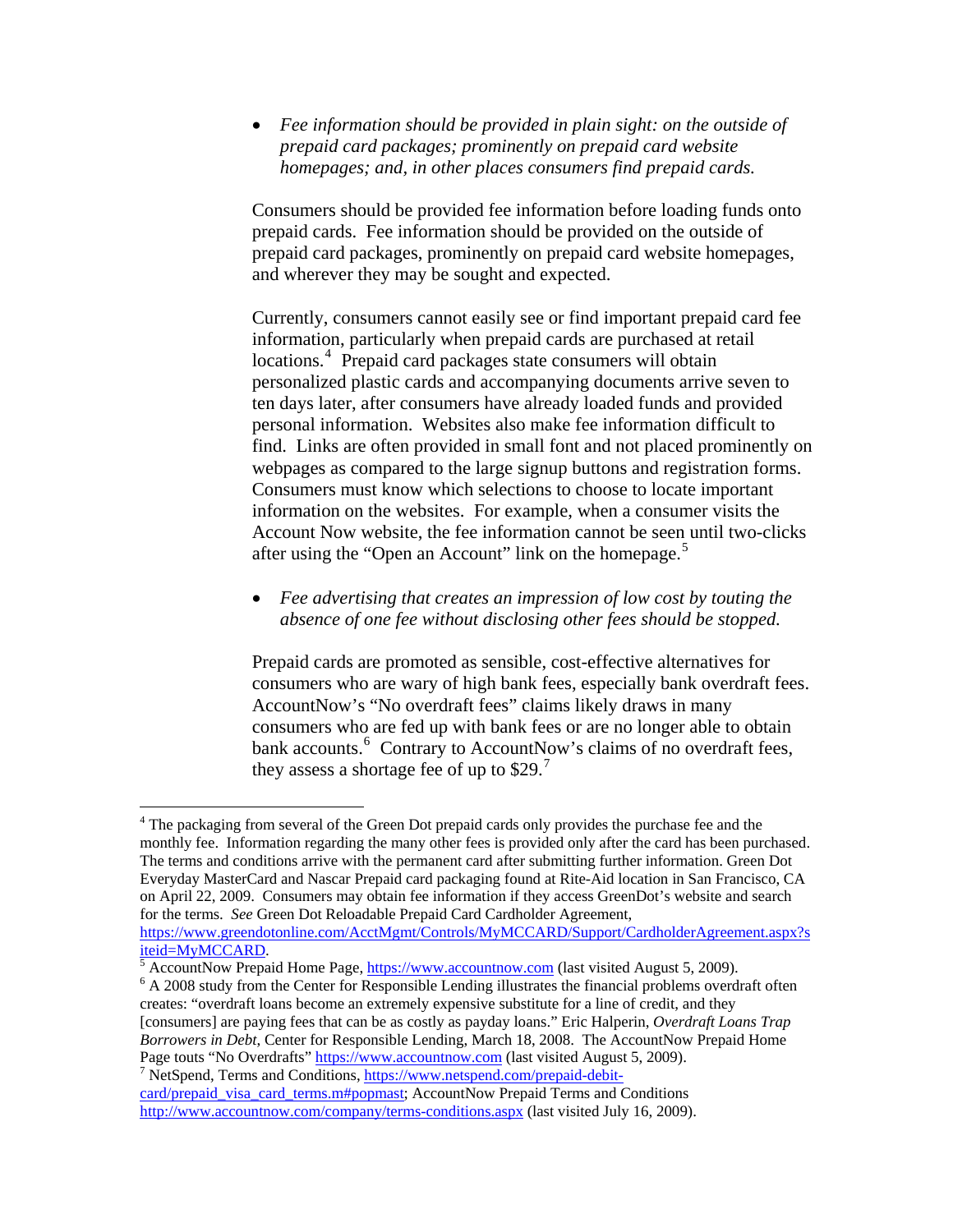Thus, consumers considering using a prepaid card should be aware that claims of "no overdraft fees" may be false. One-third of the prepaid cards we reviewed explicitly have overdraft or overdraft-like fees, and a few of the other cards subject cardholders to "any applicable fees" when transactions exceeding balance amounts are processed. This is an enormous problem, since one of the reasons consumers choose prepaid cards is to avoid bank account overdraft fees.<sup>[8](#page-27-0)</sup>

Prepaid card issuers should be stopped from advertising "No Overdraft Fees" when there are fees for overdraft, shortage, or any other term used to describe transactions that are processed that go over the account's balance. The Federal Trade Commission should bring enforcement actions against prepaid card program sponsors who promise no overdraft fees and then charge a fee triggered by the overdraft, just giving that fee a different name.

• *Overdraft or shortage fees should be eliminated.* 

Overdrafts may occur when a card is processed using a signature rather than a PIN. Prepaid cardholders owe repayment if they spend more money than they have placed in the card account. However, overdraft fees in prepaid cards, whether called overdraft, shortage, or by some other name, should be prohibited.

• *Paper Statements should be provided to consumers monthly for no fee or a nominal fee.* 

Statements or other account information is essential for consumers to be able to monitor unauthorized charges, to be aware of fees that deplete their funds, and to avoid overdrafts. Most of the cards we analyzed allow consumers to check their accounts online, but these cards are often marketed to unbanked and underbanked consumers or immigrants who may not have easy internet access. Even for those who do, consumers may have no reason to check transaction activity if they have not been using the card.

Prepaid card issuers should be required to give consumers the right to sign up for statements for no fee or a nominal fee and should not be allowed to hold consumers liable for unauthorized charges unless and until a statement or other account information revealing the charge has been provided to the consumer.

<span id="page-27-0"></span><sup>&</sup>lt;sup>8</sup> The Center of Financial Service Innovation's *One Size Does Not Fit All* report includes personal assessments of consumers using prepaid cards who cite overdraft and bank fees as reasons for no longer having bank accounts. Rachel Schneider, *One Size Does Not Fit All*, CFSI (2009).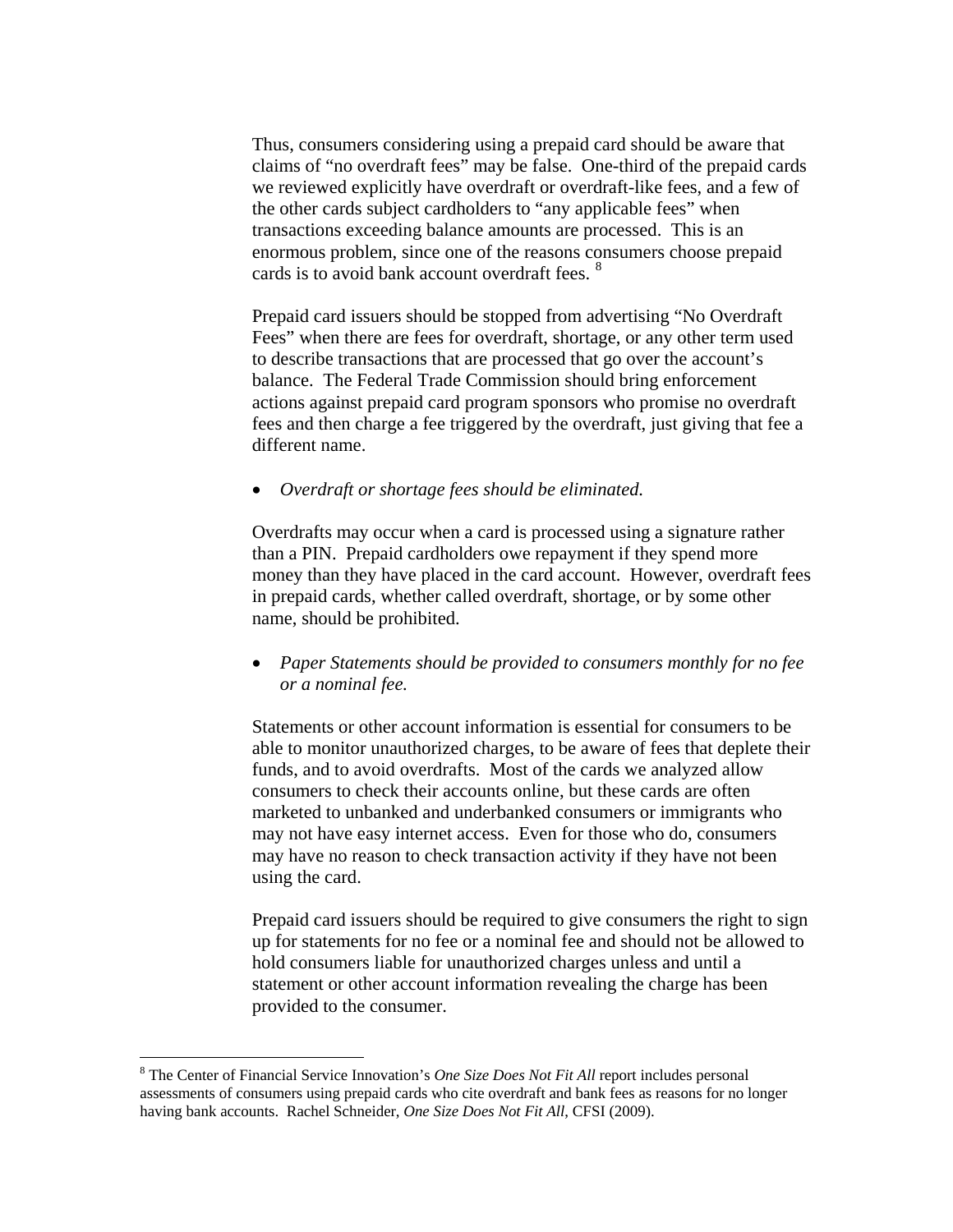• *Dormancy or inactivity fees should be eliminated.* 

## **Expand EFTA's Right of Recredit**

Taking the step to expand the Electronic Funds Transfer Act and Regulation E to include all reloadable prepaid cards and reloadable "gift cards" with a balance of at least \$250 is not a giant leap, but rather comes full circle to provide consumer protection to consumers who use plastic payment cards which transfer funds using electronic systems. This is the overarching intent of the EFTA.

Consumer advocates have long urged the Board to ensure consumers using prepaid cards have the same protections as debit card users. All prepaid cards marketed or used as account substitutes should be expressly covered by Regulation E. The Federal Reserve Board should clarify that "'account' includes all prepaid card products which are marketed or used as account substitutes or which provide significant sources of income or assets to an individual or household."<sup>[9](#page-28-0)</sup> By clarifying that the definition of "account" in Regulation E includes prepaid cards, important household funds for the growing number of consumers using prepaid cards would be protected in the event of unauthorized use and provide error resolution rights. $10$ 

The Electronic Funds Transfer Act's Regulation E should be extended to include all prepaid payment cards that function like debit cards or that serve the functions of a checking account, as well as reloadable "gift cards" with a balance of at least \$250.<sup>[11](#page-28-2)</sup>

The Federal Reserve Board should amend Regulation E by adding:

12 C.F.R. § 205.2 Definitions

… (b)(1) Account means:

…

 $\overline{a}$ 

(b)(3) The term includes a 'spending account,' which is an account that is directly or indirectly established by the consumer and to which prepayments are to be made on behalf of the consumer by the consumer or by others, or to which recurring electronic fund transfers may be made at the discretion of the consumer. This definition includes an account operated or managed by a retailer, third-party processor, a depository institution or any other person, an account held in the name of the consumer or the name of another entity, and an account where the funds are pooled with the funds of others.

<span id="page-28-0"></span><sup>&</sup>lt;sup>9</sup> October 28, 2004 letter to Secretary of the Federal Board of Governors, Jennifer Johnson from advocates, including Consumers Union, Consumer Federation of America and NCLC, *available at* <http://www.consumersunion.org/pdf/payroll1004.pdf>.<br><sup>[10](http://www.consumersunion.org/pdf/payroll1004.pdf)</sup> The \$250 balance amount is based on a minimum wage earner's weekly income. Federal minimum wage

<span id="page-28-1"></span>will be \$7.25 beginning July 24, 2009. *See* Minimum Wage Overview, Wage & Hour Div., U.S. Dep't of Labor, http://www.dol.gov/esa/whd/minimumwage.htm (last visited Apr. 15, 2009).

<span id="page-28-2"></span><sup>&</sup>lt;sup>11</sup> This figure is based on minimum wage and biweekly payments. *See* Compliance Assistance – Fair Labor Standards Act, Wage & Hour Div., U.S. Dep't of Labor, http://www.dol.gov/esa/whd/flsa/ (last visited Apr. 15, 2009).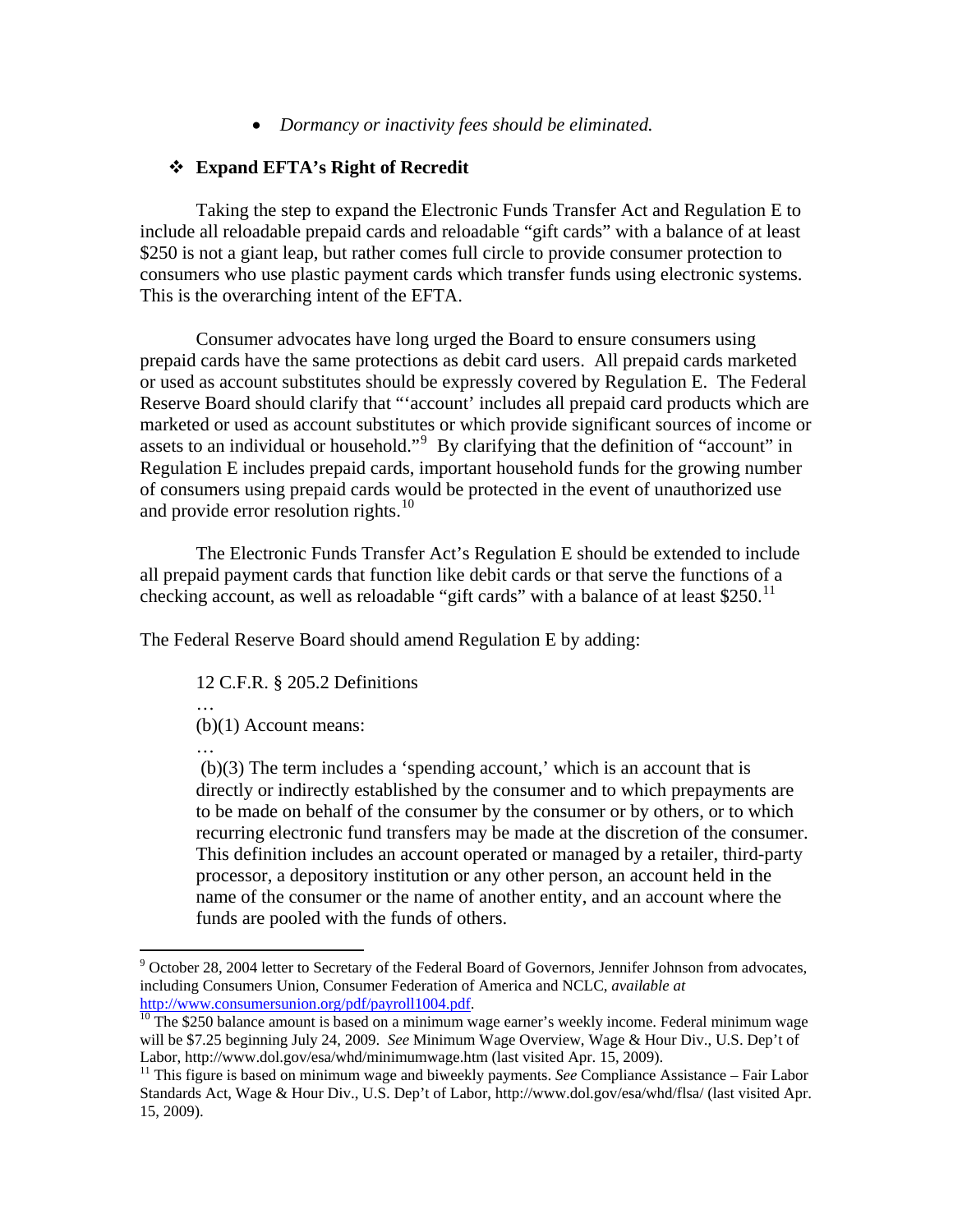# *EFTA as the Floor: Payroll Card Protections*

To encourage uniformity among different payment cards and methods, we also recommend that all cards, devices, and other plastic payments should have loss caps at no more than \$50. Congress should amend the EFTA to reduce the EFTA's dollar cap applicable to debit cards to the level of the credit card cap—no more than \$50. This could be accomplished by deleting 15 U.S.C. § 1693g(a)(2) and the "or" at the end of  $\S$  1693g(a)(1).<sup>[12](#page-29-0)</sup>

# **Extend Chargeback Rights to Prepaid Cards**

Congress should amend the EFTA to include a chargeback provision for both bank account debit cards and prepaid cards to provide protections consumers already have when paying with credit cards. Chargeback is an important consumer protection which allows the cardholder to dispute a charge when goods or services are not accepted by the cardholder or not delivered as agreed.<sup>[13](#page-29-1)</sup> Consumers should have the same chargeback rights when using debit cards or prepaid cards as consumers who use credit cards.

Include in Section 908 of the Electronic Funds Transfer Act (15 U.S.C. § 1693f) by adding at the end of the following: $^{14}$  $^{14}$  $^{14}$ 

(g) Rights of Consumers With Respect to Accepted Cards and Other Means of Access

- (1) In General—Subject to the limitation contained in paragraph (2), the issuer of an accepted card or other means of access to a consumer shall be subject to all claims (other than tort claims) and defenses arising out of any transaction in which the accepted card or other means of access is used as a method of payment, if
	- (A) the consumer has made a good faith attempt to obtain satisfactory resolution of a disagreement or problem relative to the transaction from the person honoring the accepted card or other means of access;
	- (B) the amount of the initial transaction exceeds \$50; and
	- (C) the transaction was initiated by the consumer in the same State as the mailing address previously provided by the consumer, or within 100 miles from such address, except that the limitations set forth in subparagraphs (A) and (B) with respect to the right of a consumer to assert claims and defenses against the issuer

<span id="page-29-1"></span><span id="page-29-0"></span><sup>&</sup>lt;sup>12</sup> Hillebrand, *supra* note 63, at 790.<br><sup>13</sup> Regulation Z, 12 C.F.R. § 226.12(b).

<span id="page-29-2"></span><sup>14</sup> Hillebrand, *supra* note 63, at 798.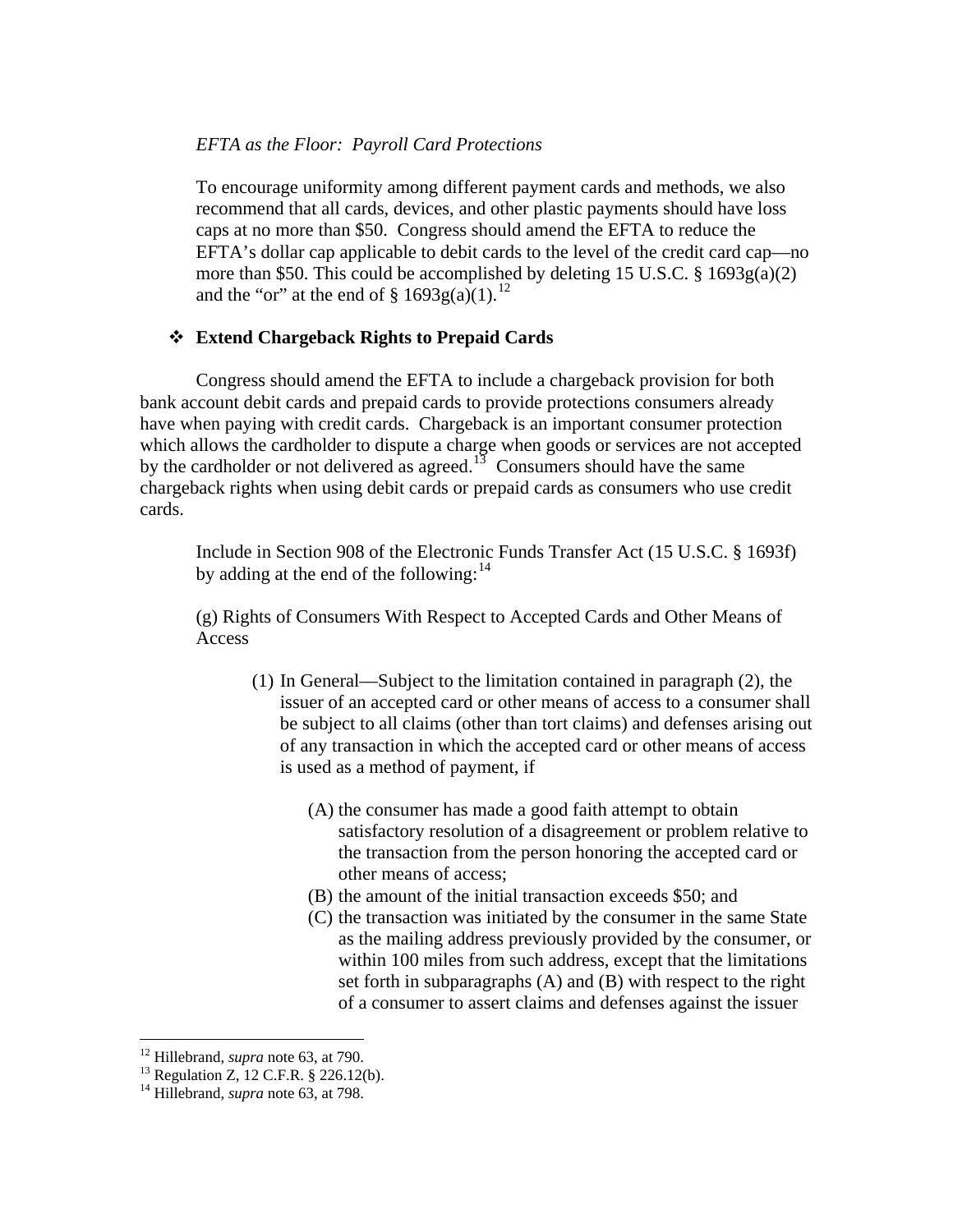of the card or other means of access shall not be applicable to any transaction in which the person honoring the accepted card or other means of access

- (i) is the same person as the issuer;
- (ii) is controlled by the issuer;
- (iii) is under direct or indirect common control with the issuer;
- (iv) is a franchised dealer in the products or services of the issuer; or
- (v) has obtained the order for such transaction through a mail solicitation made by or participated in the issuer in which the cardholder or other means of access holder is solicited to enter into such transaction by using the accepted card issued by the issuer.

(2) Limitation—The amount of claims or defenses asserted by the holder of the card or other means of access under this subsection may not exceed the amount paid by the holder of the card or other means of access with respect to the subject transaction at the time in which the holder first notifies the issuer or the person honoring the accepted card or other means of access of such claim or defense."

#### **Guarantee Deposit Insurance to Each Prepaid Cardholder**

The Federal Reserve Board should require that prepaid card issuing banks set up these programs to qualify for FDIC insurance for each cardholder. This could be done by setting up individual card accounts or by complying with the FDIC General Council Opinion No. 8's "pass through" requirements to provide pass through insurance to individual cardholders.[15](#page-30-0) Additionally, the FDIC should clarify its regulations to stop prepaid card product advertisements, including websites, from displaying the FDIC logo or phrase "FDIC insured" unless the prepaid card funds in fact are insured to the individual cardholder directly or on a pass through basis.<sup>[16](#page-30-1)</sup>

<span id="page-30-1"></span>http://www.defendyourdollars.org/2009/01/occ\_response\_on\_prepaid\_cards.html.<br><sup>16</sup> 12 C.F.R. § 328.2, et seq.

<span id="page-30-0"></span><sup>&</sup>lt;sup>15</sup> In a November 23, 2008 letter, Consumers Union asked the Office of the Comptroller of the Currency to ensure their national banks only issue prepaid cards with accounts backed by the FDIC to the individual cardholder. In the OCC's January 23, 2009 response, the agency stated that the they lacked the authority to direct their banks. Letter from Julie L. Williams, First Senior Deputy Controller and Chief Counsel, OCC, to Michelle Jun, Staff Attorney, Consumers Union, Jan.23, 2009, *available at*